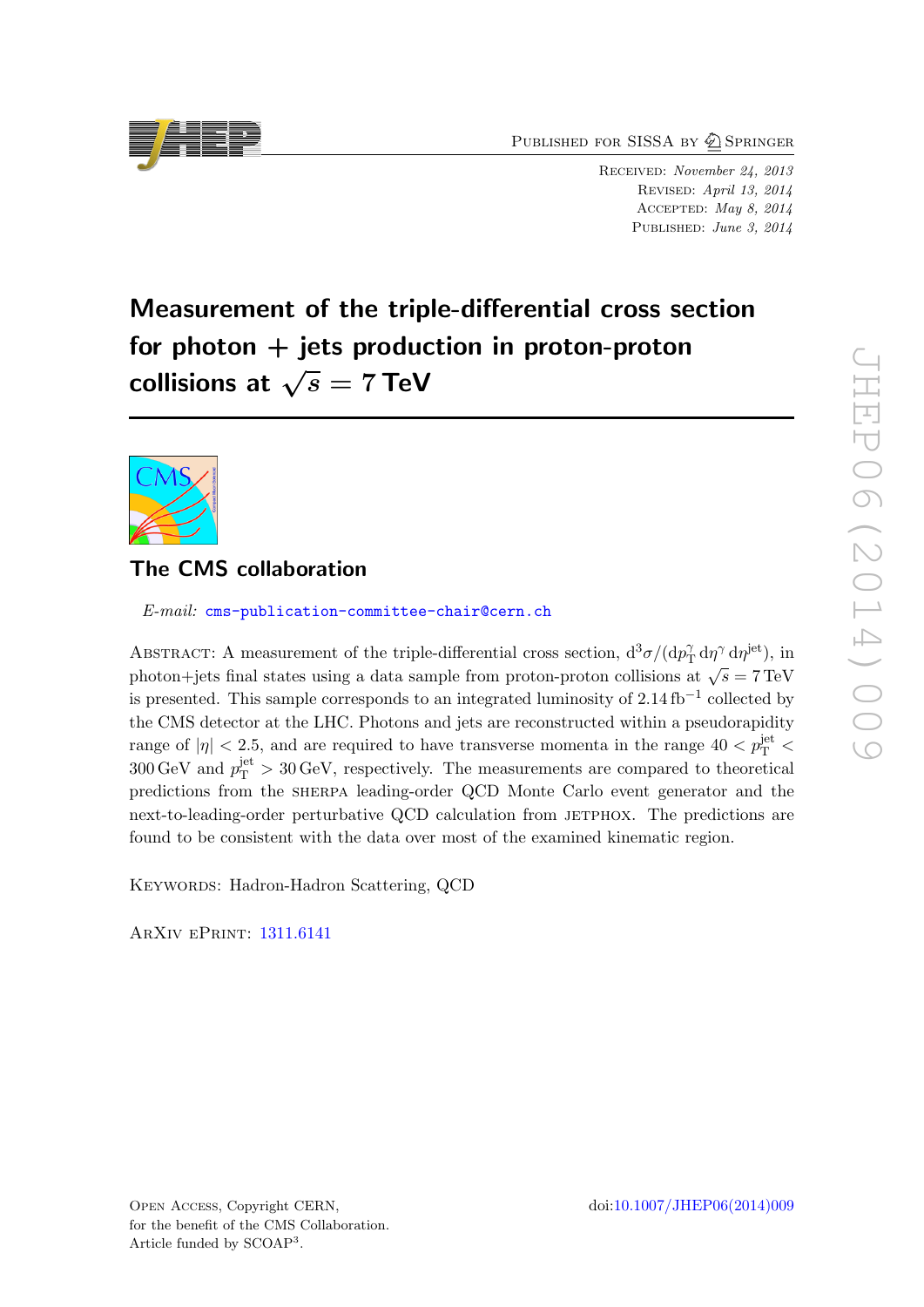Studies of events produced in proton-proton collisions containing a photon and one or more jets in the final state provide a direct probe of quantum chromodynamics  $(QCD)$  [\[1](#page-14-0)[–5\]](#page-14-1). The production cross sections, examined for various angular configurations, are sensitive to contributions from the QCD hard-scattering subprocesses and to parton distribution functions (PDFs) of the proton [\[6,](#page-14-2) [7\]](#page-14-3). Measurements of these cross sections serve to constrain PDF models and provide information for improving phenomenological Monte Carlo models, as well as testing the applicability of fixed-order perturbative calculations over a wide range of kinematic regions. Photon+jets (direct photon) events are a major source of background to standard model measurements, most notably for the study of a light, neutral Higgs boson in the decay channel  $H \rightarrow \gamma \gamma$  [\[8\]](#page-14-4), as well as beyond-the-standard-model searches for signatures of extra dimensions [\[9\]](#page-15-0) and excited quarks [\[10\]](#page-15-1), among others. Photon+jets events can also be used to calibrate jet energies [\[11\]](#page-15-2), and to model the missing transverse energy distributions attributed to the presence of noninteracting particles [\[12\]](#page-15-3).

This Letter presents a measurement of the triple-differential cross section for photon+jets production using a data set collected by the Compact Muon Solenoid (CMS) detector at the Large Hadron Collider (LHC) from pp collisions at  $\sqrt{s} = 7$  TeV. The data detector at the Large Hadron Collider (LHC) from pp collisions at  $\sqrt{s} = 7$  TeV. correspond to an integrated luminosity of  $2.14 \text{ fb}^{-1}$ . This measurement spans a transverse momentum range of  $40 < p_{\rm T}^{\gamma} < 300 \,\text{GeV}$  and  $p_{\rm T}^{\rm jet} > 30 \,\text{GeV}$  for photons and jets, respectively. It is performed in four regions of pseudorapidity for the photon  $(|\eta^{\gamma}| < 0.9$ ,  $0.9 \le |\eta^{\gamma}| < 1.44, 1.56 \le |\eta^{\gamma}| < 2.1$  and  $2.1 \le |\eta^{\gamma}| < 2.5$ ) and two regions of pseudorapidity for the leading-transverse-momentum jet  $(|\eta^{\text{jet}}| < 1.5$  and  $1.5 \leq |\eta^{\text{jet}}| < 2.5$ ). The dominant mechanisms for direct production of photons with large transverse momentum are the Compton-like gluon scattering process  $q\rightarrow \gamma q$  and the quark-antiquark annihilation process,  $q\bar{q} \rightarrow \gamma g$  [\[13\]](#page-15-4). The main background for these processes comes from the decay of neutral hadrons, such as  $\pi^0$  and  $\eta$  mesons, into nearly collinear pairs of photons. The expected background contribution from W+jets and diphoton production is negligible. This measurement spans an x and  $Q^2$  region of  $0.002 \lesssim x \lesssim 0.4$  and  $1600 \leq Q^2 \leq 9 \times 10^4$  GeV<sup>2</sup>, and extends the kinematic regions of photon  $p_T$  covered by earlier measurements [\[14–](#page-15-5)[24\]](#page-15-6). Measurements of the differential cross sections and ratios of the differential cross sections for different angular configurations are compared to theoretical predictions.

The CMS detector is a general-purpose, hermetic detector providing large solid angle coverage for electromagnetic and hadronic showers, charged particle tracks, and muons. The CMS experiment uses a right-handed coordinate system, with the origin at the nominal interaction point, with the x axis pointing to the center of the LHC ring, the y axis pointing up (perpendicular to the plane of the LHC ring), and the z axis along the counterclockwisebeam direction. The polar angle  $\theta$  is measured from the positive z axis and the azimuthal angle  $\phi$  in the x-y plane. The pseudorapidity is defined by  $\eta = -\ln[\tan(\theta/2)]$ . A full description of the CMS detector can be found in ref. [\[25\]](#page-15-7). The subdetectors most relevant to this analysis are the electromagnetic calorimeter (ECAL), the hadron calorimeter (HCAL), and the silicon tracker. These detectors are located within a 3.8 T superconducting solenoid of 6 m internal diameter. The ECAL is a homogeneous calorimeter composed of approximately 76 000 lead tungstate crystals with segmentation  $\Delta \eta \times \Delta \phi = 0.0174 \times 0.0174$  (where  $\phi$  is measured in radians), corresponding to a physical area of  $22 \times 22 \text{ mm}^2$  at the front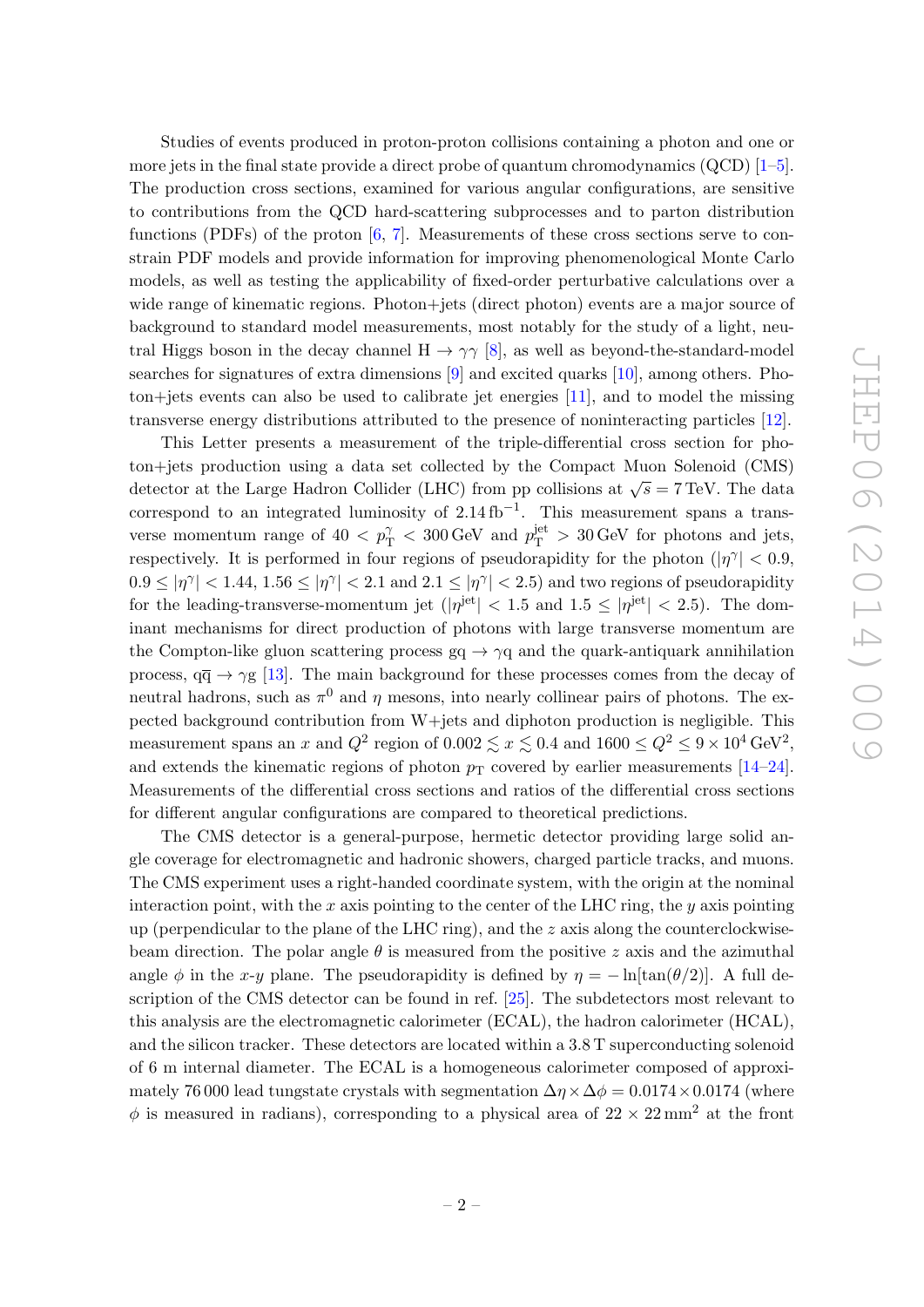face of a crystal in the central barrel region ( $|\eta|$  < 1.5) and  $28.62 \times 28.62 \text{ mm}^2$  in two endcap regions  $(1.5 < |\eta| < 3.0)$ . The HCAL is a brass/scintillator sampling calorimeter with segmentation of  $\Delta \eta \times \Delta \phi = 0.087 \times 0.087$  in the central region (| $\eta$ | < 1.74) and  $\Delta \eta \times \Delta \phi = 0.09 \times 0.174$  to  $0.35 \times 0.174$  for forward pseudorapidity  $(1.74 < |\eta| < 3.0)$ . The silicon tracking system, located between the LHC beam pipe and the ECAL, consists of pixel and strip detector elements covering the pseudorapidity range  $|\eta| < 2.5$ . In the forward region a preshower detector, consisting of two planes of silicon sensors interleaved with 3 radiation lengths of lead, is located in front of the ECAL, covering the region  $1.65 < |\eta| < 2.6$ .

Events selected for this analysis are recorded using a two-level trigger system. A level-1 trigger requires a cluster of energy deposited in the ECAL with transverse energy  $E_T > 20$  GeV. The CMS high-level trigger (HLT) applies a more sophisticated energy clustering algorithm to events passing the level-1 threshold and further requires  $E_T$  trigger thresholds from 30 to 135 GeV. These thresholds are raised with increased instantaneous luminosity to prevent saturation of the readout. In addition to these trigger requirements, an offline requirement is imposed to ensure that events have at least one well reconstructed primary vertex within 24 cm in z of the nominal center of the detector.

Photons deposit most of their energy through electromagnetic showers in the ECAL. They are reconstructed by clustering energy deposits in neighboring crystals according to criteria that are optimized for different regions of pseudorapidity. Each clustering algorithm begins from a seed crystal with large transverse energy. In the barrel region, clusters are formed by summing energies across 5 (35) crystals in the  $\eta$  ( $\phi$ ) direction. Clusters in the endcap are formed by combining contiguous  $5 \times 5$  arrays of crystals and including the corresponding energy in the preshower detector. The full details of these algorithms can be found in ref. [\[26\]](#page-16-0). We apply the same selection criteria used in the measurement of the inclusive photon cross section [\[27\]](#page-16-1) and provide a summary here. A photon reaching the ECAL without undergoing conversion to an  $e^+e^-$  pair deposits most of its energy in a  $3 \times 3$ crystal matrix. Only a very small fraction of the energy from the resulting shower leaks into the HCAL, hence the ratio of the energy of the photon candidate in the HCAL to the energy in the ECAL,  $H/E$ , within a cone of radius  $R = \sqrt{(\Delta \eta)^2 + (\Delta \phi)^2} = 0.15$  around the seed crystal can be used to separate photon showers from electromagnetic components of hadron-initiated showers. For this analysis, a requirement of  $H/E < 5\%$  is applied to the photon candidates. To reject electrons, we require that there be no hits in the first two inner layers of the silicon pixel detector that are consistent with an electron track matching the location and energy of the photon candidate in the calorimeter (pixel detector veto). To further improve the purity of the photon candidate sample, an additional requirement is applied based on the second moment of the electromagnetic shower in  $\eta$ , calculated using  $a \ 5 \times 5$  matrix of crystals around the highest energy crystal in the cluster,

$$
\sigma_{\eta\eta}^2 = \frac{\sum (\eta_i - \bar{\eta})^2 w_i}{\sum w_i},\tag{1}
$$

where the sum runs over all elements of the  $5 \times 5$  matrix, and  $\eta_i = 0.0174\hat{\eta}_i$ , with  $\hat{\eta}_i$ denoting the  $\eta$  index of the *i*th crystal; the individual weights  $w_i$  are given by  $w_i =$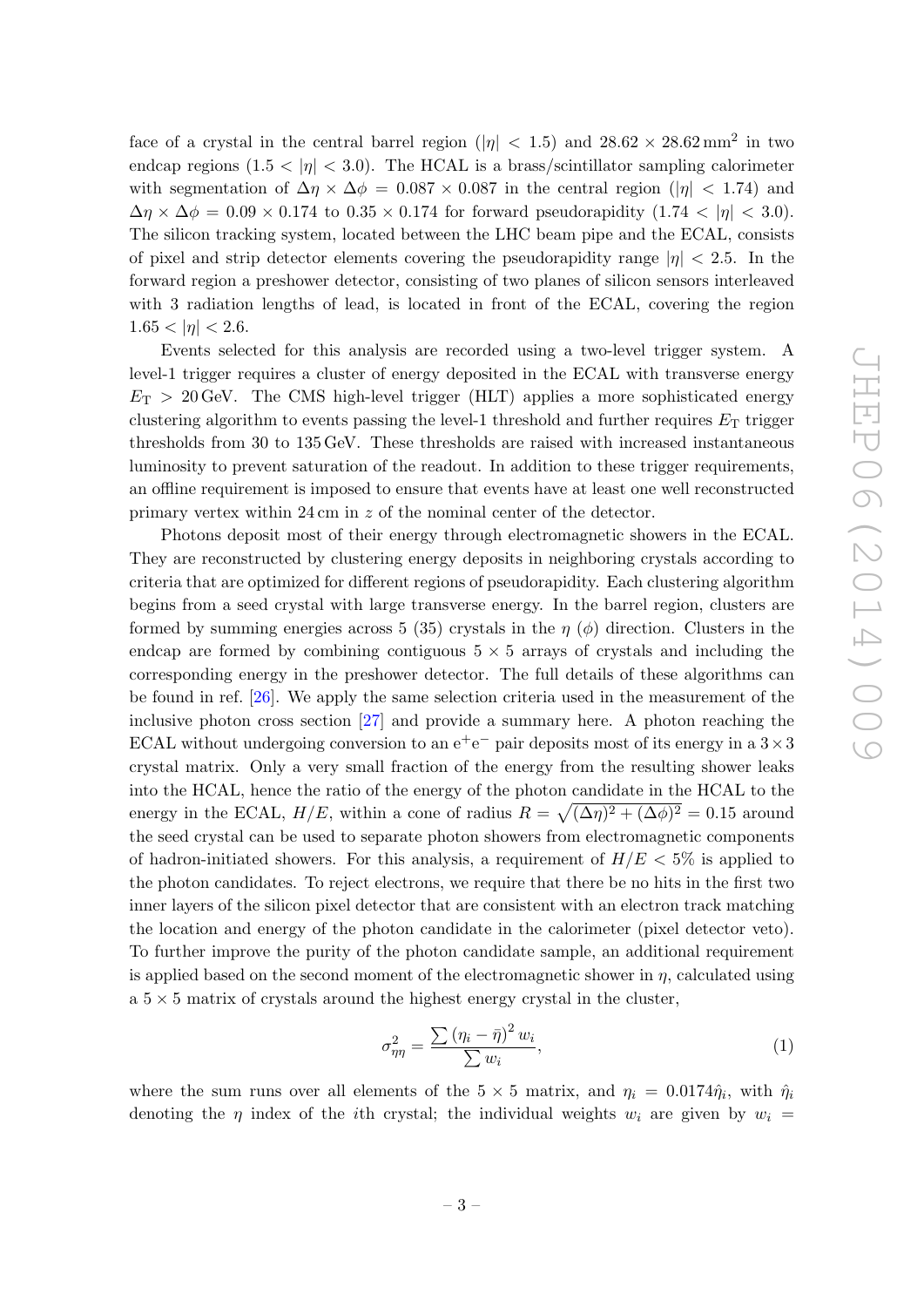$\max(0, 4.7 + \ln(E_i/E_{5\times5}))$  and  $E_i$  is the energy of the *i*th crystal;  $\bar{\eta} = \sum \eta_i w_i / \sum w_i$  is the energy-weighted average pseudorapidity. The requirement  $\sigma_{nn} < 0.01 (0.028)$  in the barrel (endcaps) further suppresses background from neutral mesons  $(\pi^0, \eta, \text{ etc.})$  that may satisfy the isolation requirements described below as a result of fluctuations in the fragmentation of partons. The combined  $H/E$  and shower shape requirements along with the pixel detector veto comprise the photon identification criteria. If multiple photons are reconstructed within the fiducial range of this analysis, only the photon with highest  $p_{\rm T}^{\gamma}$  $\frac{\gamma}{\rm T},$ leading photon, is considered.

Jets are reconstructed using the anti- $k_T$  [\[28\]](#page-16-2) clustering algorithm with distance pa-rameter of 0.5. Inputs for the jet clustering are defined by the particle-flow [\[29\]](#page-16-3) algorithm, which is a full-event reconstruction technique that aims to reconstruct and identify all stable particles produced in an event through the combination of information from all subdetectors. Jets with  $p_T > 30$  GeV are selected for this analysis, and are required to pass data quality requirements designed to remove spurious jets resulting from noise [\[30\]](#page-16-4). Inefficiencies due to these criteria are negligible. Since energetic photons are also reconstructed as jets by the anti- $k<sub>T</sub>$  algorithm, any jet that overlaps with the leading photon within a cone of  $R < 0.5$  is removed from consideration.

Even after the photon identification criteria are applied, a significant background remains, mostly from neutral mesons that decay to photons that overlap in the ECAL. Templates constructed from signal and background distributions are fitted to data to determine the purity of the selected photon sample. The method exploits the distribution of energy in the vicinity of the photon using the variable  $\text{Iso}^{\gamma} = \text{Iso}_{\text{TRK}} + \text{Iso}_{\text{ECAL}} + \text{Iso}_{\text{HCAL}}$ , where Iso $_{\text{TRK}}$  is the sum of the  $p_{\text{T}}$  of tracks consistent with the reconstructed vertex in a hollow cone,  $0.04 < R < 0.40$ , centered around the candidate photon momentum vector extending from the primary vertex to the ECAL cluster. Similarly,  $I_{\text{S0ECAL}}$  is the transverse energy deposited in the ECAL in  $0.06 < R < 0.40$ , and Iso<sub>HCAL</sub> is the transverse energy deposited in the HCAL in  $0.15 < R < 0.40$ . For the Iso<sub>TRK</sub> (Iso<sub>ECAL</sub>) distributions, we do not include energy in a rectangular strip of  $\Delta \eta \times \Delta \phi = 0.015$  (0.040) × 0.040 to exclude energy associated with the photon in case of conversion [\[31\]](#page-16-5). The method takes advantage of differences in the Iso<sup> $\gamma$ </sup> distributions between signal and background. The main contribution to Iso<sup> $\gamma$ </sup> for genuine photons comes from the underlying event and multiple pp interactions in the same bunch crossing (pile-up collisions). The average number of pile-up collisions for data used in this analysis is  $\sim$ 6. In contrast, Iso<sup>γ</sup> for misidentified photons includes additional contributions of energy from jet fragmentation. Hence, the Iso<sup> $\gamma$ </sup> distribution for the background tends to be broader than for signal.

The signal template is modeled using Monte Carlo (MC) events generated with pythia 6.424 [\[32\]](#page-16-6) and parameterized by the convolution of an exponential function with a Gaussian,

$$
S(x) = C_S e^{\alpha x} \otimes \text{Gaussian}(x, \mu, \sigma), \tag{2}
$$

where  $x = \text{Iso}^{\gamma}$ ,  $(\mu, \sigma) = \vec{p}$  and  $\alpha$  describe the peak and tail of the signal template, respectively, and  $C<sub>S</sub>$  normalizes the distribution to unit area. The background template is obtained from data using a background-enriched sample collected from a sideband region, obtained by inverting the shower shape selection requirement and requiring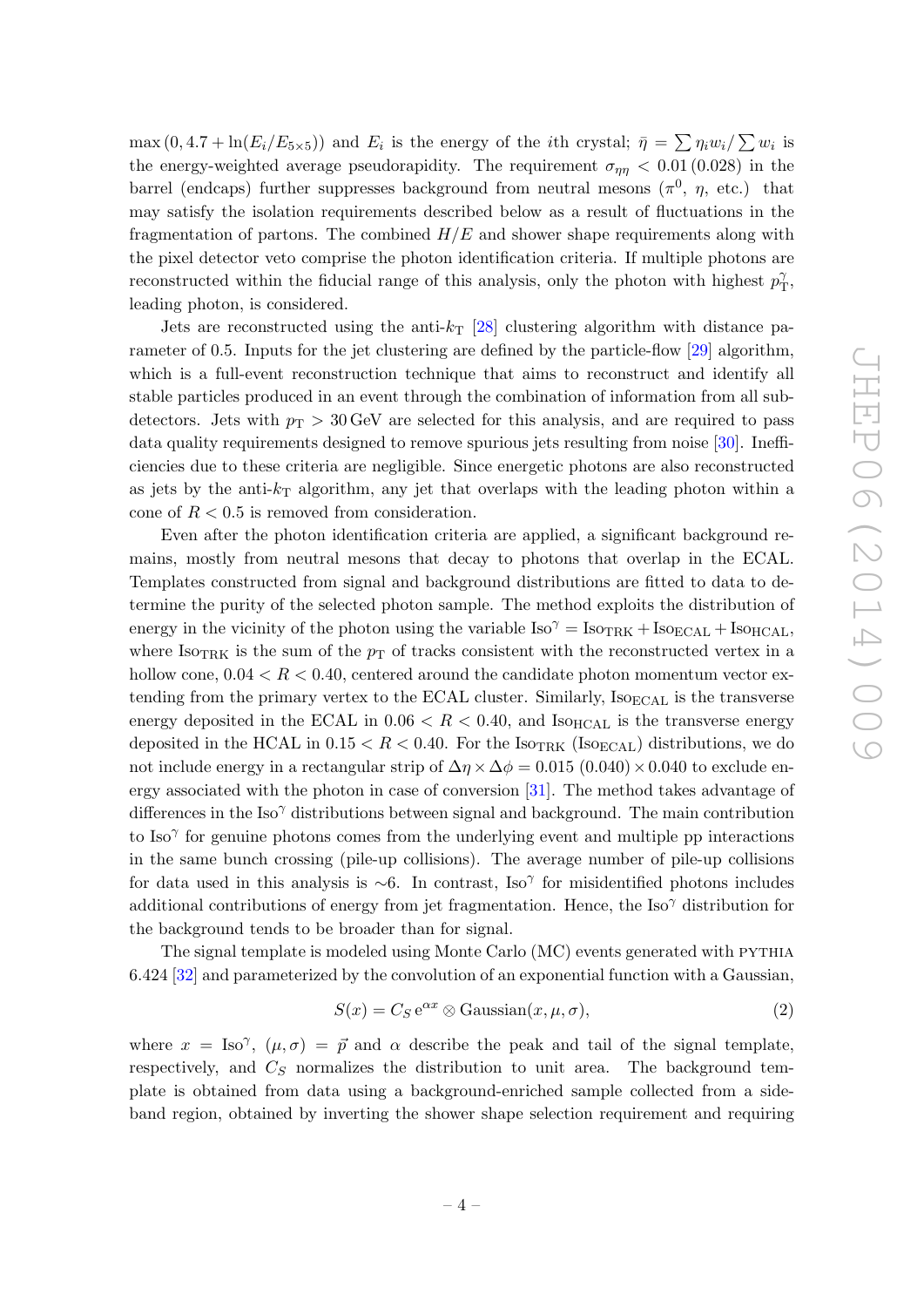

<span id="page-4-0"></span>Figure 1. Example of a fit to the Iso<sup> $\gamma$ </sup> distribution using signal and background templates.

 $\sigma_{\eta\eta} > 0.011(0.030)$  in the barrel (endcap) regions. The background distribution is parameterized using an inverse ARGUS function [\[33\]](#page-16-7),

$$
B(x) = \begin{cases} C_B \left[ 1 - e^{z(x-q_1)} \right] \cdot [1 - q_2(x-q_1)]^{q_3} \; ; \; x \ge q_1 \\ 0 \qquad & \; ; \; x < q_1, \end{cases} \tag{3}
$$

where  $x = \text{Iso}^{\gamma}$ , z describes the shape of the background template in the signal-dominated region,  $q_1$  ( $q_2$ ,  $q_3$ ) describe the starting point of the background template (or its shape in the background-dominated region), and  $C_B$  normalizes the distribution to unit area.

The signal purity is determined by fitting the signal and background template functional forms to data,  $N_S \cdot \text{Iso}_S^{\gamma} + N_B \cdot \text{Iso}_B^{\gamma}$ , and minimizing an extended  $\chi^2$  defined as

$$
\chi^2 = \sum_{i=1}^n \left( \frac{N_i - (N_S S_i(\vec{p}, \alpha) + N_B B_i(z, \vec{q}))}{\sigma_{N_i}} \right)^2 + \left( \frac{(z - z_{\text{central}})}{\sigma_z} \right)^2, \tag{4}
$$

where  $N<sub>S</sub>$  and  $N<sub>B</sub>$  are the numbers of signal and background events, n is the number of bins in the templates,  $N_i$  the observed number of events for the *i*th bin with uncertainty  $\sigma_{N_i}$ ,  $S_i$  and  $B_i$  are the per-bin integrals of the corresponding signal and background templates, and  $z_{\text{central}}(\sigma_z)$  is the value (uncertainty) of the parameter z determined by the fitting of the background template. The parameters can be categorized into those that most directly model the signal-dominated ( $\mu$ ,  $\sigma$ , z, and  $q_1$ ) and background-dominated ( $\alpha$ ,  $q_2$ , and  $q_3$ ) regions. The parameter that describes the peak in the signal template is allowed to vary in the fit to correct for differences between data and MC in the region of low isolation energy. This procedure is validated with data using a photon sample collected from  $Z \to \mu^+ \mu^- \gamma$  events. The parameter that describes the tail of the signal template in the high isolation energy region is shifted by 5% to account for differences observed between data and MC simulation, and to estimate the uncertainty from the contributions of nonprompt photons, which originate from jet fragmentation. In the low Iso<sup> $\gamma$ </sup> region,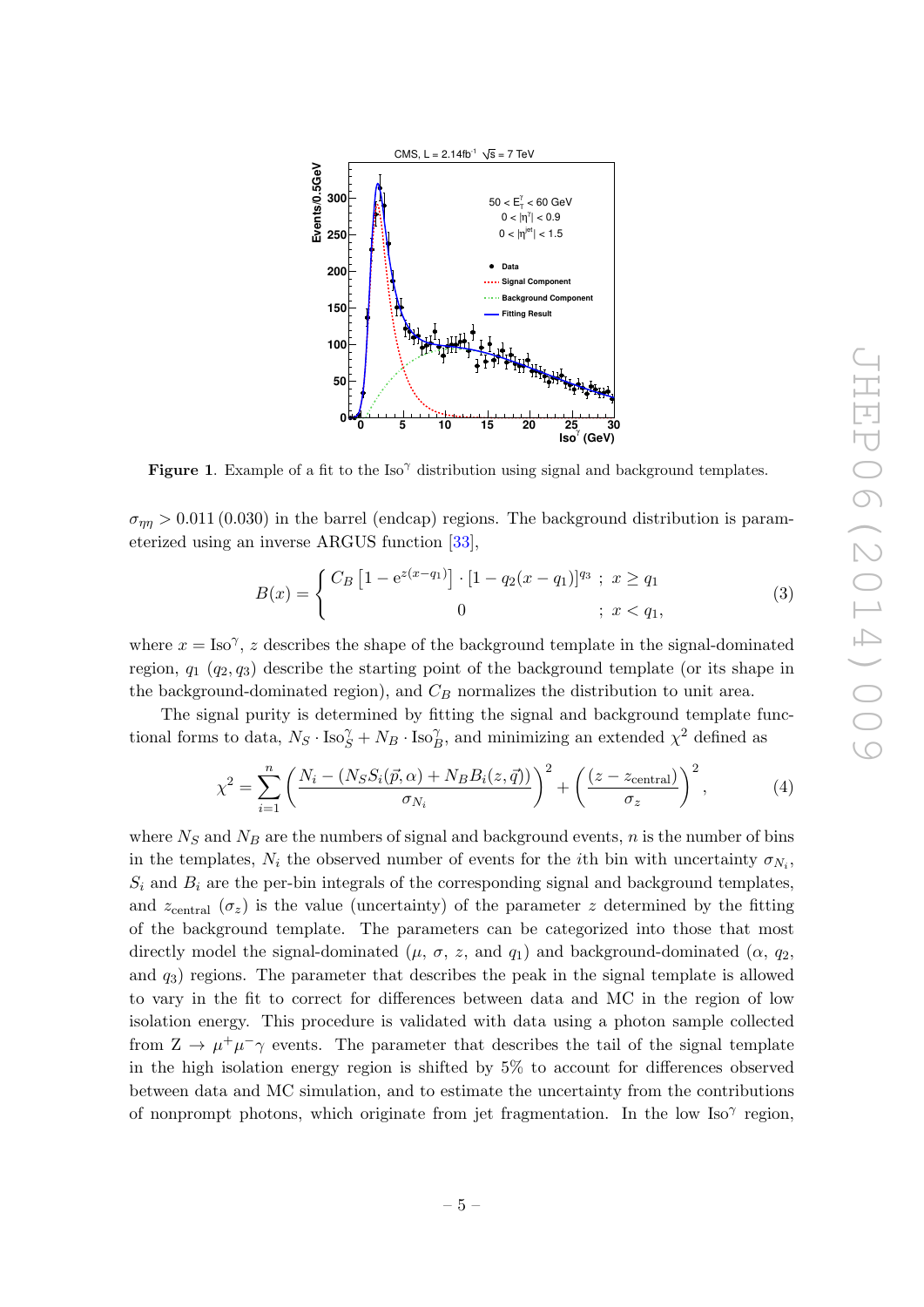

<span id="page-5-0"></span>**Figure 2.** Examples of signal purity as a function of  $p_T^{\gamma}$  for (a) photons in the barrel and (b) photons in the endcap. In each figure the open (filled) circles correspond to the events with leading jet located in the barrel (endcap). The error bars represent the total statistical and systematic uncertainty in the purity measurement.

the background distribution is constrained by the sideband data, allowing the parameter z to vary based on the value  $z_{\text{central}}$  with an uncertainty  $\sigma_z$ . An example of the resulting templates is shown in figure [1.](#page-4-0) The purity is determined independently in bins of  $\gamma$  and jet pseudorapidity and as a function of  $p_{\rm T}^{\gamma}$  $_{\rm T}^{\gamma}.$ 

The signal purity is defined as the ratio of prompt photons to the total number of selected photons. This is shown as a function of  $p_{\rm T}^2$  $\gamma_{\rm T}^{\gamma}$  in figure [2](#page-5-0) for two ranges of  $\eta^{\gamma}$ ; it increases with the transverse momentum of the photons. The variation of the measured photon purity across kinematic regions is consistent with expectations for signal and background, which correspond to different admixtures of initial partonic states. The main contribution to the systematic uncertainty in the photon signal purity is due to the modeling the shape of the background template, which is dominated by statistical uncertainty in the sideband samples. This uncertainty is evaluated by performing pseudo-experiments based on simulated QCD samples to examine variations in the measurement of the purity due to statistical fluctuations in the template models. The upper limit of  $p_T^{\gamma} < 300 \,\text{GeV}$ in this analysis is determined by the availability of data that allows us to independently model background templates for each bin in the triple differential cross section. We also consider a contribution to the systematic uncertainty related to the modeling of the signal template. The systematic uncertainty is evaluated independently for each bin and increases with decreasing photon transverse momentum from  $1\%$  to  $30\%$ .

The selection efficiency for photons can be factorized into four terms, which are measured independently:  $\epsilon_{\text{total}} = \epsilon_{\text{trigger}} \cdot \epsilon_{\text{RECO}} \cdot \epsilon_{\text{ID}} \cdot \epsilon_{\text{PMV}}$ . The first factor,  $\epsilon_{\text{trigger}}$ , is the trigger selection efficiency, and is measured in data using electrons from the decay of Z bosons following a 'tag-and-probe' method [\[34\]](#page-16-8). The tag electron is required to match an object reconstructed as an HLT electron, while the probe requirement is relaxed to pass the offline photon selection requirements and a photon HLT path. This efficiency factor is found to be consistent with 100% within its systematic uncertainty. The reconstruction ef-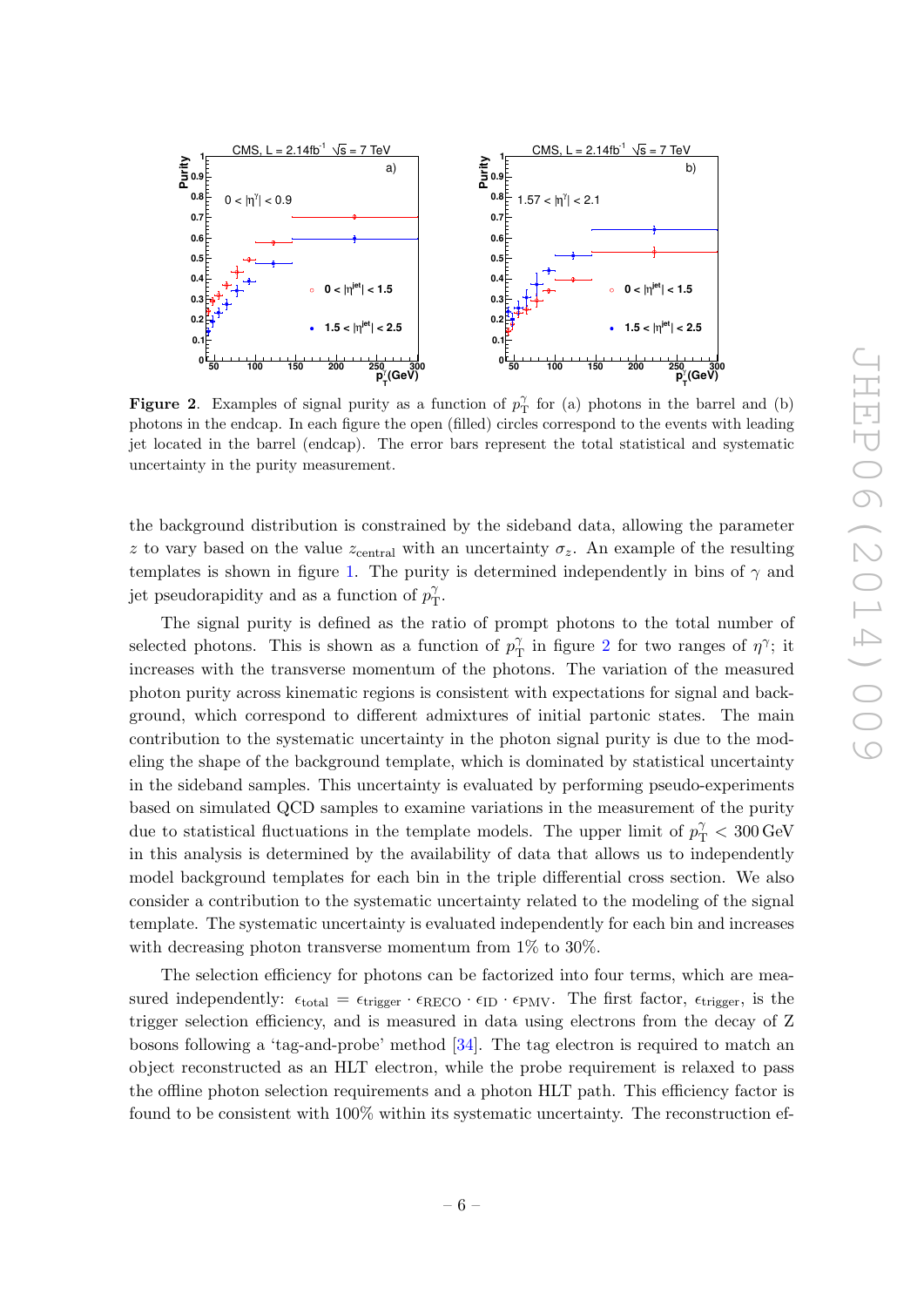

<span id="page-6-0"></span>**Figure 3**. Total efficiency for photon selection as a function of photon transverse momentum  $(p_T^{\gamma})$ in four different photon pseudorapidity  $(\eta^{\gamma})$  ranges. The error bars include both statistical and systematic uncertainties and are dominated by the latter. For clarity, points corresponding to the second and third  $\eta^{\gamma}$  bins are shifted to the right by 5 and 10 GeV, respectively.

ficiency,  $\epsilon_{\text{RECO}}$ , is measured using simulated events in a photon+jets sample generated with PYTHIA. The same sample is used to determine  $\epsilon_{ID}$ , the efficiency of the photon identification criteria apart from the pixel detector veto. The systematic uncertainty in the photon identification efficiency is determined from the differences between MC simulation and data by applying the nominal photon selection criteria to electrons in a Z-boson-enriched data sample. The photon pixel veto efficiency,  $\epsilon_{\text{PMV}}$ , is estimated from data by employing the tag-and-probe technique with final-state-radiation photons in  $Z \to \mu^+ \mu^- \gamma$  events and is independent of  $p<sub>T</sub>$ . The total photon efficiency as a function of photon transverse momentum in the four photon pseudorapidity ranges is shown in figure [3.](#page-6-0) The variation of total efficiency values in the photon pseudorapidity regions is mainly caused by the pixel veto efficiency contribution.

Figures [4](#page-7-0) and [5](#page-8-0) show the measurement of the triple-differential cross section  $d^3\sigma/(dp_T^{\gamma})$  $\frac{\gamma}{\rm T} d\eta^{\gamma} d\eta^{\rm jet}$ ) for  $|\eta^{\rm jet}| < 1.5$  and  $1.5 < |\eta^{\rm jet}| < 2.5$ . The measurements are corrected for detector acceptance, efficiency and resolution by unfolding the spectra using an iterative method [\[35\]](#page-16-9). The cross section is calculated using

$$
\frac{\mathrm{d}^3 \sigma}{\mathrm{d} p_{\mathrm{T}}^{\gamma} \mathrm{d} \eta^{\gamma} \mathrm{d} \eta^{\mathrm{jet}}} = \frac{1}{\Delta p_{\mathrm{T}}^{\gamma} \cdot \Delta \eta^{\gamma} \cdot \Delta \eta^{\mathrm{jet}}} \frac{N_{\mathrm{signal}}^{\gamma} \cdot U}{L \cdot \epsilon},\tag{5}
$$

where  $N^{\gamma}_{\text{signal}}$  is the number of photon candidates corrected for purity in bins of  $\Delta p_{\text{I}}^{\gamma}$  $\eta_{\rm T}^{\gamma}, \Delta \eta^{\gamma},$ and  $\Delta \eta^{\rm jet}$  with integrated luminosity L; U and  $\epsilon$  are the unfolding and efficiency corrections, respectively.

The systematic uncertainty due to the unfolding procedure is estimated by varying the parameterization of signal model and photon energy resolution according to differences between the data and MC distributions. The effect of uncertainties in the photon energy scale varies from  $1.1\%$ – $1.5\%$  ( $2.2\%$ – $3\%$ ) for measurements with photons in the barrel (endcap),while those due to the jet energy scale are negligible. The contributions to the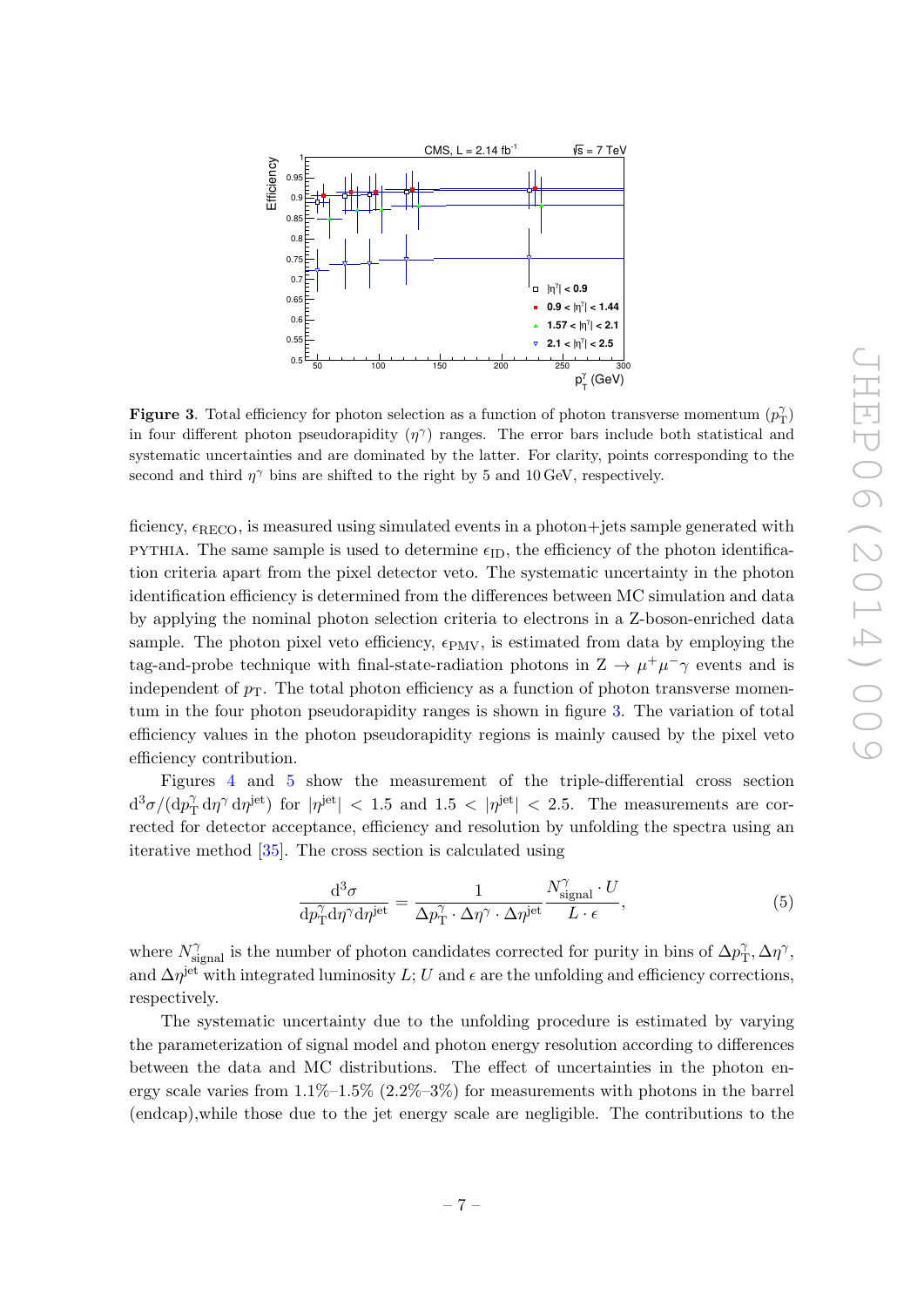

<span id="page-7-0"></span>Figure 4. Differential cross sections for  $|\eta^{\rm jet}| < 1.5$ . The measured cross sections (markers) in four different ranges of  $\eta^{\gamma}$  are compared with the SHERPA tree-level MC (solid line) and the NLO perturbative QCD calculation from JETPHOX (dashed line). The cross sections for the most central photons are scaled by factors of 20 to 8000 for better visibility. Error bars are statistical uncertainties and the shaded bands correspond to the total experimental uncertainties.

systematic uncertainty in the differential cross section from the determination of photon reconstruction efficiency, unfolding, photon energy scale and the photon purity determination are given in table [1.](#page-9-0) The table also shows the total systematic uncertainty obtained by adding all the contributions in quadrature. At low  $p_{\rm T}^2$  $\gamma$ <sup> $\gamma$ </sup> the systematic uncertainty is dominated by the purity determination. This is also the region where the uncertainty is the highest. At high  $p_{\text{T}}^{\gamma}$  $T_{\text{T}}^{\gamma}$  the most significant contribution usually comes from the determination of the reconstruction efficiency.

The measured cross sections are compared to theoretical predictions based on perturbative QCD using the leading order (LO) MC event generator SHERPA  $(v1.3.1)$  [\[36\]](#page-16-10) and the full next-to-leading order (NLO) calculation implemented in JETPHOX  $(v1.2.2)$  [\[37\]](#page-16-11). The SHERPA MC program incorporates higher-order tree level matrix elements (ME) and parton shower (PS) modeling using the ME-PS matching algorithm described in ref. [\[38\]](#page-16-12). A similar technique is also applied to processes involving prompt photons [\[39\]](#page-16-13), combining the photon and QCD parton multiplicity tree-level matrix elements with a QCD+QED parton shower using the formalism given in ref. [\[38\]](#page-16-12), thus treating photons and jets on an equal footing [\[39\]](#page-16-13). This treatment also includes contributions from the photon fragmentation component, permitting a direct comparison with experimental measurements. The predictions from sherpa agree well with earlier photon measurements from the Tevatron [\[21\]](#page-15-8). The photon+jets final states are generated with up to three additional jets using sherpa and the CTEQ6 [\[40\]](#page-16-14) parton distribution functions (PDFs). Calculations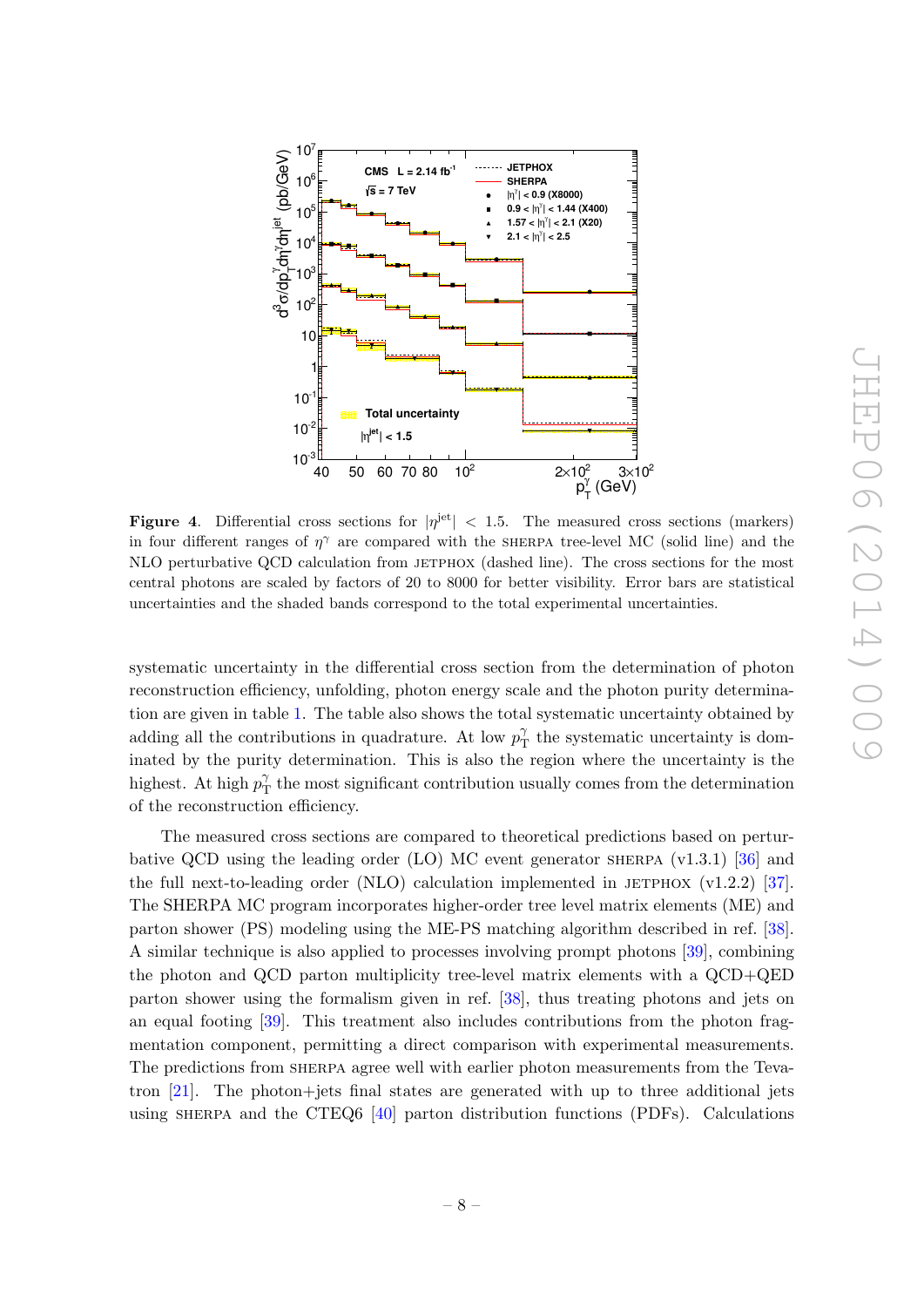

<span id="page-8-0"></span>Figure 5. Differential cross sections for  $1.5 < |\eta^{\rm jet}| < 2.5$ . The measured cross sections (markers) in four different ranges of  $\eta^{\gamma}$  are compared with the SHERPA tree-level MC (solid line) and the NLO perturbative QCD calculation from JETPHOX (dashed line). The cross sections for the most central photons are scaled by factors of 20 to 8000 for better visibility. Error bars are statistical uncertainties and the shaded bands are the total experimental uncertainties.

are performed using default choices for renormalization  $(\mu_R)$  and factorization  $(\mu_F)$  scales equal to  $p_{\rm T}^{\gamma}$  $T_{\rm T}$ . The JETPHOX calculation at NLO in perturbative QCD includes a model of fragmentation functions of partons to photons [\[41\]](#page-16-15) and uses the CT10 [\[42\]](#page-16-16) NLO PDFs with  $\mu_R = \mu_F = \mu_f = p_\text{T}^{\gamma}$  $T_T^{\gamma}/2$ , where  $\mu_f$  defines the fragmentation scale. To model the effect of experimental selection requirements for these processes, the energy around the photon within the  $R < 0.4$  cone is required to be less than  $5 \,\text{GeV}$ . The effect due to the choice of theory scales is obtained by independently varying  $\mu_R, \mu_F, \mu_f$  by the factors 0.5 and 2.0. The uncertainty in the predictions due to the choice of PDF is determined from the 40 (52) component error sets of CTEQ6M (CT10) and evaluated using the master equations as given by the 'modified tolerance method' recommended in ref. [\[43\]](#page-16-17). The effects of contributions from the parton-to-hadron fragmentation and the underlying event are examined by comparing cross sections determined using our default tune in pythia at hadron level with and without multiple parton interactions (MPI) and hadronization processes included. We find these contributions to produce small fluctuations around the parton-level cross section with little dependence on kinematic variables and conclude that an uncertainty of 1% added to the JETPHOX predictions in each  $(\eta^{\gamma}, \eta^{\text{jet}})$  region covers their effects. Figure [6](#page-10-0) shows the ratios of the measured triple-differential cross section to theoretical predictions. The determination of the photon signal purity contributes the main systematic uncertainty affecting this measurement. The central values of the cross section, the statistical uncertainty, and the total systematic uncertainty are summarized in tables  $2$  and  $3$ . The predictions from SHERPA and JETPHOX are consistent with data,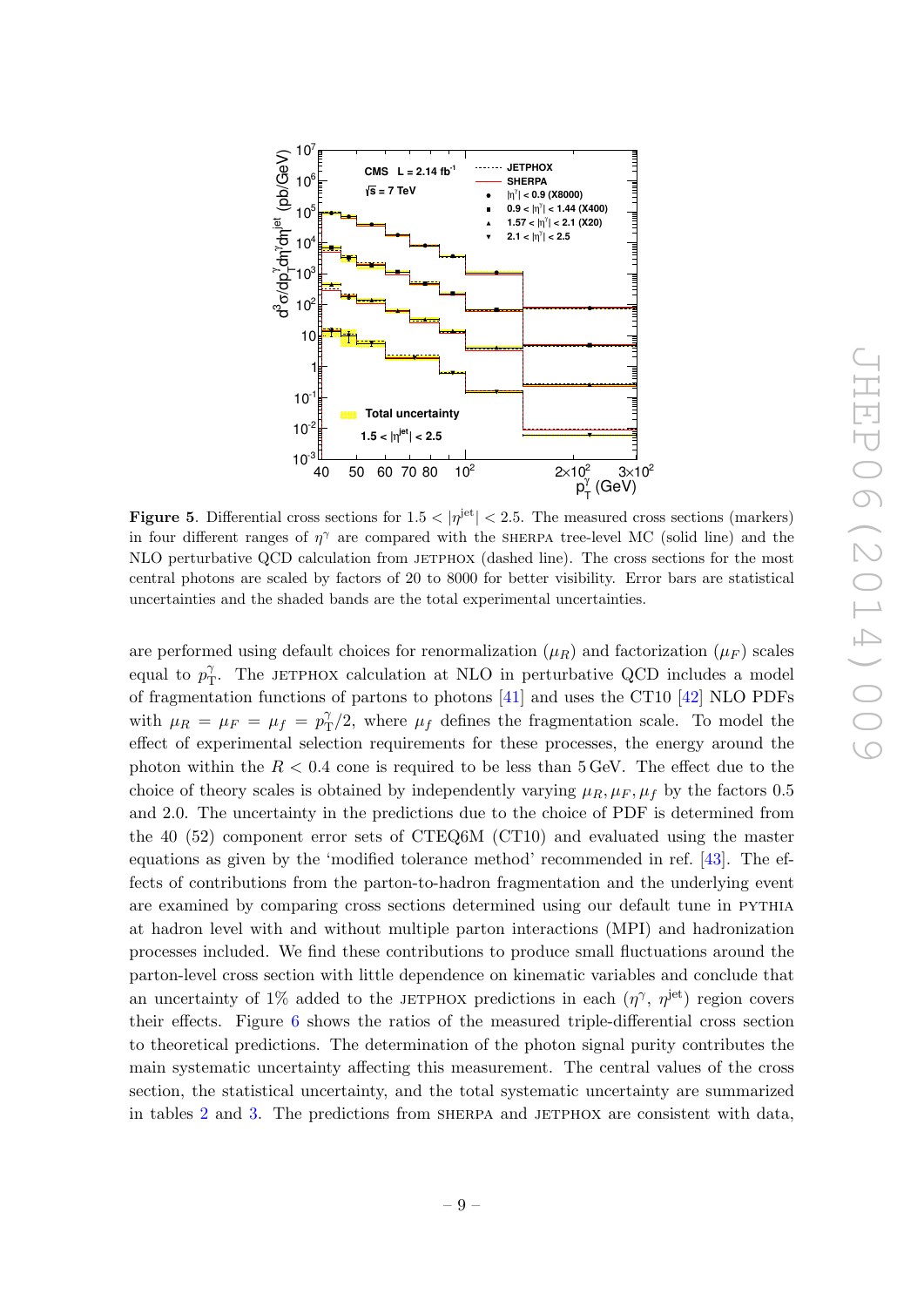| $ \eta^{\gamma}  < 1.44$       |                   |                  |                                       |               |                   |  |  |  |
|--------------------------------|-------------------|------------------|---------------------------------------|---------------|-------------------|--|--|--|
| $p_T^{\gamma}$ (GeV)           | efficiency $(\%)$ | unfolding $(\%)$ | photon energy $(\%)$                  | purity $(\%)$ | total $(\%)$      |  |  |  |
| $40 - 45$                      | 2.5               | 2.1              | 1.1                                   | $4.9 - 9.3$   | $6.0 - 10.0$      |  |  |  |
| $45 - 50$                      | $1.2\,$           | $2.5\,$          | 1.2                                   | $4.9 - 17$    | $5.6 - 17$        |  |  |  |
| $50 - 60$                      | $4.5\,$           | 2.6              | 1.4                                   | $4.2 - 13$    | $6.8 - 14$        |  |  |  |
| $60 - 70$                      | $4.5\,$           | 2.4              | 1.5                                   | $3.7 - 11$    | $6.5 - 13$        |  |  |  |
| $70 - 85$                      | $4.5\,$           | 1.2              | 1.5                                   | $4.6 - 5.7$   | $6.7 - 7.5$       |  |  |  |
| $85 - 100$                     | $4.5\,$           | 1.4              | 1.5                                   | $2.2 - 3.1$   | $5.4\mbox{--}5.8$ |  |  |  |
| $100 - 145$                    | 4.5               | 1.4              | 1.5                                   | $1.8 - 2.5$   | $5.2 - 5.6$       |  |  |  |
| $145 - 300$                    | $4.5\,$           | $1.2\,$          | 1.5                                   | $1.4 - 2.6$   | $5.1 - 5.5$       |  |  |  |
| $1.57 <  \eta^{\gamma}  < 2.5$ |                   |                  |                                       |               |                   |  |  |  |
| $p_{\rm T}^{\gamma}$ (GeV)     | efficiency $(\%)$ |                  | unfolding $(\%)$ photon energy $(\%)$ | purity $(\%)$ | total $(\%)$      |  |  |  |
| $40 - 45$                      | $3.0\,$           | 2.1              | $2.2\,$                               | $6.9 - 9.9$   | $8.1 - 11$        |  |  |  |
| $45 - 50$                      | $3.5\,$           | 2.5              | 2.4                                   | $8.6 - 38$    | $9.9 - 38$        |  |  |  |
| $50 - 60$                      | $5.0\,$           | 2.6              | 2.7                                   | $7.2 - 25$    | $9.5 - 25$        |  |  |  |
| $60 - 70$                      | $5.0\,$           | 2.4              | 3.0                                   | $7.0 - 12$    | $9.4 - 14$        |  |  |  |
| $70 - 85$                      | $5.0\,$           | $1.2 - 5.0$      | 3.0                                   | $10 - 13$     | $12 - 15$         |  |  |  |
| $85 - 100$                     | $5.0\,$           | $1.4 - 5.0$      | $3.0\,$                               | $2.8 - 4.6$   | $6.6 - 8.6$       |  |  |  |
| $100 - 145$                    | $5.0\,$           | $1.4 - 4.0$      | $3.0\,$                               | $2.8 - 6.3$   | $6.6 - 8.7$       |  |  |  |
| $145 - 300$                    | $5.0\,$           | $1.2 - 2.1$      | $3.0\,$                               | $2.9 - 5.1$   | $6.8 - 7.9$       |  |  |  |

<span id="page-9-0"></span>Table 1. Contributions to the relative systematic uncertainty (in percent) in the cross section measurement from efficiency, unfolding, photon energy scale, and purity calculations. The total systematic uncertainty is obtained by adding all the contributions in quadrature, a 2.2% uncertainty due to the integrated luminosity measurement is not included. The numbers in the table represent the ranges of uncertainties obtained in different  $\eta^{\gamma}$  and  $\eta^{\text{jet}}$  bins.

except for cases of photons measured in the largest  $\eta$  and  $p_T$  regions.

Figure [7](#page-13-0) shows the ratios of cross sections with different angular orientations between the photon and the leading jet. An earlier study performed by the D0 experiment at the Tevatron [\[21\]](#page-15-8) restricted the photon to  $|\eta^{\gamma}| < 1.0$ , while allowing the jet to be either in the central  $(|\eta^{\rm jet}| < 0.8)$  or forward  $(1.5 < |\eta^{\rm jet}| < 2.5)$  region. In this study, we consider  $|\eta^{\gamma}| < 0.9$  and  $|\eta^{\rm jet}| < 1.5$  or  $1.5 < |\eta^{\rm jet}| < 2.5$ . The advantage of measuring the ratios of cross sections is that uncertainties in the integrated luminosity and reconstruction efficiencies largely cancel.

In conclusion, events with at least one photon and one jet have been studied with a data sample corresponding to an integrated luminosity of  $2.14 \text{ fb}^{-1}$  collected in proton-proton collisions at  $\sqrt{s} = 7$  TeV. The cross section is measured as a function of the transverse momentum of the photon for various configurations of the leading photon and the leading jet. These measurements are used to determine eight ratios of the triple-differential cross section  $d^3\sigma/(dp_T^{\gamma})$  $\int_{T}^{\gamma} d\eta^{\gamma} d\eta^{jet}$ ). They provide measures of the relative cross sections for photon+jets production in different pseudorapidity regions and, thus, over a wide range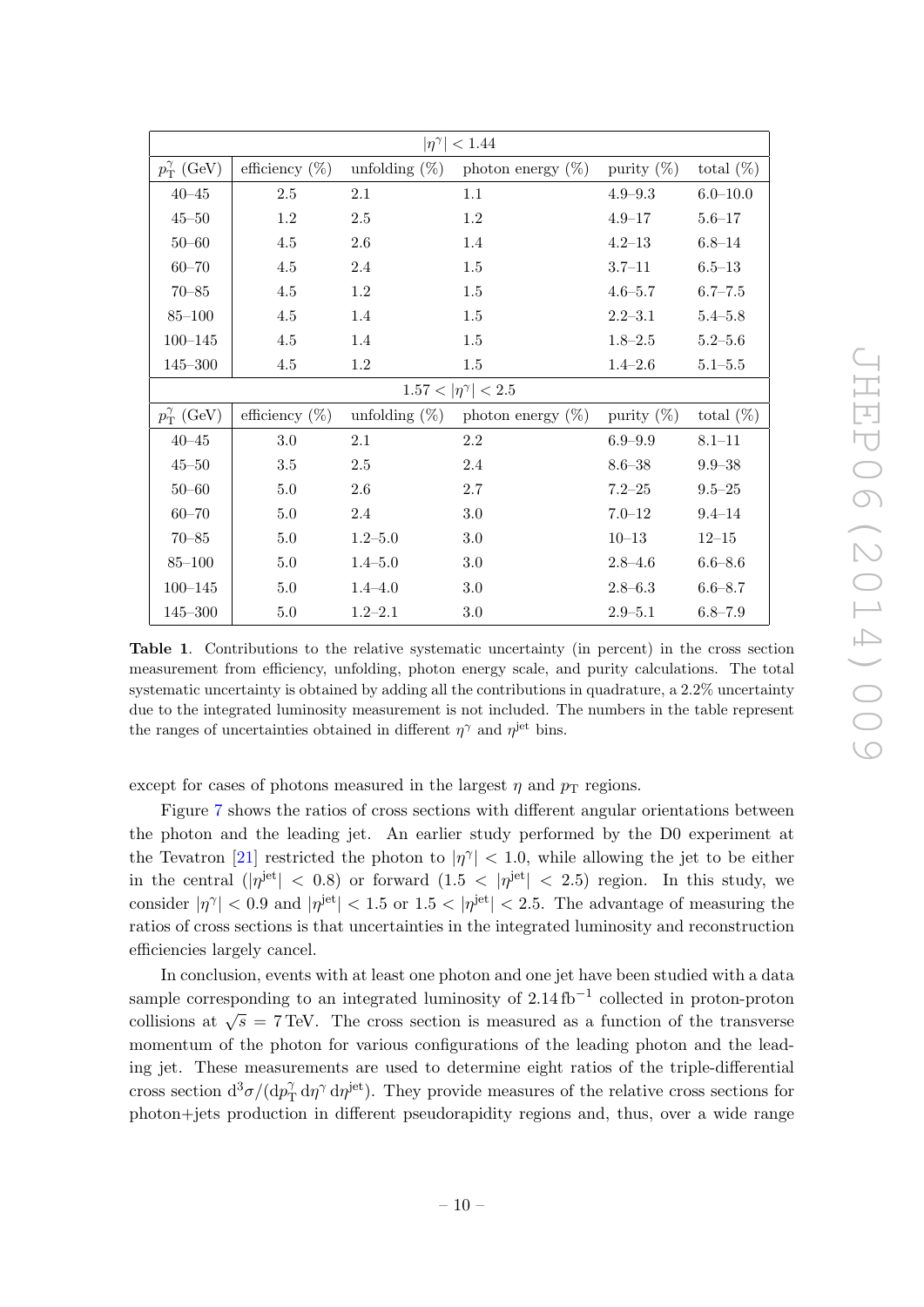

<span id="page-10-0"></span>Figure 6. The ratios of the measured triple-differential cross sections to the NLO QCD prediction using JETPHOX with the CT10 PDF set and scales  $\mu_{R,F,f} = \frac{1}{2} p_T^{\gamma}$ . The vertical lines on the points show the statistical and systematic uncertainties added in quadrature. The two dotted lines represent the effect of varying the theoretical scales as described in the text. The shaded bands correspond to the CT10 PDF uncertainty. The dash-dotted lines show the ratios of the sherpa predictions to JETPHOX.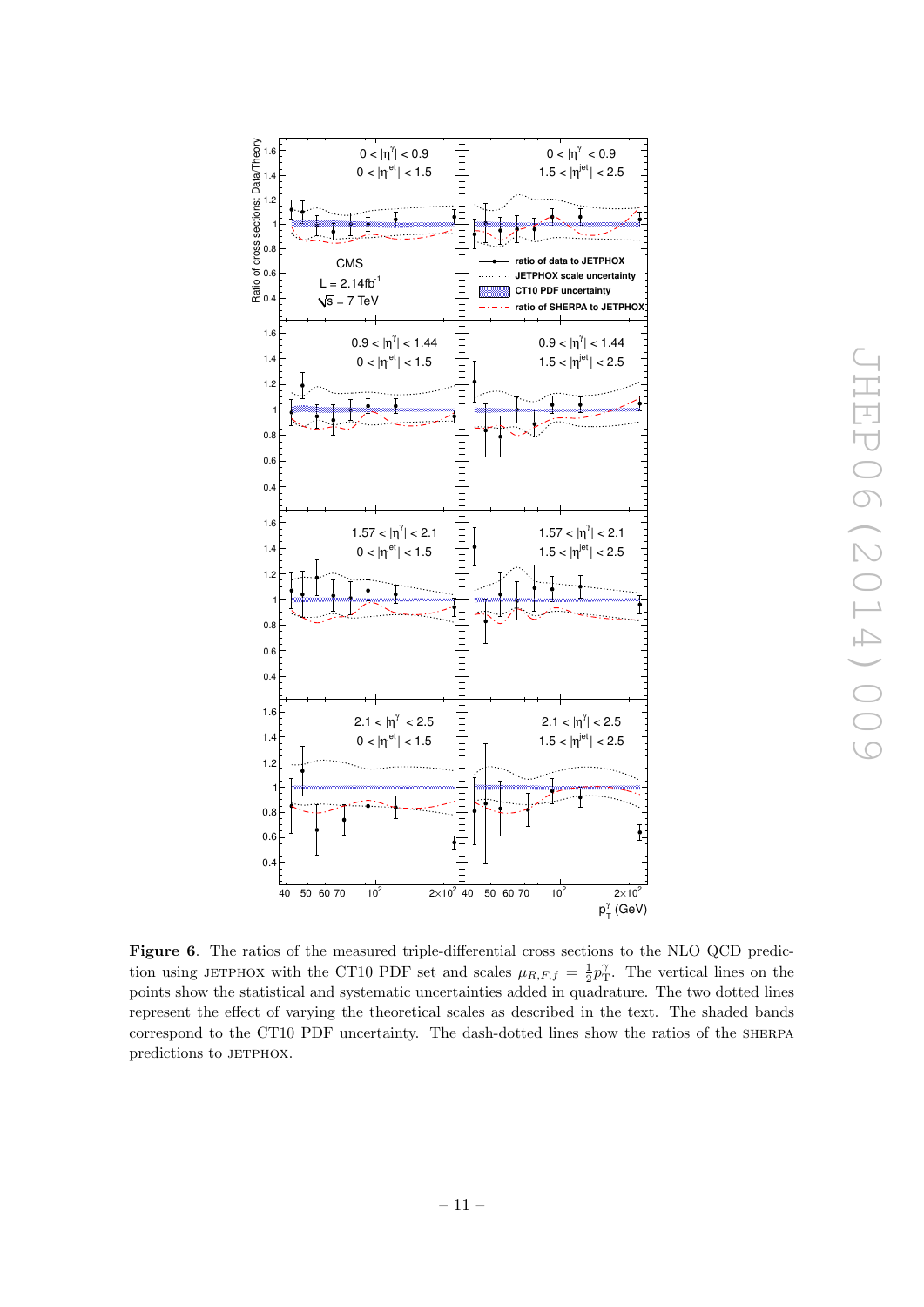| $ \eta^{\gamma}  < 0.9$ and $ \eta^{\rm jet}  < 1.5$ |                                                                      |                                                             |               |                  |                  |  |  |
|------------------------------------------------------|----------------------------------------------------------------------|-------------------------------------------------------------|---------------|------------------|------------------|--|--|
| $p_{\rm T}^{\gamma}$                                 | Cross section $(\text{pb}/\text{GeV})$                               |                                                             |               | Ratio            |                  |  |  |
| (GeV)                                                | <b>DATA</b>                                                          | <b>JETPHOX</b>                                              | <b>SHERPA</b> | $\overline{D/J}$ | $\overline{D/S}$ |  |  |
| $40 - 45$                                            | $27.9 \pm 1.0 \pm 1.8$                                               | 24.9                                                        | 24.5          | $1.12 \pm 0.08$  | $1.14 \pm 0.08$  |  |  |
| $45 - 50$                                            | $20.1 \pm 1.0 \pm 1.2$                                               | 18.3                                                        | 16.0          | $1.10 \pm 0.09$  | $1.26 \pm 0.10$  |  |  |
| $50 - 60$                                            | $10.70 \pm 0.40 \pm 0.77$                                            | 10.8                                                        | 9.41          | $0.99 \pm 0.08$  | $1.14 \pm 0.09$  |  |  |
| $60 - 70$                                            | $5.22 \pm 0.16 \pm 0.36$                                             | $5.53\,$                                                    | 4.71          | $0.94 \pm 0.07$  | $1.11 \pm 0.08$  |  |  |
| $70 - 85$                                            | $2.62 \pm 0.09 \pm 0.21$                                             | 2.61                                                        | $2.26\,$      | $1.00{\pm}0.09$  | $1.16 \pm 0.10$  |  |  |
| $85 - 100$                                           | $1.14 \pm 0.01 \pm 0.07$                                             | 1.14                                                        | 1.04          | $1.00 \pm 0.06$  | $1.09 \pm 0.06$  |  |  |
| $100 - 145$                                          | $0.358 \pm 0.003 \pm 0.020$                                          | 0.344                                                       | $\,0.303\,$   | $1.04 \pm 0.06$  | $1.18 \pm 0.07$  |  |  |
| $145 - 300$                                          | $0.0320 \pm 0.0002 \pm 0.0018$                                       | 0.0302                                                      | 0.0290        | $1.06 \pm 0.06$  | $1.10 \pm 0.06$  |  |  |
|                                                      |                                                                      | $ \eta^{\gamma}  < 0.9$ and $1.5 <  \eta^{\rm jet} $        | < 2.5         |                  |                  |  |  |
| $p_{\rm T}^{\gamma}$                                 | $\overline{\text{Cross}}$ section (pb/GeV)                           |                                                             |               | Ratio            |                  |  |  |
| (GeV)                                                | <b>DATA</b>                                                          | <b>JETPHOX</b>                                              | <b>SHERPA</b> | D/J              | $\overline{D/S}$ |  |  |
| $40 - 45$                                            | $11.2{\pm}1.0{\pm}1.1$                                               | 12.2                                                        | 11.6          | $0.92 \pm 0.12$  | $0.97 + 0.13$    |  |  |
| $45 - 50$                                            | $8.59 \pm 0.82 \pm 1.05$                                             | 8.52                                                        | 7.94          | $1.01 \pm 0.16$  | $1.08 \pm 0.17$  |  |  |
| $50 - 60$                                            | $4.76 \pm 0.36 \pm 0.44$                                             | $5.02\,$                                                    | $4.36\,$      | $0.95 \pm 0.11$  | $1.09 \pm 0.13$  |  |  |
| $60 - 70$                                            | $2.19 \pm 0.14 \pm 0.21$                                             | $2.29\,$                                                    | $2.17\,$      | $0.96 \pm 0.11$  | $1.01 \pm 0.11$  |  |  |
| $70 - 85$                                            | $0.998 \pm 0.061 \pm 0.075$                                          | 1.04                                                        | $1.02\,$      | $0.96 \pm 0.09$  | $0.97 \pm 0.09$  |  |  |
| $85 - 100$                                           | $0.454 \pm 0.009 \pm 0.028$                                          | 0.429                                                       | 0.455         | $1.06 \pm 0.07$  | $1.00 \pm 0.06$  |  |  |
| $100 - 145$                                          | $0.134\pm0.002\pm0.008$                                              | 0.126                                                       | 0.116         | $1.06 \pm 0.07$  | $1.15 \pm 0.07$  |  |  |
| $145 - 300$                                          | $0.0095 \pm 0.0001 \pm 0.0006$                                       | 0.0091                                                      | 0.0104        | $1.04 \pm 0.06$  | $0.91 \pm 0.06$  |  |  |
|                                                      |                                                                      | $0.9 <  \eta^{\gamma}  < 1.44$ and $ \eta^{\rm jet}  < 1.5$ |               |                  |                  |  |  |
| $p_{\rm T}^{\gamma}$                                 | Cross section $(\text{pb}/\text{GeV})$                               |                                                             |               | Ratio            |                  |  |  |
| (GeV)                                                | <b>DATA</b>                                                          | <b>JETPHOX</b>                                              | <b>SHERPA</b> | D/J              | D/S              |  |  |
| $40 - 45$                                            | $22.4 \pm 1.4 \pm 1.9$                                               | 22.8                                                        | 21.3          | $0.98 \pm 0.10$  | $1.05 \pm 0.11$  |  |  |
| $45 - 50$                                            | $19.6 \pm 1.0 \pm 1.3$                                               | 16.4                                                        | 14.4          | $1.19 \pm 0.10$  | $1.36 \pm 0.11$  |  |  |
| $50 - 60$                                            | $9.32 \pm 0.50 \pm 0.77$                                             | $\boldsymbol{9.82}$                                         | $8.32\,$      | $0.95{\pm}0.09$  | $1.12 \pm 0.11$  |  |  |
| $60 - 70$                                            | $4.57 \pm 0.20 \pm 0.58$                                             | $4.99\,$                                                    | 4.32          | $0.92 \pm 0.12$  | $1.06 \pm 0.14$  |  |  |
| $70 - 85$                                            | $2.32 \pm 0.10 \pm 0.16$                                             | $2.33\,$                                                    | 1.99          | $1.00 \pm 0.08$  | $1.17 \pm 0.10$  |  |  |
| $85 - 100$                                           | $1.06 \pm 0.01 \pm 0.06$                                             | 1.03                                                        | $1.01\,$      | $1.03 \pm 0.06$  | $1.05 \pm 0.06$  |  |  |
| $100 - 145$                                          | $0.331 \pm 0.004 \pm 0.019$                                          | 0.322                                                       | $\,0.285\,$   | $1.03 \pm 0.06$  | $1.16 \pm 0.07$  |  |  |
| $145 - 300$                                          | $0.0283 \pm 0.0003 \pm 0.0016$                                       | 0.0298                                                      | 0.0291        | $0.95 \pm 0.05$  | $0.97 + 0.06$    |  |  |
|                                                      | $0.9 <  \eta^{\gamma}  < 1.44$ and $1.5 <  \eta^{\text{jet}}  < 2.5$ |                                                             |               |                  |                  |  |  |
| $p_{\rm T}^{\gamma}$                                 | Cross section $(\text{pb}/\text{GeV})$                               |                                                             |               |                  | Ratio            |  |  |
| (GeV)                                                | $\overline{\text{DATA}}$                                             | <b>JETPHOX</b>                                              | <b>SHERPA</b> | D/J              | D/S              |  |  |
| $40 - 45$                                            | $17.3 \pm 1.3 \pm 1.8$                                               | 14.1                                                        | 12.2          | $1.22 \pm 0.16$  | $1.42 \pm 0.18$  |  |  |
| $45 - 50$                                            | $8.1 \pm 1.5 \pm 1.4$                                                | $9.62\,$                                                    | 8.23          | $0.84 \pm 0.21$  | $0.98 \pm 0.25$  |  |  |
| $50 - 60$                                            | $4.54 \pm 0.61 \pm 0.66$                                             | 5.77                                                        | $5.05\,$      | $0.79 \pm 0.16$  | $0.90 \pm 0.18$  |  |  |
| $60 - 70$                                            | $2.83 \pm 0.18 \pm 0.23$                                             | 2.82                                                        | 2.27          | $1.00 \pm 0.10$  | $1.25 \pm 0.13$  |  |  |
| $70 - 85$                                            | $1.18 \pm 0.09 \pm 0.09$                                             | 1.33                                                        | 1.15          | $0.89 \pm 0.10$  | $1.03 \pm 0.11$  |  |  |
| $85 - 100$                                           | $0.563 \pm 0.013 \pm 0.035$                                          | 0.541                                                       | 0.503         | $1.04 \pm 0.07$  | $1.12 \pm 0.07$  |  |  |
| $100 - 145$                                          | $0.167 \pm 0.003 \pm 0.010$                                          | 0.161                                                       | 0.151         | $1.04 \pm 0.06$  | $1.11 \pm 0.07$  |  |  |
| 145-300                                              | $0.0121 \pm 0.0002 \pm 0.0007$                                       | 0.0115                                                      | 0.0127        | $1.05 \pm 0.06$  | $0.96 \pm 0.06$  |  |  |

<span id="page-11-0"></span>**Table 2.** The triple-differential cross sections  $d^3\sigma/(dp_T^{\gamma} d\eta^{\gamma} d\eta^{\text{jet}})$  for photons located in the central region with statistical and systematic uncertainties, compared to predictions from JETPHOX and sherpa. A 2.2% luminosity uncertainty is included in the systematic uncertainty [\[44\]](#page-16-18). The final two columns show the ratio of CMS data to JETPHOX  $(D/J)$  and SHERPA  $(D/S)$ , respectively.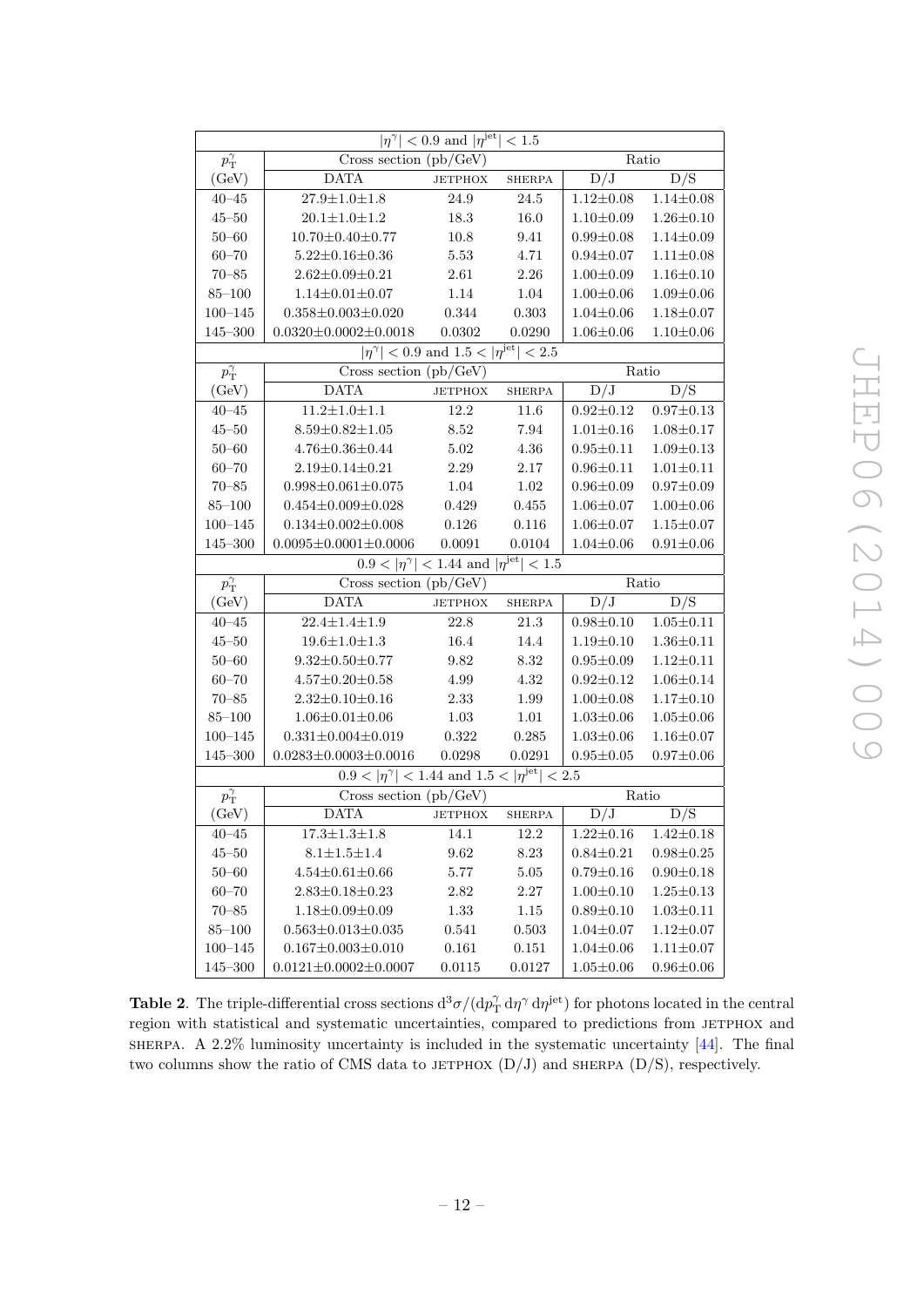| $1.57 <  \eta^{\gamma}  < 2.1$ and $ \eta^{\rm jet}  < 1.5$ |                                                                      |                |               |                 |                  |  |  |
|-------------------------------------------------------------|----------------------------------------------------------------------|----------------|---------------|-----------------|------------------|--|--|
| $p_{\textrm{T}}^{\gamma}$                                   | Cross section $(\text{pb}/\text{GeV})$                               |                |               | Ratio           |                  |  |  |
| (GeV)                                                       | <b>DATA</b>                                                          | <b>JETPHOX</b> | <b>SHERPA</b> | D/J             | $\overline{D/S}$ |  |  |
| $40 - 45$                                                   | $21.2 \pm 2.0 \pm 1.9$                                               | 19.8           | 18.1          | $1.07 \pm 0.14$ | $1.17 \pm 0.15$  |  |  |
| $45 - 50$                                                   | $14.6 \pm 1.4 \pm 2.0$                                               | 14.0           | 12.1          | $1.04 \pm 0.18$ | $1.21 \pm 0.20$  |  |  |
| $50 - 60$                                                   | $9.82 \pm 0.67 \pm 0.96$                                             | $8.38\,$       | 6.89          | $1.17 \pm 0.14$ | $1.43 \pm 0.17$  |  |  |
| $60 - 70$                                                   | $4.23 \pm 0.26 \pm 0.41$                                             | 4.10           | $3.51\,$      | $1.03 \pm 0.12$ | $1.20 \pm 0.14$  |  |  |
| $70 - 85$                                                   | $2.04 \pm 0.11 \pm 0.24$                                             | $2.02\,$       | $1.77\,$      | $1.01 \pm 0.13$ | $1.15 \pm 0.15$  |  |  |
| $85 - 100$                                                  | $0.928 \pm 0.019 \pm 0.065$                                          | 0.868          | 0.842         | $1.07 \pm 0.08$ | $1.10 \pm 0.08$  |  |  |
| $100 - 145$                                                 | $0.276 \pm 0.005 \pm 0.019$                                          | 0.267          | 0.239         | $1.04 \pm 0.07$ | $1.16 \pm 0.08$  |  |  |
| $145 - 300$                                                 | $0.0221 \pm 0.0003 \pm 0.0017$                                       | 0.0236         | 0.0223        | $0.94 \pm 0.07$ | $0.99 + 0.08$    |  |  |
|                                                             | $1.57 <  \eta^{\gamma}  < 2.1$ and $1.5 <  \eta^{\text{jet}}  < 2.5$ |                |               |                 |                  |  |  |
| $p_{\rm T}^{\gamma}$                                        | Cross section $(\text{pb}/\text{GeV})$                               |                |               |                 | Ratio            |  |  |
| (GeV)                                                       | <b>DATA</b>                                                          | <b>JETPHOX</b> | <b>SHERPA</b> | D/J             | D/S              |  |  |
| $40 - 45$                                                   | $22.3 \pm 1.4 \pm 1.9$                                               | 15.8           | 14.0          | $1.41 \pm 0.15$ | $1.60 \pm 0.17$  |  |  |
| $45 - 50$                                                   | $9.1 \pm 1.4 \pm 1.1$                                                | 10.9           | $9.66\,$      | $0.83 \pm 0.17$ | $0.94 \pm 0.19$  |  |  |
| $50 - 60$                                                   | $6.92 \pm 0.68 \pm 0.86$                                             | 6.65           | 5.39          | $1.04 \pm 0.17$ | $1.28 \pm 0.20$  |  |  |
| $60 - 70$                                                   | $3.13 \pm 0.21 \pm 0.43$                                             | 3.15           | 2.92          | $0.99 \pm 0.15$ | $1.07 \pm 0.16$  |  |  |
| $70 - 85$                                                   | $1.63 \pm 0.11 \pm 0.25$                                             | 1.50           | 1.26          | $1.09 \pm 0.18$ | $1.29 \pm 0.22$  |  |  |
| $85 - 100$                                                  | $0.694 \pm 0.017 \pm 0.059$                                          | 0.643          | $\,0.596\,$   | $1.08 \pm 0.10$ | $1.16 \pm 0.10$  |  |  |
| $100 - 145$                                                 | $0.202 \pm 0.004 \pm 0.016$                                          | 0.183          | 0.162         | $1.10 \pm 0.09$ | $1.25 \pm 0.10$  |  |  |
| $145 - 300$                                                 | $0.0129 \pm 0.0002 \pm 0.0009$                                       | 0.0135         | 0.0113        | $0.96 \pm 0.07$ | $1.14 \pm 0.08$  |  |  |
| $2.1 <  \eta^{\gamma}  < 2.5$ and $ \eta^{\rm jet}  < 1.5$  |                                                                      |                |               |                 |                  |  |  |
| $p_{\rm T}^{\gamma}$                                        | Cross section $(\text{pb}/\text{GeV})$                               |                |               |                 | Ratio            |  |  |
| (GeV)                                                       | <b>DATA</b>                                                          | <b>JETPHOX</b> | <b>SHERPA</b> | D/J             | D/S              |  |  |
| $40 - 45$                                                   | $14.5 \pm 3.4 \pm 1.6$                                               | 17.1           | 14.5          | $0.85 \pm 0.22$ | $1.00 \pm 0.26$  |  |  |
| $45 - 50$                                                   | $13.6 \pm 2.0 \pm 1.4$                                               | $12.0\,$       | 9.77          | $1.13 \pm 0.20$ | $1.39 \pm 0.25$  |  |  |
| $50 - 60$                                                   | $4.72 \pm 0.76 \pm 1.2$                                              | 7.17           | 5.71          | $0.66 \pm 0.20$ | $0.83 \pm 0.25$  |  |  |
| $60 - 85$                                                   | $1.78 \pm 0.16 \pm 0.25$                                             | $2.42\,$       | $2.05\,$      | $0.74 \pm 0.12$ | $0.87 \pm 0.14$  |  |  |
| $85 - 100$                                                  | $0.607 \pm 0.031 \pm 0.048$                                          | 0.713          | 0.641         | $0.85 \pm 0.08$ | $0.95 \pm 0.09$  |  |  |
| $100 - 145$                                                 | $0.174 \pm 0.008 \pm 0.016$                                          | 0.206          | 0.174         | $0.84 \pm 0.09$ | $1.00 \pm 0.10$  |  |  |
| $145 - 300$                                                 | $0.0082 \pm 0.0004 \pm 0.0007$                                       | 0.0145         | 0.0129        | $0.56 \pm 0.05$ | $0.63 \pm 0.06$  |  |  |
|                                                             | $2.1 <  \eta^{\gamma}  < 2.5$ and $1.5 <  \eta^{\text{jet}}  < 2.5$  |                |               |                 |                  |  |  |
| $p_{\rm T}^{\gamma}$                                        | Cross section $(\text{pb}/\text{GeV})$<br>Ratio                      |                |               |                 |                  |  |  |
| (GeV)                                                       | <b>DATA</b>                                                          | <b>JETPHOX</b> | <b>SHERPA</b> | D/J             | D/S              |  |  |
| $40 - 45$                                                   | $13.2 \pm 4.2 \pm 1.4$                                               | 16.2           | 14.4          | $0.81 \pm 0.27$ | $0.92 \pm 0.31$  |  |  |
| $45 - 50$                                                   | $9.9 + 4.0 + 3.7$                                                    | $11.4\,$       | $\,9.51$      | $0.87 \pm 0.48$ | $1.04 \pm 0.57$  |  |  |
| $50 - 60$                                                   | $5.6 \pm 1.0 \pm 1.0$                                                | 6.75           | 5.36          | $0.83 \pm 0.22$ | $1.04 \pm 0.27$  |  |  |
| $60 - 85$                                                   | $1.87 \pm 0.18 \pm 0.23$                                             | 2.29           | 1.88          | $0.82 \pm 0.13$ | $0.99 \pm 0.16$  |  |  |
| $85 - 100$                                                  | $0.607 \pm 0.029 \pm 0.054$                                          | 0.628          | 0.593         | $0.97 \pm 0.10$ | $1.02 \pm 0.10$  |  |  |
| $100 - 145$                                                 | $0.148 \pm 0.006 \pm 0.012$                                          | 0.160          | 0.161         | $0.92 \pm 0.08$ | $0.92 \pm 0.08$  |  |  |
| $145 - 300$                                                 | $0.0060 \pm 0.0003 \pm 0.0005$                                       | 0.0094         | 0.0088        | $0.64{\pm}0.06$ | $0.68 \pm 0.06$  |  |  |

**JHEP 06 (2014) 009** JHEP06(2014)009

<span id="page-12-0"></span>**Table 3.** The triple-differential cross sections  $d^3\sigma/(dp_T^{\gamma}d\eta^{\gamma}d\eta^{\text{jet}})$  for photons located in forward region with statistical and systematic uncertainties, compared to predictions from JETPHOX and sherpa. A 2.2% luminosity uncertainty is included in the systematic uncertainty. The final two columns show the ratio of CMS data to JETPHOX  $(D/J)$  and SHERPA  $(D/S)$ , respectively.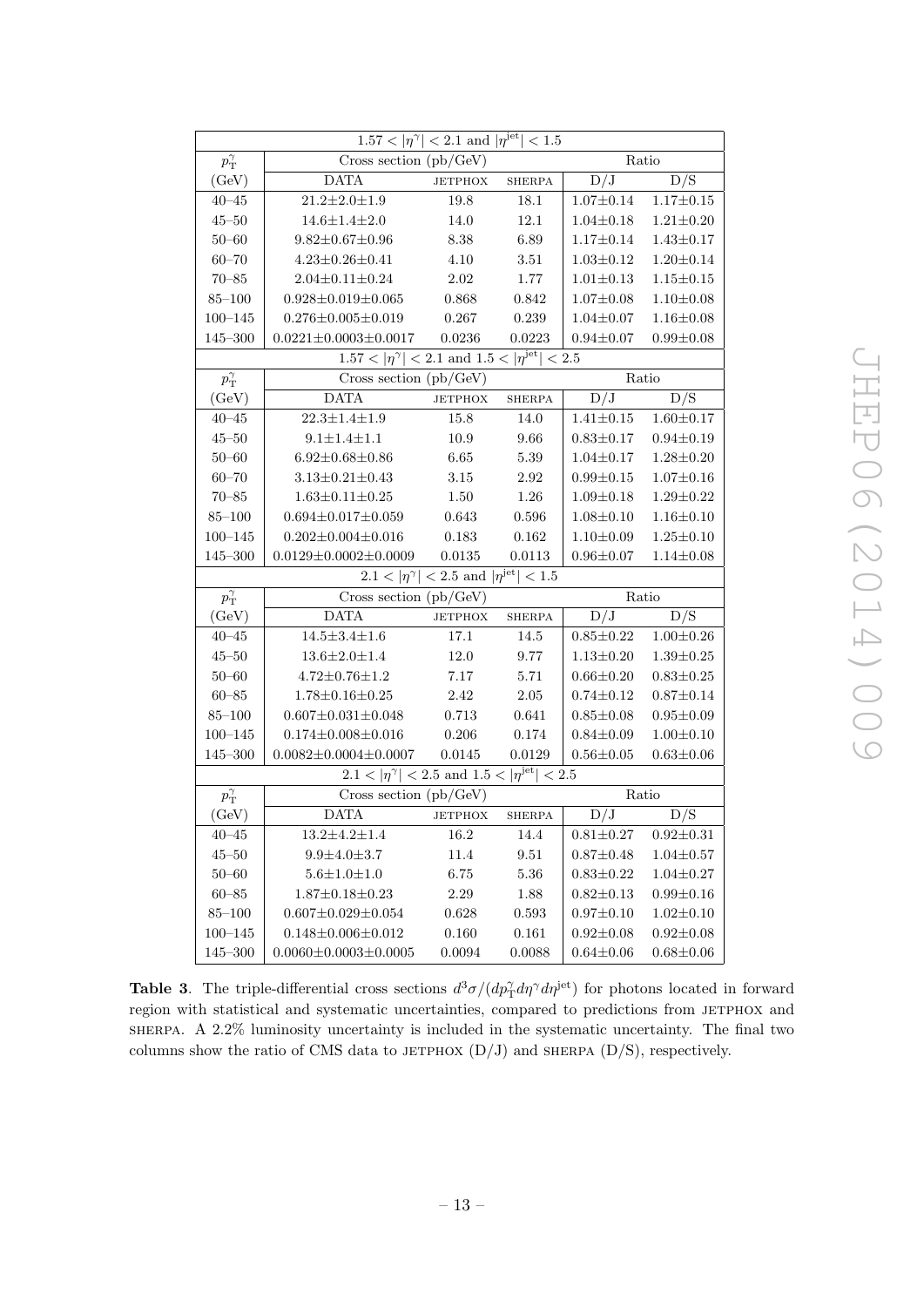

<span id="page-13-0"></span>Figure 7. Ratios of the triple-differential cross sections for the various jet orientations with respect to the photon. The error bars on the theoretical predictions correspond to statistical, scale and PDF uncetainties.

of parton momentum fraction. Comparisons of the data to theoretical predictions from sherpa and JETPHOX are also presented. Although predictions from SHERPA are observed to be lower than those from JETPHOX, the measured cross sections are found to be consistent with both MC predictions within systematic uncertainties over most of the measured kinematic regions. The NLO predictions in QCD and tree-level predictions of sherpa both fail to describe the data for photons in the highest  $\eta$  and  $p_T$  regions within expected variances of either theoretical scale or parton distribution functions.

We congratulate our colleagues in the CERN accelerator departments for the excellent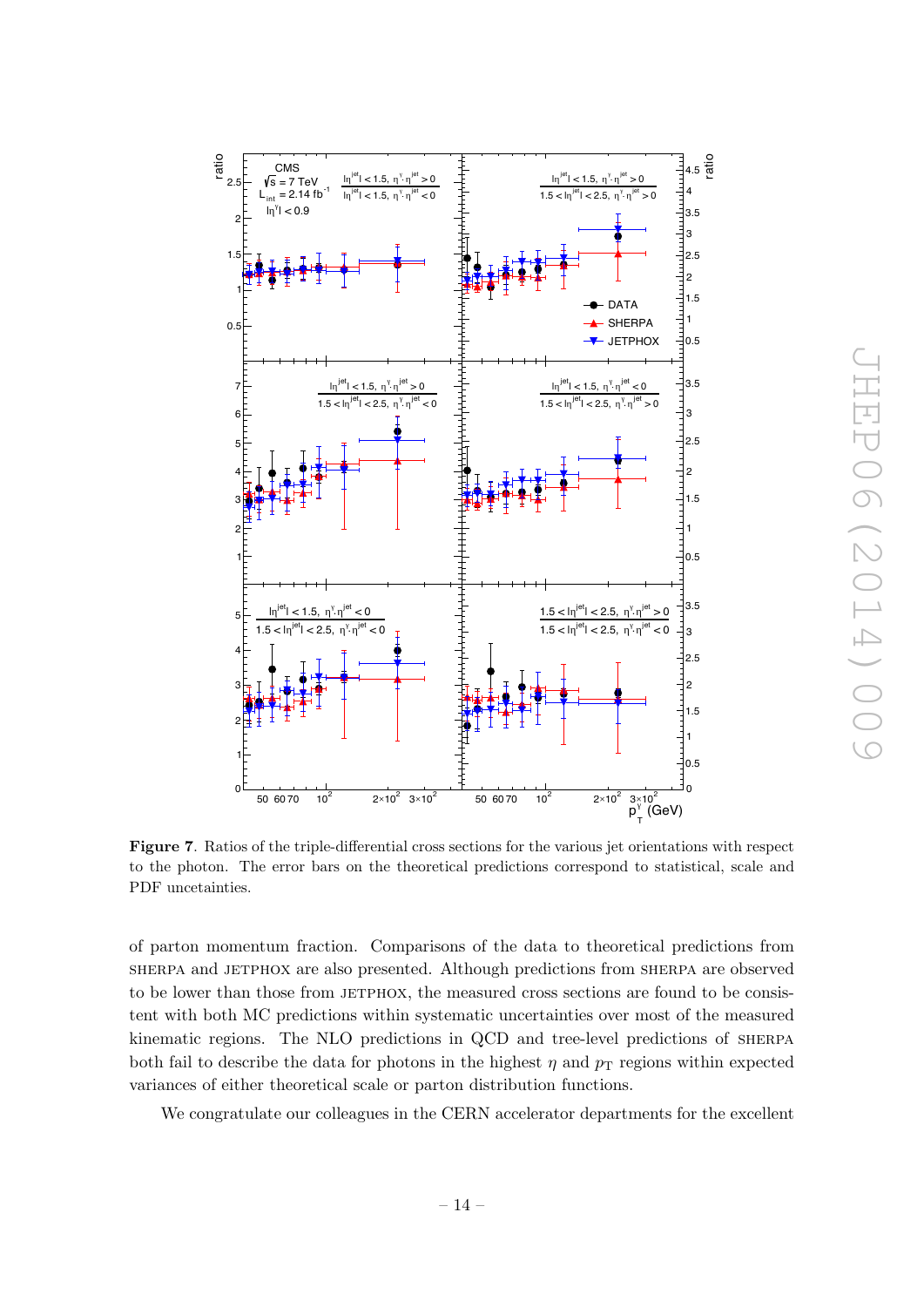performance of the LHC and thank the technical and administrative staffs at CERN and at other CMS institutes for their contributions to the success of the CMS effort. In addition, we gratefully acknowledge the computing centers and personnel of the Worldwide LHC Computing Grid for delivering so effectively the computing infrastructure essential to our analyses. Finally, we acknowledge the enduring support for the construction and operation of the LHC and the CMS detector provided by the following funding agencies: BMWF and FWF (Austria); FNRS and FWO (Belgium); CNPq, CAPES, FAPERJ, and FAPESP (Brazil); MEYS (Bulgaria); CERN; CAS, MoST, and NSFC (China); COLCIENCIAS (Colombia); MSES (Croatia); RPF (Cyprus); MoER, SF0690030s09 and ERDF (Estonia); Academy of Finland, MEC, and HIP (Finland); CEA and CNRS/IN2P3 (France); BMBF, DFG, and HGF (Germany); GSRT (Greece); OTKA and NKTH (Hungary); DAE and DST (India); IPM (Iran); SFI (Ireland); INFN (Italy); NRF and WCU (Republic of Korea); LAS (Lithuania); CINVESTAV, CONACYT, SEP, and UASLP-FAI (Mexico); MSI (New Zealand); PAEC (Pakistan); MSHE and NSC (Poland); FCT (Portugal); JINR (Armenia, Belarus, Georgia, Ukraine, Uzbekistan); MON, RosAtom, RAS and RFBR (Russia); MSTD (Serbia); SEIDI and CPAN (Spain); Swiss Funding Agencies (Switzerland); NSC (Taipei); ThEPCenter, IPST and NSTDA (Thailand); TUBITAK and TAEK (Turkey); NASU (Ukraine); STFC (United Kingdom); DOE and NSF (U.S.A.).

Open Access. This article is distributed under the terms of the Creative Commons Attribution License [\(CC-BY 4.0\)](http://creativecommons.org/licenses/by/4.0/), which permits any use, distribution and reproduction in any medium, provided the original author(s) and source are credited.

# References

- <span id="page-14-0"></span>[1] P. Aurenche and J. Lindfors, Direct photon production beyond leading order in QCD, [Nucl.](http://dx.doi.org/10.1016/0550-3213(80)90112-1) Phys. **B 168** [\(1980\) 296](http://dx.doi.org/10.1016/0550-3213(80)90112-1) [IN[SPIRE](http://inspirehep.net/search?p=find+J+Nucl.Phys.,B168,296)].
- [2] P. Aurenche, A. Douiri, R. Baier, M. Fontannaz and D. Schiff, Prompt photon production at large  $p_T$  in QCD beyond the leading order, [Phys. Lett.](http://dx.doi.org/10.1016/0370-2693(84)91053-0) **B 140** (1984) 87 [IN[SPIRE](http://inspirehep.net/search?p=find+J+Phys.Lett.,B140,87)].
- [3] J.F. Owens, Large momentum transfer production of direct photons, jets and particles, [Rev.](http://dx.doi.org/10.1103/RevModPhys.59.465) [Mod. Phys.](http://dx.doi.org/10.1103/RevModPhys.59.465) 59 (1987) 465 [IN[SPIRE](http://inspirehep.net/search?p=find+J+Rev.Mod.Phys.,59,465)].
- [4] P. Aurenche, R. Baier, M. Fontannaz, J.F. Owens and M. Werlen, The gluon contents of the nucleon probed with real and virtual photons, Phys. Rev.  $\bf{D}$  39 [\(1989\) 3275](http://dx.doi.org/10.1103/PhysRevD.39.3275) [IN[SPIRE](http://inspirehep.net/search?p=find+J+Phys.Rev.,D39,3275)].
- <span id="page-14-1"></span>[5] W. Vogelsang and A. Vogt, Constraints on the proton's gluon distribution from prompt photon production, [Nucl. Phys.](http://dx.doi.org/10.1016/0550-3213(95)00424-Q)  $\bf{B}$  453 (1995) 334 [[hep-ph/9505404](http://arxiv.org/abs/hep-ph/9505404)] [IN[SPIRE](http://inspirehep.net/search?p=find+EPRINT+hep-ph/9505404)].
- <span id="page-14-2"></span>[6] D. d'Enterria and J. Rojo, Quantitative constraints on the gluon distribution function in the proton from collider isolated-photon data, [Nucl. Phys.](http://dx.doi.org/10.1016/j.nuclphysb.2012.03.003) B 860 (2012) 311 [[arXiv:1202.1762](http://arxiv.org/abs/1202.1762)] [IN[SPIRE](http://inspirehep.net/search?p=find+EPRINT+arXiv:1202.1762)].
- <span id="page-14-3"></span>[7] L. Carminati et al., Sensitivity of the LHC isolated- $\gamma$ +jet data to the parton distribution functions of the proton,  $EPL$  101 [\(2013\) 61002](http://dx.doi.org/10.1209/0295-5075/101/61002)  $\text{arXiv:1212.5511}$  $\text{arXiv:1212.5511}$  $\text{arXiv:1212.5511}$  [IN[SPIRE](http://inspirehep.net/search?p=find+EPRINT+arXiv:1212.5511)].
- <span id="page-14-4"></span>[8] CMS collaboration, Observation of a new boson at a mass of 125 GeV with the CMS experiment at the LHC, [Phys. Lett.](http://dx.doi.org/10.1016/j.physletb.2012.08.021) **B** 716 (2012) 30  $\left[\text{arXiv:1207.7235}\right]$  $\left[\text{arXiv:1207.7235}\right]$  $\left[\text{arXiv:1207.7235}\right]$   $\left[\text{insPIRE}\right]$ .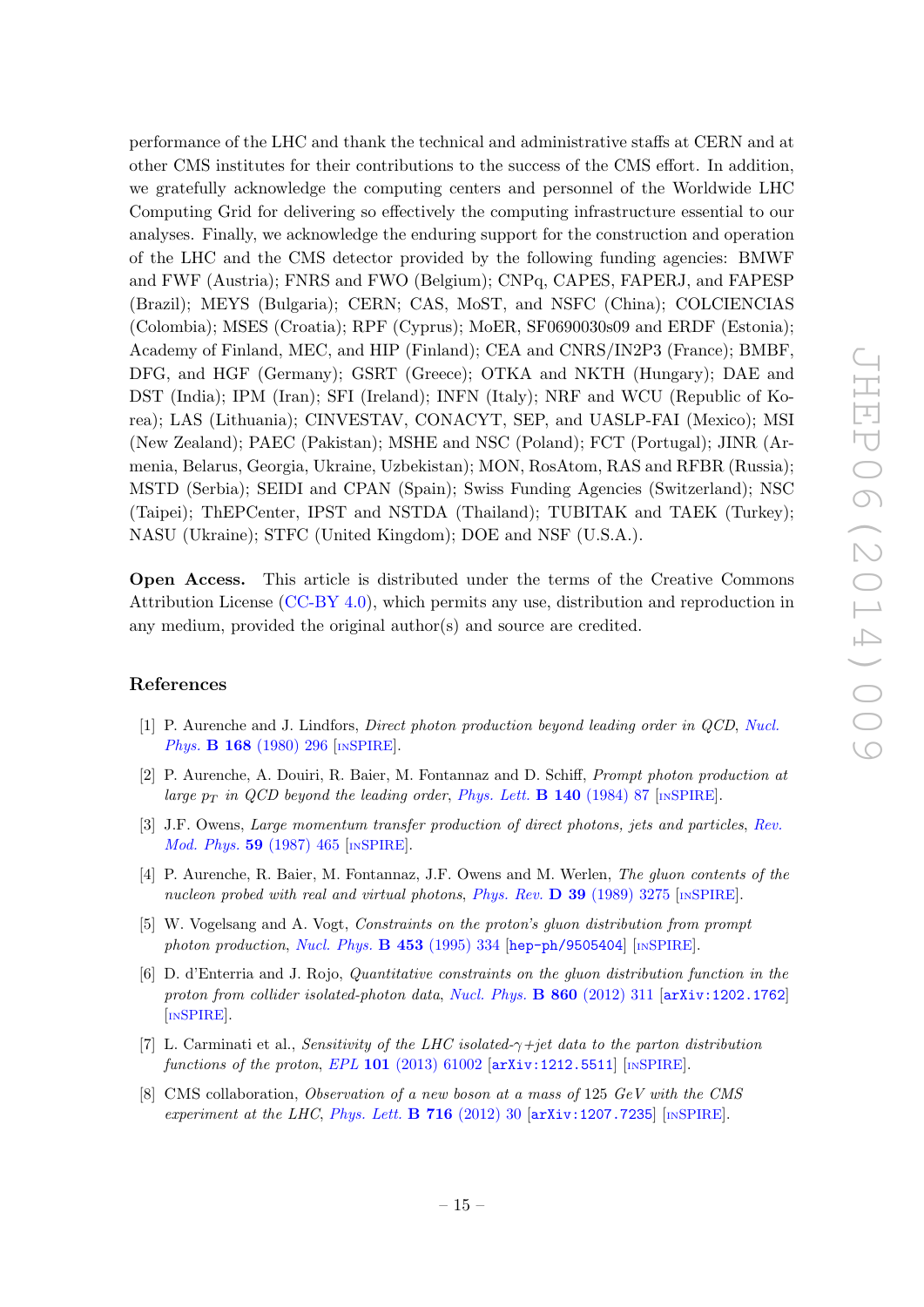- <span id="page-15-0"></span>[9] CMS collaboration, Search for dark matter and large extra dimensions in pp collisions yielding a photon and missing transverse energy, [Phys. Rev. Lett.](http://dx.doi.org/10.1103/PhysRevLett.108.261803) 108 (2012) 261803 [[arXiv:1204.0821](http://arxiv.org/abs/1204.0821)] [IN[SPIRE](http://inspirehep.net/search?p=find+EPRINT+arXiv:1204.0821)].
- <span id="page-15-1"></span>[10] S. Bhattacharya, S.S. Chauhan, B.C. Choudhary and D. Choudhury, Quark excitations through the prism of direct photon plus jet at the LHC, Phys. Rev.  $\bf{D}$  80 [\(2009\) 015014](http://dx.doi.org/10.1103/PhysRevD.80.015014) [[arXiv:0901.3927](http://arxiv.org/abs/0901.3927)] [IN[SPIRE](http://inspirehep.net/search?p=find+EPRINT+arXiv:0901.3927)].
- <span id="page-15-2"></span>[11] CMS collaboration, Determination of jet energy calibration and transverse momentum resolution in CMS, 2011 JINST 6 [P11002](http://dx.doi.org/10.1088/1748-0221/6/11/P11002) [[arXiv:1107.4277](http://arxiv.org/abs/1107.4277)] [IN[SPIRE](http://inspirehep.net/search?p=find+EPRINT+arXiv:1107.4277)].
- <span id="page-15-3"></span>[12] CMS collaboration, *Missing transverse energy performance of the CMS detector*, [2011](http://dx.doi.org/10.1088/1748-0221/6/09/P09001) JINST 6 [P09001](http://dx.doi.org/10.1088/1748-0221/6/09/P09001) [[arXiv:1106.5048](http://arxiv.org/abs/1106.5048)] [IN[SPIRE](http://inspirehep.net/search?p=find+EPRINT+arXiv:1106.5048)].
- <span id="page-15-4"></span>[13] M. Gluck, L.E. Gordon, E. Reya and W. Vogelsang, *High p<sub>T</sub>* photon production at  $p\bar{p}$  $collider, Phys. Rev. Lett. 73 (1994) 388 [NSPIRE].$  $collider, Phys. Rev. Lett. 73 (1994) 388 [NSPIRE].$  $collider, Phys. Rev. Lett. 73 (1994) 388 [NSPIRE].$  $collider, Phys. Rev. Lett. 73 (1994) 388 [NSPIRE].$  $collider, Phys. Rev. Lett. 73 (1994) 388 [NSPIRE].$
- <span id="page-15-5"></span>[14] CDF collaboration, F. Abe et al., *Properties of photon plus two-jet events in*  $\bar{p}p$  *collisions at*  $\sqrt{s} = 1.8$  TeV, [Phys. Rev.](http://dx.doi.org/10.1103/PhysRevD.57.67) **D 57** (1998) 67 [IN[SPIRE](http://inspirehep.net/search?p=find+J+Phys.Rev.,D57,67)].
- [15] Axial Field Spectrometer collaboration, T. Akesson et al., Direct photon plus away-side  $\sqrt{s}$  is the production in pp collisions at  $\sqrt{s} = 63 \text{ GeV}$  and a determination of the gluon distribution, Z. Phys. C 34 [\(1987\) 293](http://dx.doi.org/10.1007/BF01548810) [IN[SPIRE](http://inspirehep.net/search?p=find+J+Z.Physik,C34,293)].
- [16] UA2 collaboration, J. Alitti et al., Measurement of the gluon structure function from direct photon data at the CERN  $\bar{p}p$  collider, [Phys. Lett.](http://dx.doi.org/10.1016/0370-2693(93)90899-S) **B 299** (1993) 174 [IN[SPIRE](http://inspirehep.net/search?p=find+J+Phys.Lett.,B299,174)].
- [17] H1 collaboration, A. Aktas et al., Measurement of prompt photon cross sections in photoproduction at HERA, [Eur. Phys. J.](http://dx.doi.org/10.1140/epjc/s2004-02085-x)  $C$  38 (2005) 437 [[hep-ex/0407018](http://arxiv.org/abs/hep-ex/0407018)] [IN[SPIRE](http://inspirehep.net/search?p=find+EPRINT+hep-ex/0407018)].
- [18] H1 collaboration, F.D. Aaron et al., Measurement of isolated photon production in deep-inelastic scattering at HERA, [Eur. Phys. J.](http://dx.doi.org/10.1140/epjc/s10052-008-0541-6)  $\bf{C}$  54 (2008) 371 [[arXiv:0711.4578](http://arxiv.org/abs/0711.4578)] [IN[SPIRE](http://inspirehep.net/search?p=find+EPRINT+arXiv:0711.4578)].
- [19] ZEUS collaboration, S. Chekanov et al., Observation of isolated high  $E_T$  photons in deep inelastic scattering, [Phys. Lett.](http://dx.doi.org/10.1016/j.physletb.2004.05.033)  $\bf{B}$  595 (2004) 86 [[hep-ex/0402019](http://arxiv.org/abs/hep-ex/0402019)] [IN[SPIRE](http://inspirehep.net/search?p=find+EPRINT+hep-ex/0402019)].
- [20] ZEUS collaboration, S. Chekanov et al., Measurement of prompt photons with associated jets in photoproduction at HERA, [Eur. Phys. J.](http://dx.doi.org/10.1140/epjc/s10052-006-0134-1)  $C$  49 (2007) 511 [[hep-ex/0608028](http://arxiv.org/abs/hep-ex/0608028)] [IN[SPIRE](http://inspirehep.net/search?p=find+EPRINT+hep-ex/0608028)].
- <span id="page-15-8"></span>[21] D0 collaboration, V.M. Abazov et al., Measurement of the differential cross-section for the production of an isolated photon with associated jet in  $p\bar{p}$  collisions at  $\sqrt{s} = 1.96$  TeV, [Phys.](http://dx.doi.org/10.1016/j.physletb.2008.06.076) Lett. **B 666** [\(2008\) 435](http://dx.doi.org/10.1016/j.physletb.2008.06.076) [[arXiv:0804.1107](http://arxiv.org/abs/0804.1107)] [IN[SPIRE](http://inspirehep.net/search?p=find+EPRINT+arXiv:0804.1107)].
- [22] ATLAS collaboration, Measurement of the production cross section of an isolated photon associated with jets in proton-proton collisions at  $\sqrt{s} = 7$  TeV with the ATLAS detector, Phys. Rev. D 85 [\(2012\) 092014](http://dx.doi.org/10.1103/PhysRevD.85.092014) [[arXiv:1203.3161](http://arxiv.org/abs/1203.3161)] [IN[SPIRE](http://inspirehep.net/search?p=find+EPRINT+arXiv:1203.3161)].
- [23] ATLAS collaboration, Dynamics of isolated-photon plus jet production in pp collisions at √  $\sqrt{s}$  = 7 TeV with the ATLAS detector, [Nucl. Phys.](http://dx.doi.org/10.1016/j.nuclphysb.2013.07.025) B 875 (2013) 483 [[arXiv:1307.6795](http://arxiv.org/abs/1307.6795)] [IN[SPIRE](http://inspirehep.net/search?p=find+EPRINT+arXiv:1307.6795)].
- <span id="page-15-6"></span>[24] D0 collaboration, V.M. Abazov et al., Measurement of the differential cross section of photon plus jet production in  $p\bar{p}$  collisions at  $\sqrt{s} = 1.96 \text{ TeV}$ , Phys. Rev. **D** 88 [\(2013\) 072008](http://dx.doi.org/10.1103/PhysRevD.88.072008) [[arXiv:1308.2708](http://arxiv.org/abs/1308.2708)] [IN[SPIRE](http://inspirehep.net/search?p=find+EPRINT+arXiv:1308.2708)].
- <span id="page-15-7"></span>[25] CMS collaboration, The CMS experiment at the CERN LHC, 2008 JINST 3 [S08004.](http://dx.doi.org/10.1088/1748-0221/3/08/S08004)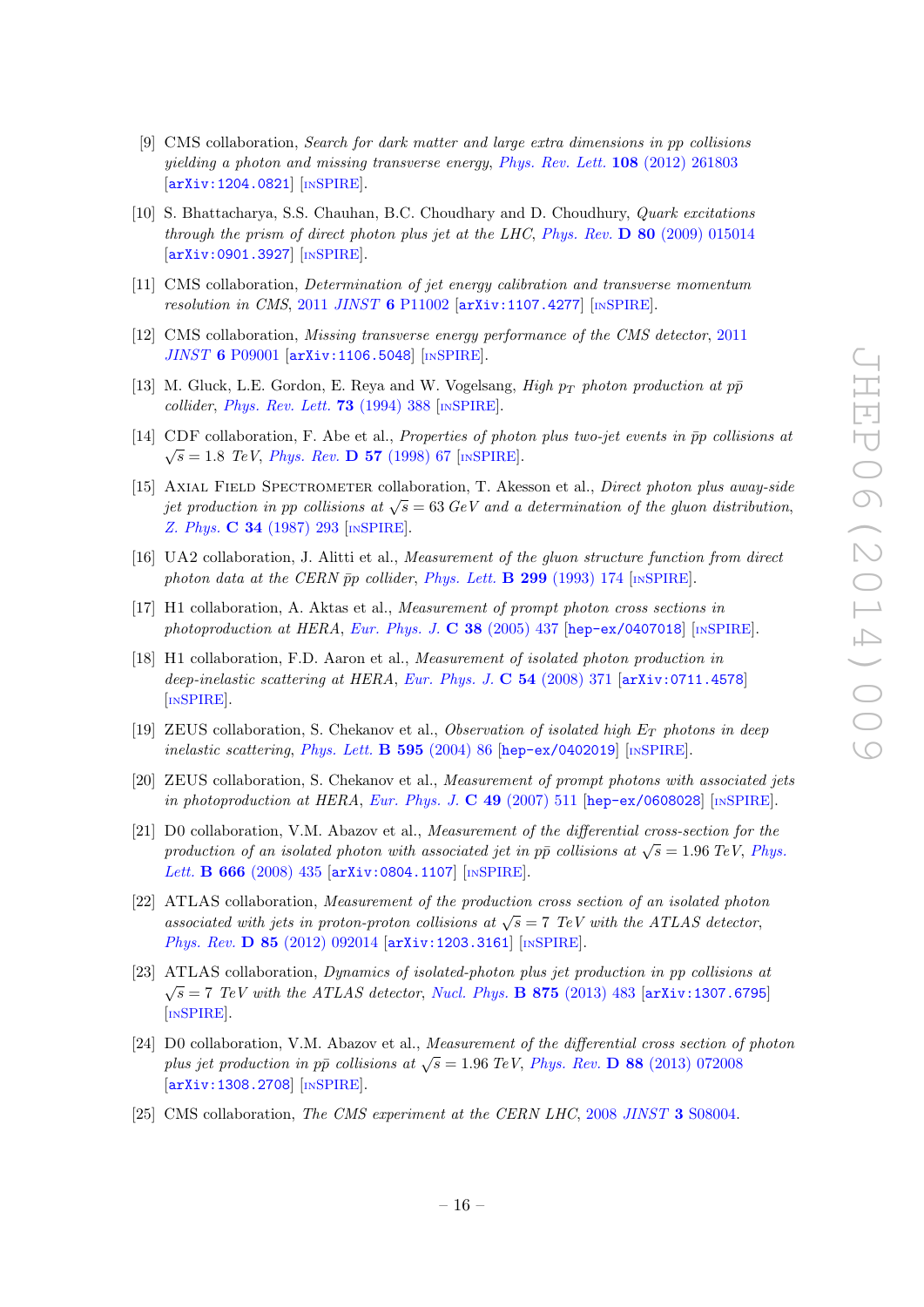- <span id="page-16-0"></span>[26] CMS Collaboration, *Isolated Photon Reconstruction and Identification at*  $\sqrt{s} = 7 \text{ TeV}$ , [CMS-PAS-EGM-10-006](http://cds.cern.ch/record/1324545) (2010).
- <span id="page-16-1"></span>[27] CMS collaboration, Measurement of the isolated prompt photon production cross section in pp collisions at  $\sqrt{s} = 7$  TeV, [Phys. Rev. Lett.](http://dx.doi.org/10.1103/PhysRevLett.106.082001) 106 (2011) 082001 [[arXiv:1012.0799](http://arxiv.org/abs/1012.0799)] [IN[SPIRE](http://inspirehep.net/search?p=find+EPRINT+arXiv:1012.0799)].
- <span id="page-16-2"></span>[28] M. Cacciari, G.P. Salam and G. Soyez, The anti- $k_t$  jet clustering algorithm, JHEP 04 [\(2008\)](http://dx.doi.org/10.1088/1126-6708/2008/04/063) [063](http://dx.doi.org/10.1088/1126-6708/2008/04/063) [[arXiv:0802.1189](http://arxiv.org/abs/0802.1189)] [IN[SPIRE](http://inspirehep.net/search?p=find+EPRINT+arXiv:0802.1189)].
- <span id="page-16-3"></span>[29] CMS Collaboration, Particle-flow event reconstruction in CMS and performance for jets, taus and MET, [CMS-PAS-PFT-09-001](http://cds.cern.ch/record/1194487) (2009).
- <span id="page-16-4"></span>[30] CMS Collaboration, Measurement of the inclusive jet cross section in pp collisions at 7 TeV, [CMS-PAS-QCD-10-011](http://cds.cern.ch/record/1280682) (2010).
- <span id="page-16-5"></span>[31] CMS Collaboration, ECAL 2010 performance results, [CMS-DP-2011-008](http://cds.cern.ch/record/1373389) (2011).
- <span id="page-16-6"></span>[32] T. Sjöstrand, S. Mrenna and P.Z. Skands, PYTHIA 6.4 physics and manual, [JHEP](http://dx.doi.org/10.1088/1126-6708/2006/05/026) 05 [\(2006\) 026](http://dx.doi.org/10.1088/1126-6708/2006/05/026) [[hep-ph/0603175](http://arxiv.org/abs/hep-ph/0603175)] [IN[SPIRE](http://inspirehep.net/search?p=find+EPRINT+hep-ph/0603175)].
- <span id="page-16-7"></span>[33] ARGUS collaboration, H. Albrecht et al., Search for hadronic  $b \rightarrow u$  decays, [Phys. Lett.](http://dx.doi.org/10.1016/0370-2693(90)91293-K) B 241 [\(1990\) 278](http://dx.doi.org/10.1016/0370-2693(90)91293-K) [IN[SPIRE](http://inspirehep.net/search?p=find+J+Phys.Lett.,B241,278)].
- <span id="page-16-8"></span>[34] CMS collaboration, Measuring electron efficiencies at CMS with early data, [CMS-NOTE-EGM-07-001](http://cds.cern.ch/record/1194482) (2007).
- <span id="page-16-9"></span>[35] G. D'Agostini, A multidimensional unfolding method based on Bayes' theorem, [Nucl.](http://dx.doi.org/10.1016/0168-9002(95)00274-X) [Instrum. Meth.](http://dx.doi.org/10.1016/0168-9002(95)00274-X) A 362 (1995) 487 [IN[SPIRE](http://inspirehep.net/search?p=find+J+Nucl.Instrum.Meth.,A362,487)].
- <span id="page-16-10"></span>[36] T. Gleisberg et al., Event generation with SHERPA 1.1, JHEP 02 [\(2009\) 007](http://dx.doi.org/10.1088/1126-6708/2009/02/007) [[arXiv:0811.4622](http://arxiv.org/abs/0811.4622)] [IN[SPIRE](http://inspirehep.net/search?p=find+EPRINT+arXiv:0811.4622)].
- <span id="page-16-11"></span>[37] S. Catani, M. Fontannaz, J.P. Guillet and E. Pilon, Cross-section of isolated prompt photons in hadron hadron collisions, JHEP  $05$  [\(2002\) 028](http://dx.doi.org/10.1088/1126-6708/2002/05/028) [[hep-ph/0204023](http://arxiv.org/abs/hep-ph/0204023)] [IN[SPIRE](http://inspirehep.net/search?p=find+EPRINT+hep-ph/0204023)].
- <span id="page-16-12"></span>[38] S. Höche, F. Krauss, S. Schumann and F. Siegert, *QCD matrix elements and truncated* showers, JHEP 05 [\(2009\) 053](http://dx.doi.org/10.1088/1126-6708/2009/05/053) [[arXiv:0903.1219](http://arxiv.org/abs/0903.1219)] [IN[SPIRE](http://inspirehep.net/search?p=find+EPRINT+arXiv:0903.1219)].
- <span id="page-16-13"></span>[39] S. Höche, S. Schumann and F. Siegert, *Hard photon production and matrix-element* parton-shower merging, Phys. Rev. D  $81$  [\(2010\) 034026](http://dx.doi.org/10.1103/PhysRevD.81.034026) [[arXiv:0912.3501](http://arxiv.org/abs/0912.3501)] [IN[SPIRE](http://inspirehep.net/search?p=find+EPRINT+arXiv:0912.3501)].
- <span id="page-16-14"></span>[40] J. Pumplin et al., New generation of parton distributions with uncertainties from global QCD analysis, JHEP 07 [\(2002\) 012](http://dx.doi.org/10.1088/1126-6708/2002/07/012) [[hep-ph/0201195](http://arxiv.org/abs/hep-ph/0201195)] [IN[SPIRE](http://inspirehep.net/search?p=find+EPRINT+hep-ph/0201195)].
- <span id="page-16-15"></span>[41] L. Bourhis, M. Fontannaz and J.P. Guillet, Quarks and gluon fragmentation functions into photons, [Eur. Phys. J.](http://dx.doi.org/10.1007/s100520050158) C 2 (1998) 529 [[hep-ph/9704447](http://arxiv.org/abs/hep-ph/9704447)] [IN[SPIRE](http://inspirehep.net/search?p=find+EPRINT+hep-ph/9704447)].
- <span id="page-16-16"></span>[42] H.-L. Lai et al., New parton distributions for collider physics, Phys. Rev. D 82 [\(2010\) 074024](http://dx.doi.org/10.1103/PhysRevD.82.074024) [[arXiv:1007.2241](http://arxiv.org/abs/1007.2241)] [IN[SPIRE](http://inspirehep.net/search?p=find+EPRINT+arXiv:1007.2241)].
- <span id="page-16-17"></span>[43] D. Bourilkov, R.C. Group and M.R. Whalley, *LHAPDF: PDF use from the Tevatron to the*  $LHC$ , [hep-ph/0605240](http://arxiv.org/abs/hep-ph/0605240) [IN[SPIRE](http://inspirehep.net/search?p=find+EPRINT+hep-ph/0605240)].
- <span id="page-16-18"></span>[44] CMS Collaboration, Absolute calibration of the luminosity measurement at CMS: winter 2012 update, [CMS-PAS-SMP-12-008](http://cds.cern.ch/record/1434360) (2012).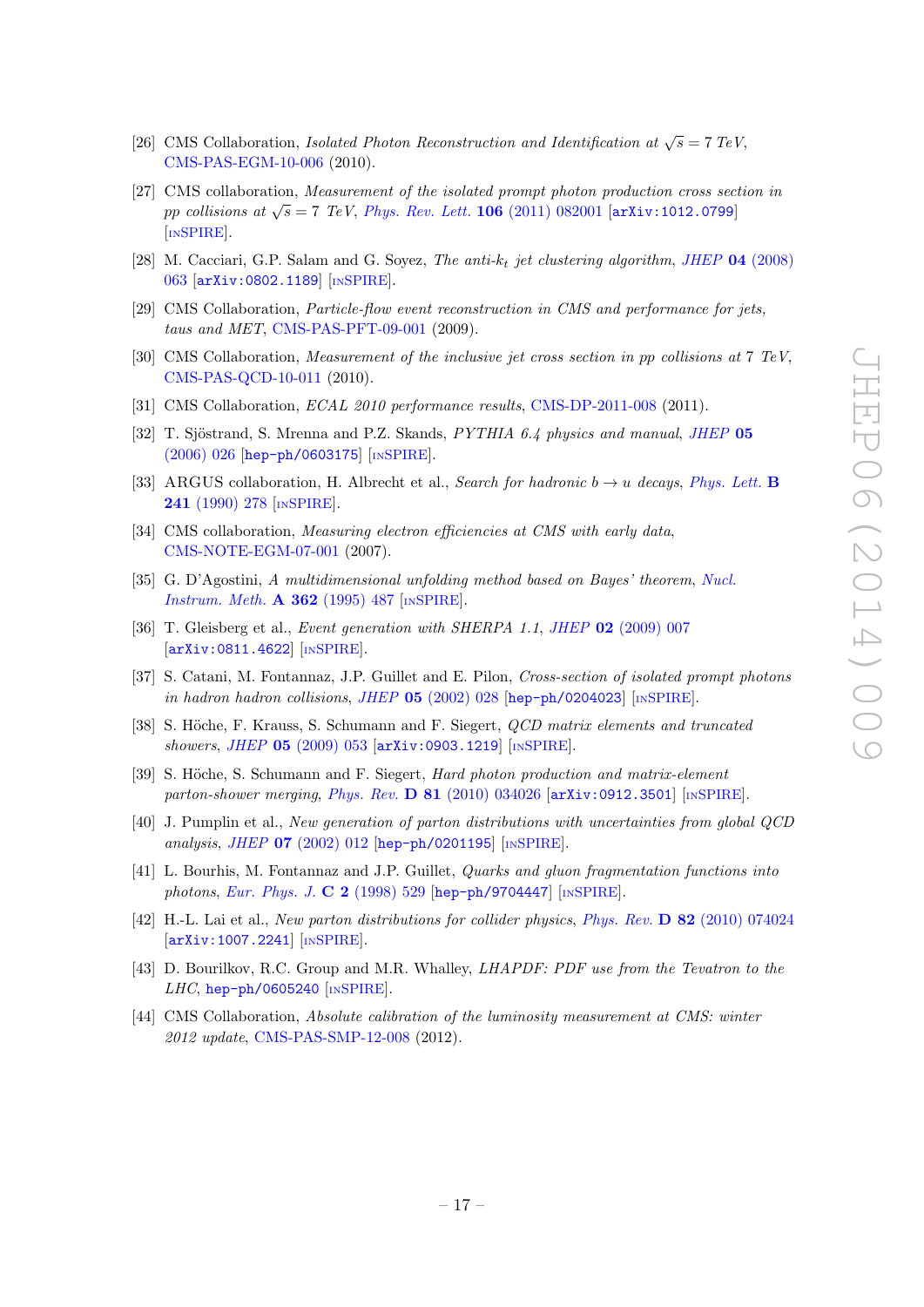# The CMS collaboration

#### Yerevan Physics Institute, Yerevan, Armenia

S. Chatrchyan, V. Khachatryan, A.M. Sirunyan, A. Tumasyan

#### Institut für Hochenergiephysik der OeAW, Wien, Austria

W. Adam, T. Bergauer, M. Dragicevic, J. Erö, C. Fabjan<sup>1</sup>, M. Friedl, R. Frühwirth<sup>1</sup>, V.M. Ghete, N. Hörmann, J. Hrubec, M. Jeitler<sup>1</sup>, W. Kiesenhofer, V. Knünz, M. Krammer<sup>1</sup>, I. Krätschmer, D. Liko, I. Mikulec, D. Rabady<sup>2</sup>, B. Rahbaran, C. Rohringer, H. Rohringer, R. Schöfbeck, J. Strauss, A. Taurok, W. Treberer-Treberspurg, W. Waltenberger, C.-E. Wulz<sup>1</sup>

### National Centre for Particle and High Energy Physics, Minsk, Belarus

V. Mossolov, N. Shumeiko, J. Suarez Gonzalez

### Universiteit Antwerpen, Antwerpen, Belgium

S. Alderweireldt, M. Bansal, S. Bansal, T. Cornelis, E.A. De Wolf, X. Janssen, A. Knutsson, S. Luyckx, L. Mucibello, S. Ochesanu, B. Roland, R. Rougny, Z. Staykova, H. Van Haevermaet, P. Van Mechelen, N. Van Remortel, A. Van Spilbeeck

### Vrije Universiteit Brussel, Brussel, Belgium

F. Blekman, S. Blyweert, J. D'Hondt, A. Kalogeropoulos, J. Keaveney, M. Maes, A. Olbrechts, S. Tavernier, W. Van Doninck, P. Van Mulders, G.P. Van Onsem, I. Villella

# Université Libre de Bruxelles, Bruxelles, Belgium

C. Caillol, B. Clerbaux, G. De Lentdecker, L. Favart, A.P.R. Gay, T. Hreus, A. Léonard, P.E. Marage, A. Mohammadi, L. Perniè, T. Reis, T. Seva, L. Thomas, C. Vander Velde, P. Vanlaer, J. Wang

### Ghent University, Ghent, Belgium

V. Adler, K. Beernaert, L. Benucci, A. Cimmino, S. Costantini, S. Dildick, G. Garcia, B. Klein, J. Lellouch, A. Marinov, J. Mccartin, A.A. Ocampo Rios, D. Ryckbosch, M. Sigamani, N. Strobbe, F. Thyssen, M. Tytgat, S. Walsh, E. Yazgan, N. Zaganidis

# Université Catholique de Louvain, Louvain-la-Neuve, Belgium

S. Basegmez, C. Beluffi<sup>3</sup>, G. Bruno, R. Castello, A. Caudron, L. Ceard, G.G. Da Silveira, C. Delaere, T. du Pree, D. Favart, L. Forthomme, A. Giammanco<sup>4</sup>, J. Hollar, P. Jez, V. Lemaitre, J. Liao, O. Militaru, C. Nuttens, D. Pagano, A. Pin, K. Piotrzkowski, A. Popov<sup>5</sup>, M. Selvaggi, J.M. Vizan Garcia

#### Université de Mons, Mons, Belgium

N. Beliy, T. Caebergs, E. Daubie, G.H. Hammad

# Centro Brasileiro de Pesquisas Fisicas, Rio de Janeiro, Brazil

G.A. Alves, M. Correa Martins Junior, T. Martins, M.E. Pol, M.H.G. Souza

# Universidade do Estado do Rio de Janeiro, Rio de Janeiro, Brazil

W.L. Aldá Júnior, W. Carvalho, J. Chinellato<sup>6</sup>, A. Custódio, E.M. Da Costa, D. De Jesus Damiao, C. De Oliveira Martins, S. Fonseca De Souza, H. Malbouisson, M. Malek, D. Matos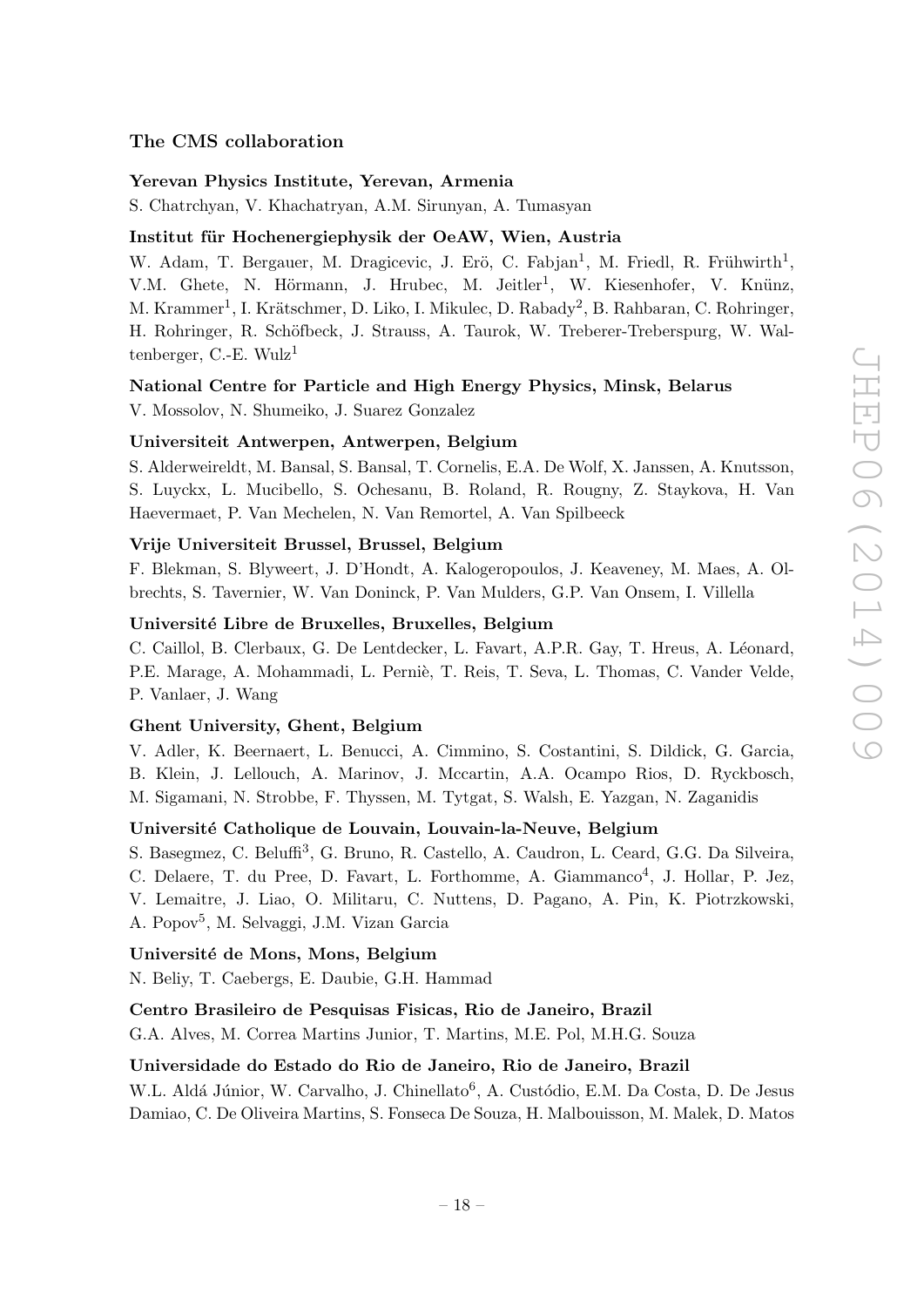Figueiredo, L. Mundim, H. Nogima, W.L. Prado Da Silva, A. Santoro, A. Sznajder, E.J. Tonelli Manganote<sup>6</sup>, A. Vilela Pereira

# Universidade Estadual Paulista  $^a,\,$  Universidade Federal do ABC  $^b,\,$  São Paulo, Brazil

C.A. Bernardes<sup>b</sup>, F.A. Dias<sup>a, 7</sup>, T.R. Fernandez Perez Tomei<sup>a</sup>, E.M. Gregores<sup>b</sup>, C. Lagana<sup>a</sup>, P.G. Mercadante<sup>b</sup>, S.F. Novaes<sup>a</sup>, Sandra S. Padula<sup>a</sup>

# Institute for Nuclear Research and Nuclear Energy, Sofia, Bulgaria

V. Genchev<sup>2</sup>, P. Iaydjiev<sup>2</sup>, S. Piperov, M. Rodozov, S. Stoykova, G. Sultanov, V. Tcholakov, M. Vutova

# University of Sofia, Sofia, Bulgaria

A. Dimitrov, R. Hadjiiska, V. Kozhuharov, L. Litov, B. Pavlov, P. Petkov

### Institute of High Energy Physics, Beijing, China

J.G. Bian, G.M. Chen, H.S. Chen, C.H. Jiang, D. Liang, S. Liang, X. Meng, J. Tao, J. Wang, X. Wang, Z. Wang, H. Xiao, M. Xu

# State Key Laboratory of Nuclear Physics and Technology, Peking University, Beijing, China

C. Asawatangtrakuldee, Y. Ban, Y. Guo, Q. Li, W. Li, S. Liu, Y. Mao, S.J. Qian, D. Wang, L. Zhang, W. Zou

### Universidad de Los Andes, Bogota, Colombia

C. Avila, C.A. Carrillo Montoya, L.F. Chaparro Sierra, J.P. Gomez, B. Gomez Moreno, J.C. Sanabria

### Technical University of Split, Split, Croatia

N. Godinovic, D. Lelas, R. Plestina<sup>8</sup>, D. Polic, I. Puljak

# University of Split, Split, Croatia

Z. Antunovic, M. Kovac

## Institute Rudjer Boskovic, Zagreb, Croatia

V. Brigljevic, S. Duric, K. Kadija, J. Luetic, D. Mekterovic, S. Morovic, L. Tikvica

# University of Cyprus, Nicosia, Cyprus

A. Attikis, G. Mavromanolakis, J. Mousa, C. Nicolaou, F. Ptochos, P.A. Razis

Charles University, Prague, Czech Republic

M. Finger, M. Finger Jr.

# Academy of Scientific Research and Technology of the Arab Republic of Egypt, Egyptian Network of High Energy Physics, Cairo, Egypt

A.A. Abdelalim<sup>9</sup>, Y. Assran<sup>10</sup>, S. Elgammal<sup>9</sup>, A. Ellithi Kamel<sup>11</sup>, M.A. Mahmoud<sup>12</sup>, A. Radi $^{13,14}$ 

National Institute of Chemical Physics and Biophysics, Tallinn, Estonia M. Kadastik, M. Müntel, M. Murumaa, M. Raidal, L. Rebane, A. Tiko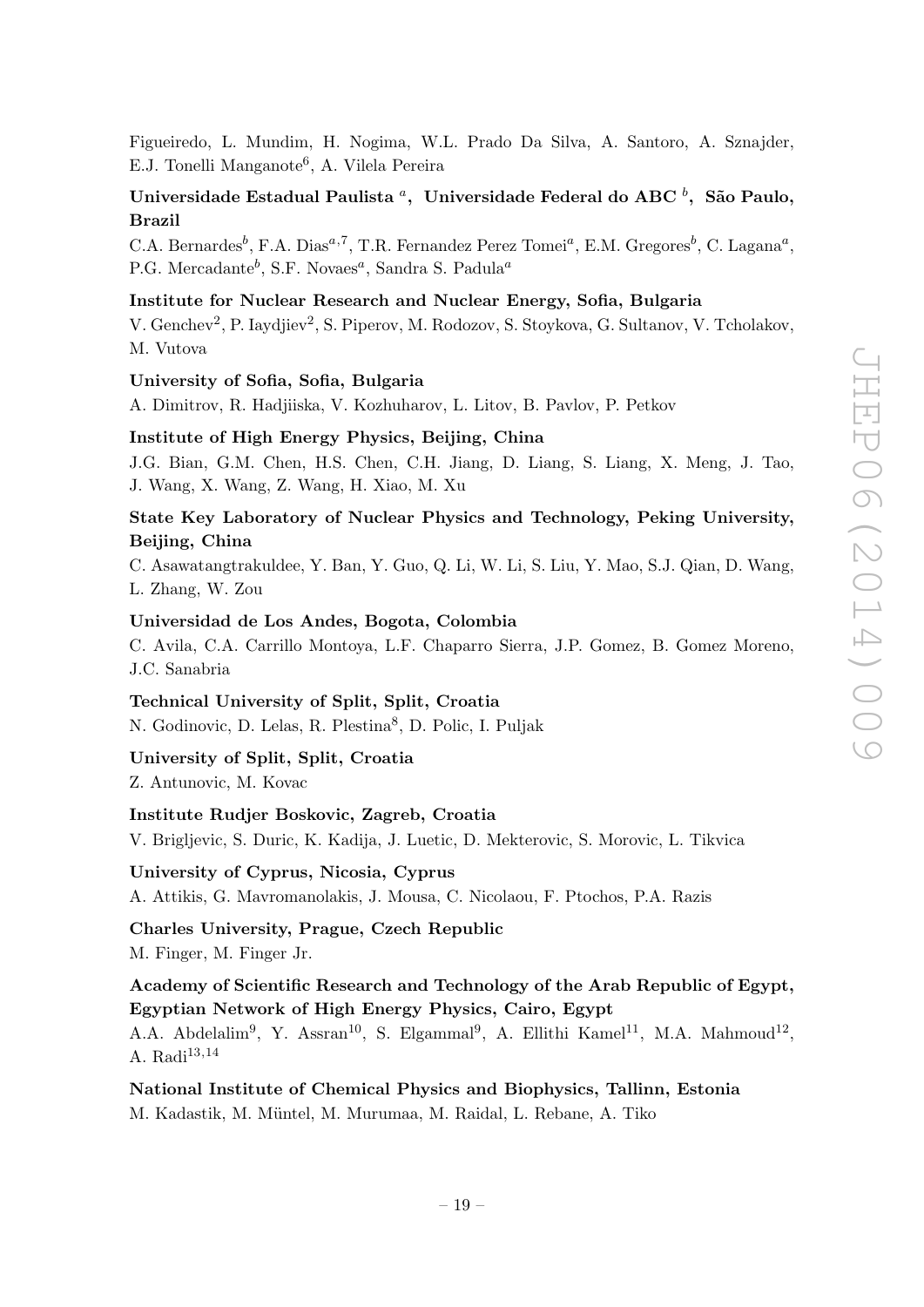### Department of Physics, University of Helsinki, Helsinki, Finland

P. Eerola, G. Fedi, M. Voutilainen

# Helsinki Institute of Physics, Helsinki, Finland

J. Härkönen, V. Karimäki, R. Kinnunen, M.J. Kortelainen, T. Lampén, K. Lassila-Perini,

S. Lehti, T. Lindén, P. Luukka, T. Mäenpää, T. Peltola, E. Tuominen, J. Tuominiemi, E. Tuovinen, L. Wendland

Lappeenranta University of Technology, Lappeenranta, Finland

T. Tuuva

### DSM/IRFU, CEA/Saclay, Gif-sur-Yvette, France

M. Besancon, F. Couderc, M. Dejardin, D. Denegri, B. Fabbro, J.L. Faure, F. Ferri, S. Ganjour, A. Givernaud, P. Gras, G. Hamel de Monchenault, P. Jarry, E. Locci, J. Malcles, L. Millischer, A. Nayak, J. Rander, A. Rosowsky, M. Titov

# Laboratoire Leprince-Ringuet, Ecole Polytechnique, IN2P3-CNRS, Palaiseau, France

S. Baffioni, F. Beaudette, L. Benhabib, M. Bluj15, P. Busson, C. Charlot, N. Daci, T. Dahms, M. Dalchenko, L. Dobrzynski, A. Florent, R. Granier de Cassagnac, M. Haguenauer, P. Min´e, C. Mironov, I.N. Naranjo, M. Nguyen, C. Ochando, P. Paganini, D. Sabes, R. Salerno, Y. Sirois, C. Veelken, A. Zabi

# Institut Pluridisciplinaire Hubert Curien, Université de Strasbourg, Université de Haute Alsace Mulhouse, CNRS/IN2P3, Strasbourg, France

J.-L. Agram<sup>16</sup>, J. Andrea, D. Bloch, J.-M. Brom, E.C. Chabert, C. Collard, E. Conte<sup>16</sup>, F. Drouhin<sup>16</sup>, J.-C. Fontaine<sup>16</sup>, D. Gelé, U. Goerlach, C. Goetzmann, P. Juillot, A.-C. Le Bihan, P. Van Hove

Centre de Calcul de l'Institut National de Physique Nucleaire et de Physique des Particules, CNRS/IN2P3, Villeurbanne, France S. Gadrat

# Université de Lyon, Université Claude Bernard Lyon 1, CNRS-IN2P3, Institut de Physique Nucléaire de Lyon, Villeurbanne, France

S. Beauceron, N. Beaupere, G. Boudoul, S. Brochet, J. Chasserat, R. Chierici, D. Contardo, P. Depasse, H. El Mamouni, J. Fay, S. Gascon, M. Gouzevitch, B. Ille, T. Kurca, M. Lethuillier, L. Mirabito, S. Perries, L. Sgandurra, V. Sordini, M. Vander Donckt, P. Verdier, S. Viret

# Institute of High Energy Physics and Informatization, Tbilisi State University, Tbilisi, Georgia

Z. Tsamalaidze<sup>17</sup>

# RWTH Aachen University, I. Physikalisches Institut, Aachen, Germany

C. Autermann, S. Beranek, B. Calpas, M. Edelhoff, L. Feld, N. Heracleous, O. Hindrichs, K. Klein, A. Ostapchuk, A. Perieanu, F. Raupach, J. Sammet, S. Schael, D. Sprenger, H. Weber, B. Wittmer, V. Zhukov<sup>5</sup>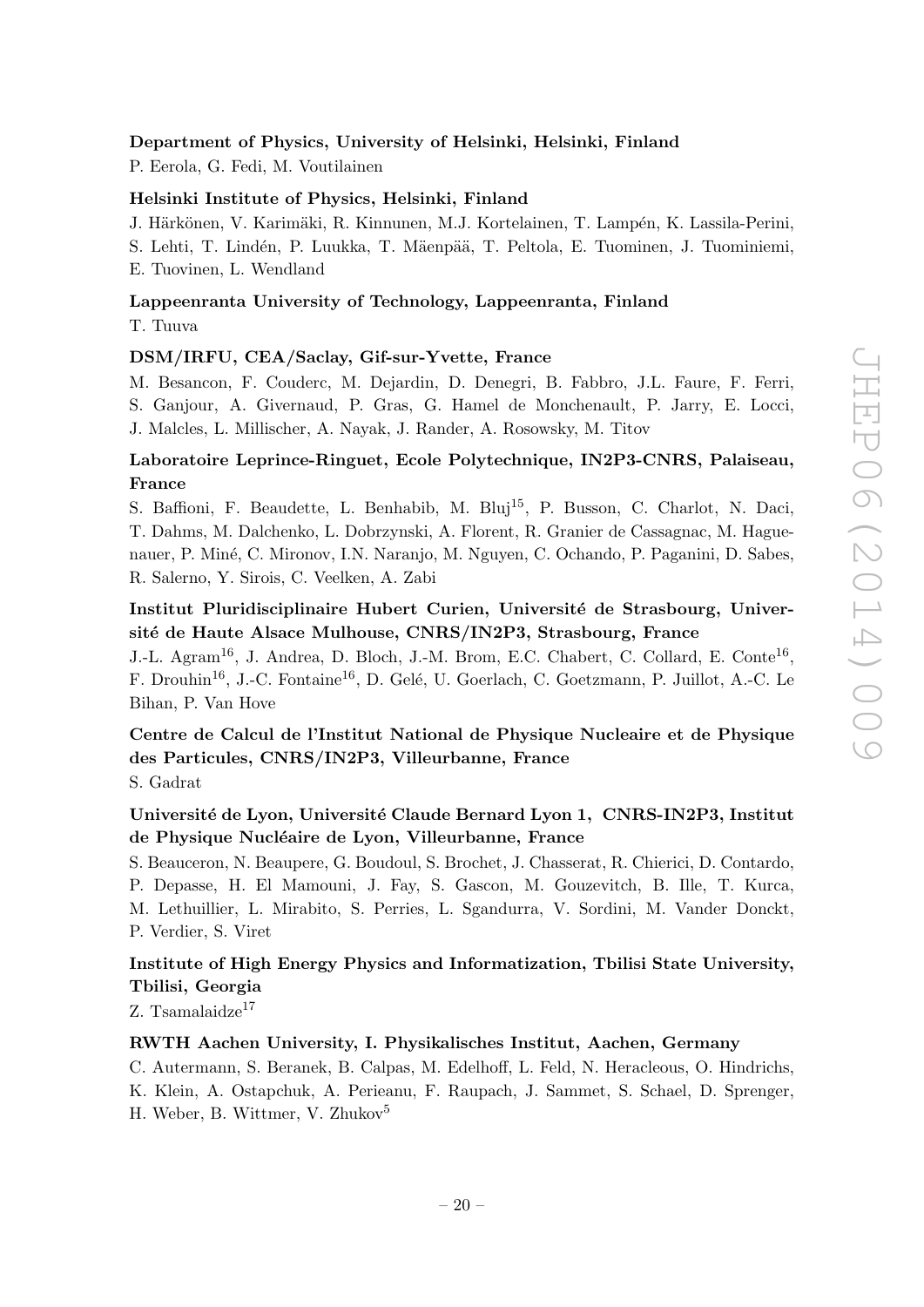# RWTH Aachen University, III. Physikalisches Institut A, Aachen, Germany

M. Ata, J. Caudron, E. Dietz-Laursonn, D. Duchardt, M. Erdmann, R. Fischer, A. Güth, T. Hebbeker, C. Heidemann, K. Hoepfner, D. Klingebiel, S. Knutzen, P. Kreuzer, M. Merschmeyer, A. Meyer, M. Olschewski, K. Padeken, P. Papacz, H. Pieta, H. Reithler, S.A. Schmitz, L. Sonnenschein, J. Steggemann, D. Teyssier, S. Thüer, M. Weber

#### RWTH Aachen University, III. Physikalisches Institut B, Aachen, Germany

V. Cherepanov, Y. Erdogan, G. Flügge, H. Geenen, M. Geisler, W. Haj Ahmad, F. Hoehle, B. Kargoll, T. Kress, Y. Kuessel, J. Lingemann<sup>2</sup>, A. Nowack, I.M. Nugent, L. Perchalla, O. Pooth, A. Stahl

### Deutsches Elektronen-Synchrotron, Hamburg, Germany

M. Aldaya Martin, I. Asin, N. Bartosik, J. Behr, W. Behrenhoff, U. Behrens, A.J. Bell, M. Bergholz18, A. Bethani, K. Borras, A. Burgmeier, A. Cakir, L. Calligaris, A. Campbell, S. Choudhury, F. Costanza, C. Diez Pardos, S. Dooling, T. Dorland, G. Eckerlin, D. Eckstein, G. Flucke, A. Geiser, I. Glushkov, A. Grebenyuk, P. Gunnellini, S. Habib, J. Hauk, G. Hellwig, D. Horton, H. Jung, M. Kasemann, P. Katsas, C. Kleinwort, H. Kluge, M. Krämer, D. Krücker, E. Kuznetsova, W. Lange, J. Leonard, K. Lipka, W. Lohmann<sup>18</sup>, B. Lutz, R. Mankel, I. Marfin, I.-A. Melzer-Pellmann, A.B. Meyer, J. Mnich, A. Mussgiller, S. Naumann-Emme, O. Novgorodova, F. Nowak, J. Olzem, H. Perrey, A. Petrukhin, D. Pitzl, R. Placakyte, A. Raspereza, P.M. Ribeiro Cipriano, C. Riedl, E. Ron, M.O. Sahin, ¨ J. Salfeld-Nebgen, R. Schmidt<sup>18</sup>, T. Schoerner-Sadenius, N. Sen, M. Stein, R. Walsh, C. Wissing

#### University of Hamburg, Hamburg, Germany

V. Blobel, H. Enderle, J. Erfle, E. Garutti, U. Gebbert, M. Görner, M. Gosselink, J. Haller, K. Heine, R.S. Höing, G. Kaussen, H. Kirschenmann, R. Klanner, R. Kogler, J. Lange, I. Marchesini, T. Peiffer, N. Pietsch, D. Rathjens, C. Sander, H. Schettler, P. Schleper, E. Schlieckau, A. Schmidt, M. Schröder, T. Schum, M. Seidel, J. Sibille<sup>19</sup>, V. Sola, H. Stadie, G. Steinbrück, J. Thomsen, D. Troendle, E. Usai, L. Vanelderen

### Institut für Experimentelle Kernphysik, Karlsruhe, Germany

C. Barth, C. Baus, J. Berger, C. Böser, E. Butz, T. Chwalek, W. De Boer, A. Descroix, A. Dierlamm, M. Feindt, M. Guthoff<sup>2</sup>, F. Hartmann<sup>2</sup>, T. Hauth<sup>2</sup>, H. Held, K.H. Hoffmann, U. Husemann, I. Katkov<sup>5</sup>, J.R. Komaragiri, A. Kornmayer<sup>2</sup>, P. Lobelle Pardo, D. Martschei, Th. Müller, M. Niegel, A. Nürnberg, O. Oberst, J. Ott, G. Quast, K. Rabbertz, F. Ratnikov, S. Röcker, F.-P. Schilling, G. Schott, H.J. Simonis, F.M. Stober, R. Ulrich, J. Wagner-Kuhr, S. Wayand, T. Weiler, M. Zeise

# Institute of Nuclear and Particle Physics (INPP), NCSR Demokritos, Aghia Paraskevi, Greece

G. Anagnostou, G. Daskalakis, T. Geralis, S. Kesisoglou, A. Kyriakis, D. Loukas, A. Markou, C. Markou, E. Ntomari, I. Topsis-giotis

### University of Athens, Athens, Greece

L. Gouskos, A. Panagiotou, N. Saoulidou, E. Stiliaris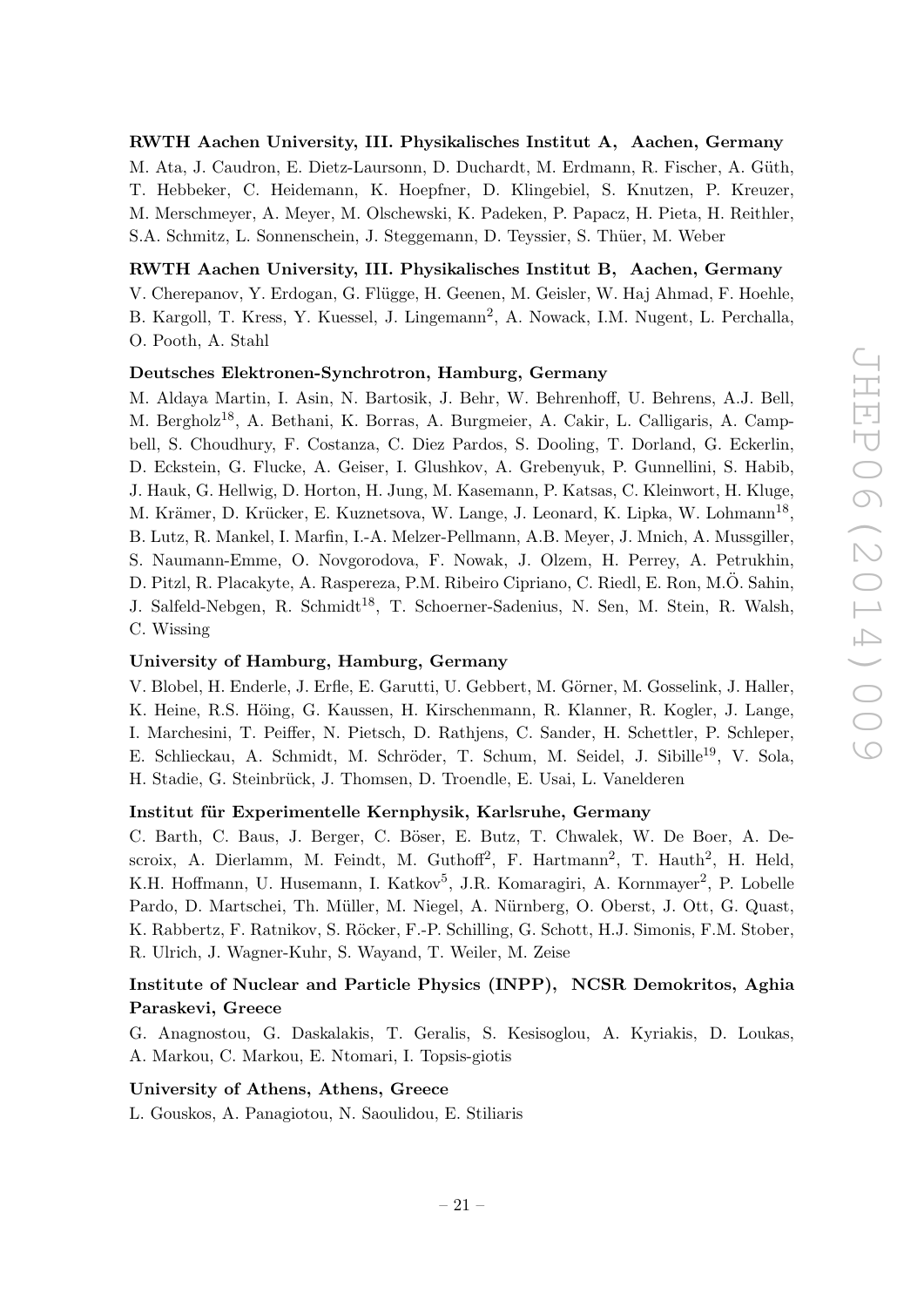### University of Ioánnina, Ioánnina, Greece

X. Aslanoglou, I. Evangelou, G. Flouris, C. Foudas, P. Kokkas, N. Manthos, I. Papadopoulos, E. Paradas

### Wigner Research Centre for Physics, Budapest, Hungary

G. Bencze, C. Hajdu, P. Hidas, D. Horvath<sup>20</sup>, F. Sikler, V. Veszpremi, G. Vesztergombi<sup>21</sup>, A.J. Zsigmond

#### Institute of Nuclear Research ATOMKI, Debrecen, Hungary

N. Beni, S. Czellar, J. Molnar, J. Palinkas, Z. Szillasi

#### University of Debrecen, Debrecen, Hungary

J. Karancsi, P. Raics, Z.L. Trocsanyi, B. Ujvari

# National Institute of Science Education and Research, Bhubaneswar, India S.K. Swain<sup>22</sup>

#### Panjab University, Chandigarh, India

S.B. Beri, V. Bhatnagar, N. Dhingra, R. Gupta, M. Kaur, M.Z. Mehta, M. Mittal, N. Nishu, L.K. Saini, A. Sharma, J.B. Singh

### University of Delhi, Delhi, India

Ashok Kumar, Arun Kumar, S. Ahuja, A. Bhardwaj, B.C. Choudhary, S. Malhotra, M. Naimuddin, K. Ranjan, P. Saxena, V. Sharma, R.K. Shivpuri

#### Saha Institute of Nuclear Physics, Kolkata, India

S. Banerjee, S. Bhattacharya, K. Chatterjee, S. Dutta, B. Gomber, Sa. Jain, Sh. Jain, R. Khurana, A. Modak, S. Mukherjee, D. Roy, S. Sarkar, M. Sharan, A.P. Singh

#### Bhabha Atomic Research Centre, Mumbai, India

A. Abdulsalam, D. Dutta, S. Kailas, V. Kumar, A.K. Mohanty<sup>2</sup>, L.M. Pant, P. Shukla, A. Topkar

### Tata Institute of Fundamental Research - EHEP, Mumbai, India

T. Aziz, R.M. Chatterjee, S. Ganguly, S. Ghosh, M. Guchait<sup>23</sup>, A. Gurtu<sup>24</sup>, G. Kole, S. Kumar, M. Maity25, G. Majumder, K. Mazumdar, G.B. Mohanty, B. Parida, K. Sudhakar, N. Wickramage<sup>26</sup>

# Tata Institute of Fundamental Research - HECR, Mumbai, India

S. Banerjee, S. Dugad

### Institute for Research in Fundamental Sciences (IPM), Tehran, Iran

H. Arfaei, H. Bakhshiansohi, S.M. Etesami27, A. Fahim28, A. Jafari, M. Khakzad, M. Mohammadi Najafabadi, S. Paktinat Mehdiabadi, B. Safarzadeh<sup>29</sup>, M. Zeinali

# University College Dublin, Dublin, Ireland

M. Grunewald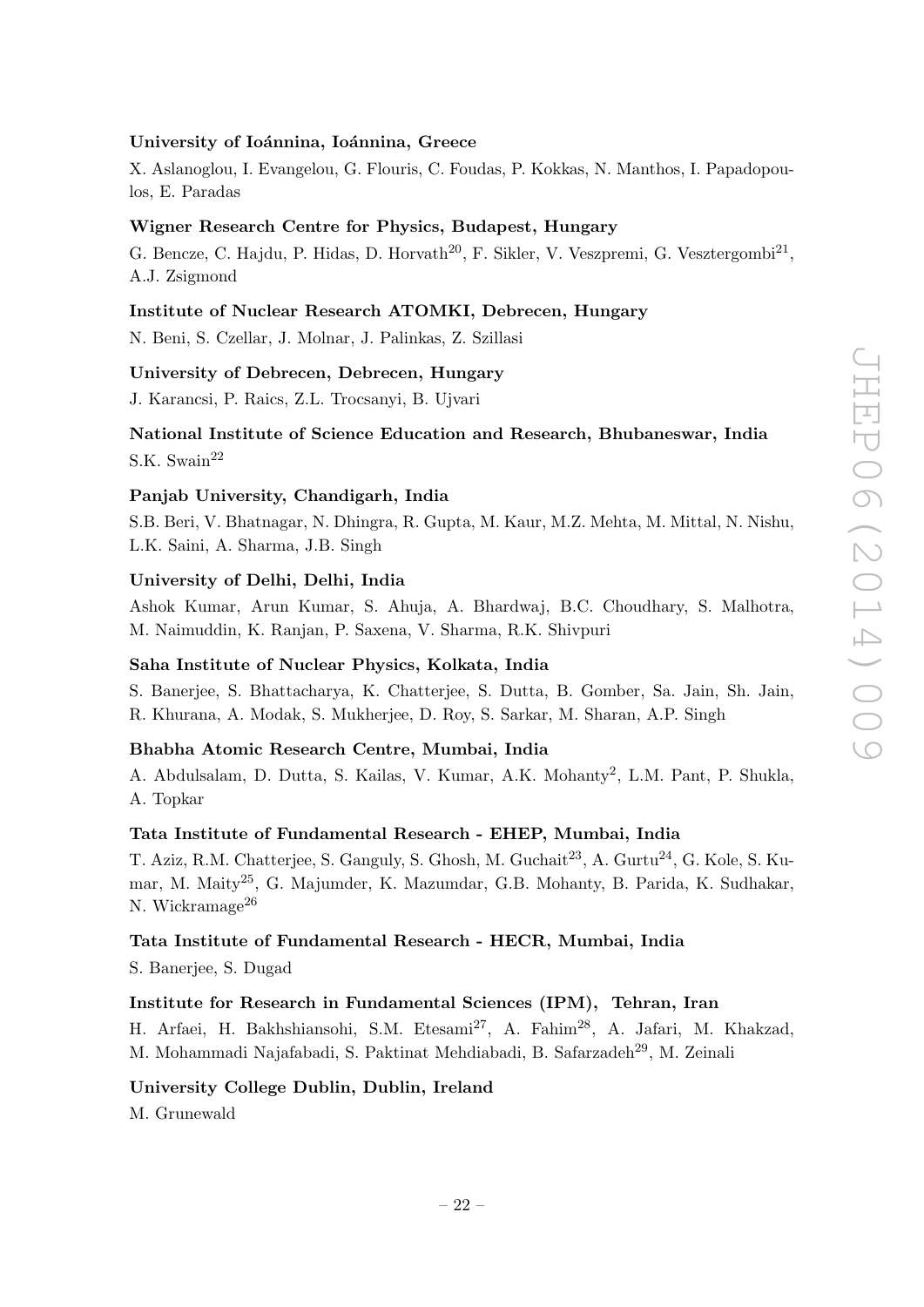# INFN Sezione di Bari <sup>a</sup>, Università di Bari  $^b$ , Politecnico di Bari  $^c$ , Bari, Italy M. Abbrescia<sup>a,b</sup>, L. Barbone<sup>a,b</sup>, C. Calabria<sup>a,b</sup>, S.S. Chhibra<sup>a,b</sup>, A. Colaleo<sup>a</sup>, D. Creanza<sup>a,c</sup>, N. De Filippis<sup>a,c</sup>, M. De Palma<sup>a,b</sup>, L. Fiore<sup>a</sup>, G. Iaselli<sup>a,c</sup>, G. Maggi<sup>a,c</sup>, M. Maggi<sup>a</sup>, B. Marangelli<sup>a,b</sup>, S. My<sup>a,c</sup>, S. Nuzzo<sup>a,b</sup>, N. Pacifico<sup>a</sup>, A. Pompili<sup>a,b</sup>, G. Pugliese<sup>a,c</sup>,

G. Selvaggi<sup>a,b</sup>, L. Silvestris<sup>a</sup>, G. Singh<sup>a,b</sup>, R. Venditti<sup>a,b</sup>, P. Verwilligen<sup>a</sup>, G. Zito<sup>a</sup>

# INFN Sezione di Bologna <sup>a</sup>, Università di Bologna  $^b$ , Bologna, Italy

G. Abbiendi<sup>a</sup>, A.C. Benvenuti<sup>a</sup>, D. Bonacorsi<sup>a,b</sup>, S. Braibant-Giacomelli<sup>a,b</sup>, L. Brigliadori<sup>a,b</sup>, R. Campanini<sup>a,b</sup>, P. Capiluppi<sup>a,b</sup>, A. Castro<sup>a,b</sup>, F.R. Cavallo<sup>a</sup>, G. Codispoti<sup>a,b</sup>, M. Cuffiani<sup>a,b</sup>, G.M. Dallavalle<sup>a</sup>, F. Fabbri<sup>a</sup>, A. Fanfani<sup>a,b</sup>, D. Fasanella<sup>a,b</sup>, P. Giacomelli<sup>a</sup>, C. Grandi<sup>a</sup>, L. Guiducci<sup>a, b</sup>, S. Marcellini<sup>a</sup>, G. Masetti<sup>a</sup>, M. Meneghelli<sup>a, b</sup>, A. Montanari<sup>a</sup>, F.L. Navarria<sup>a,b</sup>, F. Odorici<sup>a</sup>, A. Perrotta<sup>a</sup>, F. Primavera<sup>a,b</sup>, A.M. Rossi<sup>a,b</sup>, T. Rovelli<sup>a,b</sup>, G.P. Siroli<sup>a,b</sup>, N. Tosi<sup>a,b</sup>, R. Travaglini<sup>a,b</sup>

# INFN Sezione di Catania <sup>a</sup>, Università di Catania  $^b$ , Catania, Italy

S. Albergo<sup>a,b</sup>, G. Cappello<sup>a,b</sup>, M. Chiorboli<sup>a,b</sup>, S. Costa<sup>a,b</sup>, F. Giordano<sup>a,2</sup>, R. Potenza<sup>a,b</sup>, A. Tricomi<sup>a,b</sup>, C. Tuve<sup>a,b</sup>

# INFN Sezione di Firenze  $^a,$  Università di Firenze  $^b, \,$  Firenze, Italy

G. Barbagli<sup>a</sup>, V. Ciulli<sup>a,b</sup>, C. Civinini<sup>a</sup>, R. D'Alessandro<sup>a,b</sup>, E. Focardi<sup>a,b</sup>, S. Frosali<sup>a,b</sup>, E. Gallo<sup>a</sup>, S. Gonzi<sup>a,b</sup>, V. Gori<sup>a,b</sup>, P. Lenzi<sup>a,b</sup>, M. Meschini<sup>a</sup>, S. Paoletti<sup>a</sup>, G. Sguazzoni<sup>a</sup>, A. Tropiano $a,b$ 

# INFN Laboratori Nazionali di Frascati, Frascati, Italy

L. Benussi, S. Bianco, F. Fabbri, D. Piccolo

# INFN Sezione di Genova <sup>a</sup>, Università di Genova  $^b$ , Genova, Italy

P. Fabbricatore<sup>*a*</sup>, R. Musenich<sup>*a*</sup>, S. Tosi<sup>*a*,*b*</sup>

# INFN Sezione di Milano-Bicocca <sup>a</sup>, Università di Milano-Bicocca <sup>b</sup>, Milano, Italy

A. Benaglia<sup>a</sup>, F. De Guio<sup>a,b</sup>, M.E. Dinardo, S. Fiorendi<sup>a,b</sup>, S. Gennai<sup>a</sup>, A. Ghezzi<sup>a,b</sup>, P. Govoni<sup>a,b</sup>, M.T. Lucchini<sup>a,b,2</sup>, S. Malvezzi<sup>a</sup>, R.A. Manzoni<sup>a,b,2</sup>, A. Martelli<sup>a,b,2</sup>, D. Menasce<sup>a</sup>, L. Moroni<sup>a</sup>, M. Paganoni<sup>a,b</sup>, D. Pedrini<sup>a</sup>, S. Ragazzi<sup>a,b</sup>, N. Redaelli<sup>a</sup>, T. Tabarelli de Fatis $a,b$ 

# INFN Sezione di Napoli <sup>a</sup>, Università di Napoli 'Federico II'  $^b,$  Università della Basilicata (Potenza)  $^c$ , Università G. Marconi (Roma)  $^d$ , Napoli, Italy

S. Buontempo<sup>a</sup>, N. Cavallo<sup>a,c</sup>, A. De Cosa<sup>a,b</sup>, F. Fabozzi<sup>a,c</sup>, A.O.M. Iorio<sup>a,b</sup>, L. Lista<sup>a</sup>, S. Meola<sup> $a,d,2$ </sup>, M. Merola<sup> $a$ </sup>, P. Paolucci<sup> $a,2$ </sup>

# INFN Sezione di Padova <sup>a</sup>, Università di Padova <sup>b</sup>, Università di  **(Trento)<sup>c</sup>, Padova, Italy**

P. Azzi<sup>a</sup>, N. Bacchetta<sup>a</sup>, M. Biasotto<sup>a, 30</sup>, D. Bisello<sup>a, b</sup>, A. Branca<sup>a, b</sup>, R. Carlin<sup>a, b</sup>, P. Checchia<sup>a</sup>, T. Dorigo<sup>a</sup>, U. Dosselli<sup>a</sup>, M. Galanti<sup>a,b,2</sup>, F. Gasparini<sup>a,b</sup>, U. Gasparini<sup>a,b</sup>, P. Giubilato<sup>a,b</sup>, F. Gonella<sup>a</sup>, A. Gozzelino<sup>a</sup>, K. Kanishchev<sup>a,c</sup>, S. Lacaprara<sup>a</sup>, I. Lazzizzera<sup>a,c</sup>, M. Margoni<sup>a,b</sup>, A.T. Meneguzzo<sup>a,b</sup>, F. Montecassiano<sup>a</sup>, J. Pazzini<sup>a,b</sup>,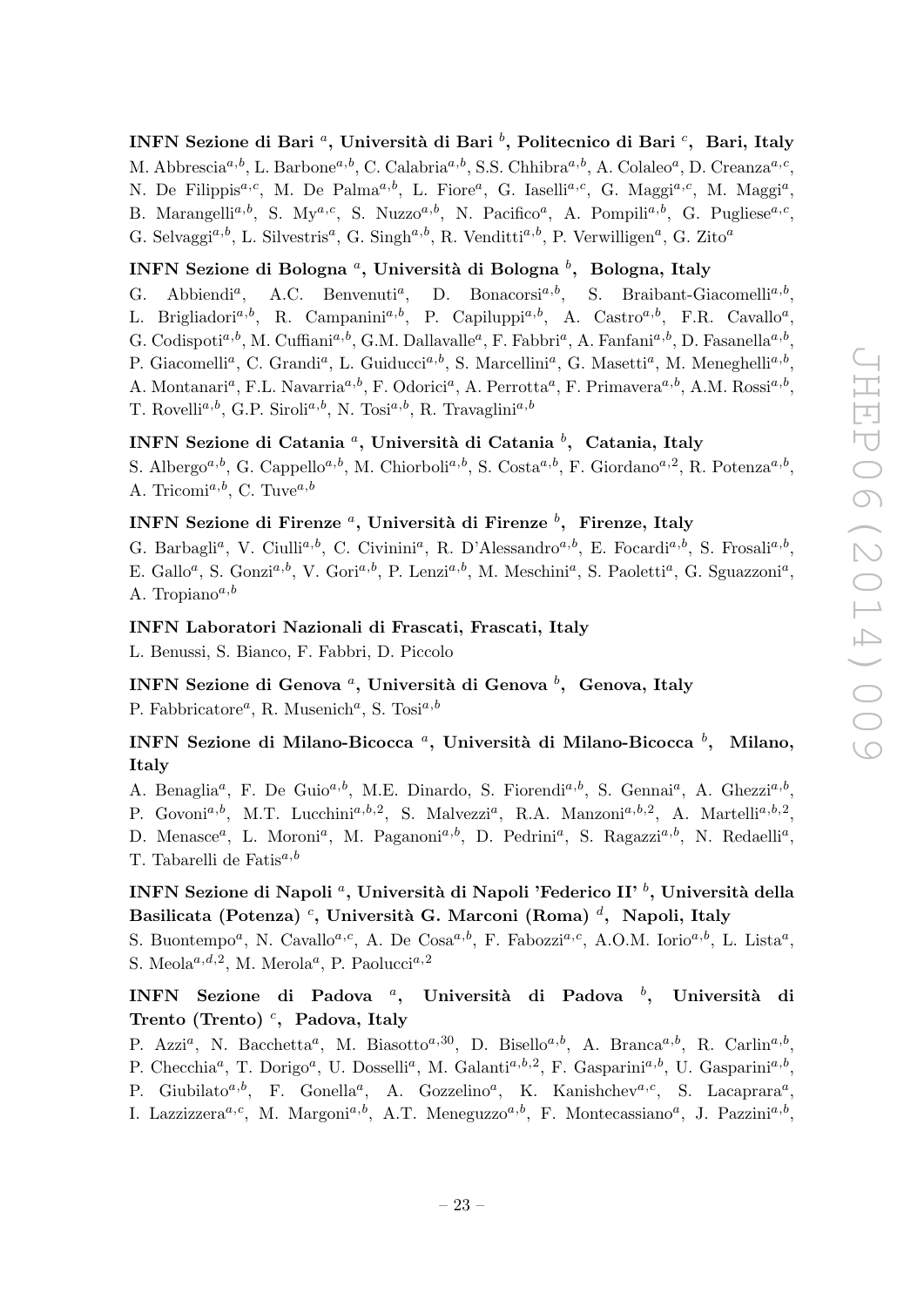N. Pozzobon<sup>a,b</sup>, P. Ronchese<sup>a,b</sup>, F. Simonetto<sup>a,b</sup>, E. Torassa<sup>a</sup>, M. Tosi<sup>a,b</sup>, S. Vanini<sup>a,b</sup>, P. Zotto<sup>a,b</sup>, A. Zucchetta<sup>a,b</sup>, G. Zumerle<sup>a,b</sup>

# INFN Sezione di Pavia  $^a,$  Università di Pavia  $^b, \, \,$  Pavia, Italy

M. Gabusi<sup>a,b</sup>, S.P. Ratti<sup>a,b</sup>, C. Riccardi<sup>a,b</sup>, P. Vitulo<sup>a,b</sup>

# INFN Sezione di Perugia <sup>a</sup>, Università di Perugia  $^b$ , Perugia, Italy

M. Biasini<sup>a,b</sup>, G.M. Bilei<sup>a</sup>, L. Fanò<sup>a,b</sup>, P. Lariccia<sup>a,b</sup>, G. Mantovani<sup>a,b</sup>, M. Menichelli<sup>a</sup>, A. Nappi<sup>a,b†</sup>, F. Romeo<sup>a,b</sup>, A. Saha<sup>a</sup>, A. Santocchia<sup>a,b</sup>, A. Spiezia<sup>a,b</sup>

# INFN Sezione di Pisa <sup>a</sup>, Università di Pisa <sup>b</sup>, Scuola Normale Superiore di  $P$ isa $\degree$ , Pisa, Italy

K. Androsov<sup>a, 31</sup>, P. Azzurri<sup>a</sup>, G. Bagliesi<sup>a</sup>, J. Bernardini<sup>a</sup>, T. Boccali<sup>a</sup>, G. Broccolo<sup>a, c</sup>, R. Castaldi<sup>a</sup>, M.A. Ciocci<sup>a</sup>, R.T. D'Agnolo<sup>a,c,2</sup>, R. Dell'Orso<sup>a</sup>, F. Fiori<sup>a,c</sup>, L. Foà<sup>a,c</sup>, A. Giassi<sup>a</sup>, M.T. Grippo<sup>a,31</sup>, A. Kraan<sup>a</sup>, F. Ligabue<sup>a,c</sup>, T. Lomtadze<sup>a</sup>, L. Martini<sup>a,31</sup>, A. Messineo<sup>a,b</sup>, C.S. Moon<sup>a</sup>, F. Palla<sup>a</sup>, A. Rizzi<sup>a,b</sup>, A. Savoy-Navarro<sup>a,32</sup>, A.T. Serban<sup>a</sup>, P. Spagnolo<sup>a</sup>, P. Squillacioti<sup>a</sup>, R. Tenchini<sup>a</sup>, G. Tonelli<sup>a,b</sup>, A. Venturi<sup>a</sup>, P.G. Verdini<sup>a</sup>, C. Vernieri $^{a,c}$ 

# INFN Sezione di Roma  $^a,$  Università di Roma  $^b, \, \,$  Roma, Italy

L. Barone<sup>a,b</sup>, F. Cavallari<sup>a</sup>, D. Del Re<sup>a,b</sup>, M. Diemoz<sup>a</sup>, M. Grassi<sup>a,b</sup>, E. Longo<sup>a,b</sup>, F. Margaroli<sup>a,b</sup>, P. Meridiani<sup>a</sup>, F. Micheli<sup>a,b</sup>, S. Nourbakhsh<sup>a,b</sup>, G. Organtini<sup>a,b</sup>, R. Paramatti<sup>a</sup>, S. Rahatlou<sup>a,b</sup>, C. Rovelli<sup>a</sup>, L. Soffi<sup>a,b</sup>

# INFN Sezione di Torino <sup>a</sup>, Università di Torino <sup>b</sup>, Università del Piemonte Orientale (Novara)<sup>c</sup>, Torino, Italy

N. Amapane<sup>a,b</sup>, R. Arcidiacono<sup>a,c</sup>, S. Argiro<sup>a,b</sup>, M. Arneodo<sup>a,c</sup>, R. Bellan<sup>a,b</sup>, C. Biino<sup>a</sup>, N. Cartiglia<sup>a</sup>, S. Casasso<sup>a,b</sup>, M. Costa<sup>a,b</sup>, A. Degano<sup>a,b</sup>, N. Demaria<sup>a</sup>, C. Mariotti<sup>a</sup>, S. Maselli<sup>a</sup>, E. Migliore<sup>a,b</sup>, V. Monaco<sup>a,b</sup>, M. Musich<sup>a</sup>, M.M. Obertino<sup>a,c</sup>, N. Pastrone<sup>a</sup>, M. Pelliccioni<sup>a, 2</sup>, A. Potenza<sup>a, b</sup>, A. Romero<sup>a, b</sup>, M. Ruspa<sup>a, c</sup>, R. Sacchi<sup>a, b</sup>, A. Solano<sup>a, b</sup>, A. Staiano<sup>a</sup>, U. Tamponi<sup>a</sup>

# INFN Sezione di Trieste <sup>a</sup>, Università di Trieste  $^b$ , Trieste, Italy

S. Belforte<sup>a</sup>, V. Candelise<sup>a,b</sup>, M. Casarsa<sup>a</sup>, F. Cossutti<sup>a,2</sup>, G. Della Ricca<sup>a,b</sup>, B. Gobbo<sup>a</sup>, C. La Licata<sup>*a*,b</sup>, M. Marone<sup>*a*,b</sup>, D. Montanino<sup>*a*,b</sup>, A. Penzo<sup>*a*</sup>, A. Schizzi<sup>*a*,b</sup>, A. Zanetti<sup>*a*</sup>

### Kangwon National University, Chunchon, Korea

S. Chang, T.Y. Kim, S.K. Nam

# Kyungpook National University, Daegu, Korea

D.H. Kim, G.N. Kim, J.E. Kim, D.J. Kong, S. Lee, Y.D. Oh, H. Park, D.C. Son

# Chonnam National University, Institute for Universe and Elementary Particles, Kwangju, Korea

J.Y. Kim, Zero J. Kim, S. Song

#### Korea University, Seoul, Korea

S. Choi, D. Gyun, B. Hong, M. Jo, H. Kim, T.J. Kim, K.S. Lee, S.K. Park, Y. Roh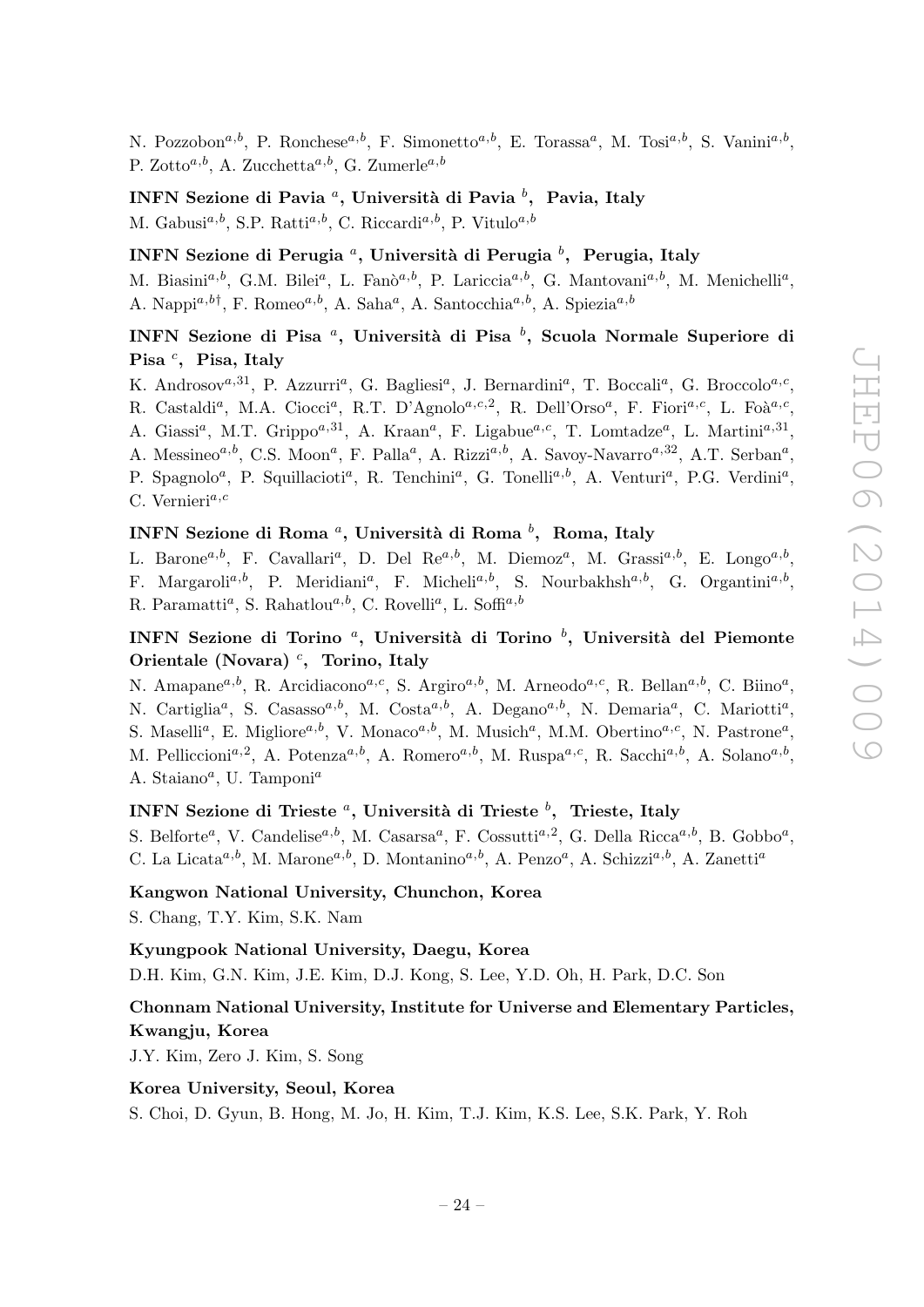### University of Seoul, Seoul, Korea

M. Choi, J.H. Kim, C. Park, I.C. Park, S. Park, G. Ryu

### Sungkyunkwan University, Suwon, Korea

Y. Choi, Y.K. Choi, J. Goh, M.S. Kim, E. Kwon, B. Lee, J. Lee, S. Lee, H. Seo, I. Yu

#### Vilnius University, Vilnius, Lithuania

I. Grigelionis, A. Juodagalvis

# Centro de Investigacion y de Estudios Avanzados del IPN, Mexico City, Mexico

H. Castilla-Valdez, E. De La Cruz-Burelo, I. Heredia-de La Cruz<sup>33</sup>, R. Lopez-Fernandez, J. Mart´ınez-Ortega, A. Sanchez-Hernandez, L.M. Villasenor-Cendejas

# Universidad Iberoamericana, Mexico City, Mexico

S. Carrillo Moreno, F. Vazquez Valencia

Benemerita Universidad Autonoma de Puebla, Puebla, Mexico H.A. Salazar Ibarguen

Universidad Autónoma de San Luis Potosí, San Luis Potosí, Mexico E. Casimiro Linares, A. Morelos Pineda, M.A. Reyes-Santos

University of Auckland, Auckland, New Zealand D. Krofcheck

University of Canterbury, Christchurch, New Zealand P.H. Butler, R. Doesburg, S. Reucroft, H. Silverwood

# National Centre for Physics, Quaid-I-Azam University, Islamabad, Pakistan

M. Ahmad, M.I. Asghar, J. Butt, H.R. Hoorani, S. Khalid, W.A. Khan, T. Khurshid, S. Qazi, M.A. Shah, M. Shoaib

#### National Centre for Nuclear Research, Swierk, Poland

H. Bialkowska, B. Boimska, T. Frueboes, M. G´orski, M. Kazana, K. Nawrocki, K. Romanowska-Rybinska, M. Szleper, G. Wrochna, P. Zalewski

# Institute of Experimental Physics, Faculty of Physics, University of Warsaw, Warsaw, Poland

G. Brona, K. Bunkowski, M. Cwiok, W. Dominik, K. Doroba, A. Kalinowski, M. Konecki, J. Krolikowski, M. Misiura, W. Wolszczak

# Laboratório de Instrumentação e Física Experimental de Partículas, Lisboa, Portugal

N. Almeida, P. Bargassa, C. Beirão Da Cruz E Silva, P. Faccioli, P.G. Ferreira Parracho, M. Gallinaro, F. Nguyen, J. Rodrigues Antunes, J. Seixas<sup>2</sup>, J. Varela, P. Vischia

# Joint Institute for Nuclear Research, Dubna, Russia

S. Afanasiev, P. Bunin, M. Gavrilenko, I. Golutvin, I. Gorbunov, A. Kamenev, V. Karjavin, V. Konoplyanikov, A. Lanev, A. Malakhov, V. Matveev, P. Moisenz, V. Palichik, V. Perelygin, S. Shmatov, N. Skatchkov, V. Smirnov, A. Zarubin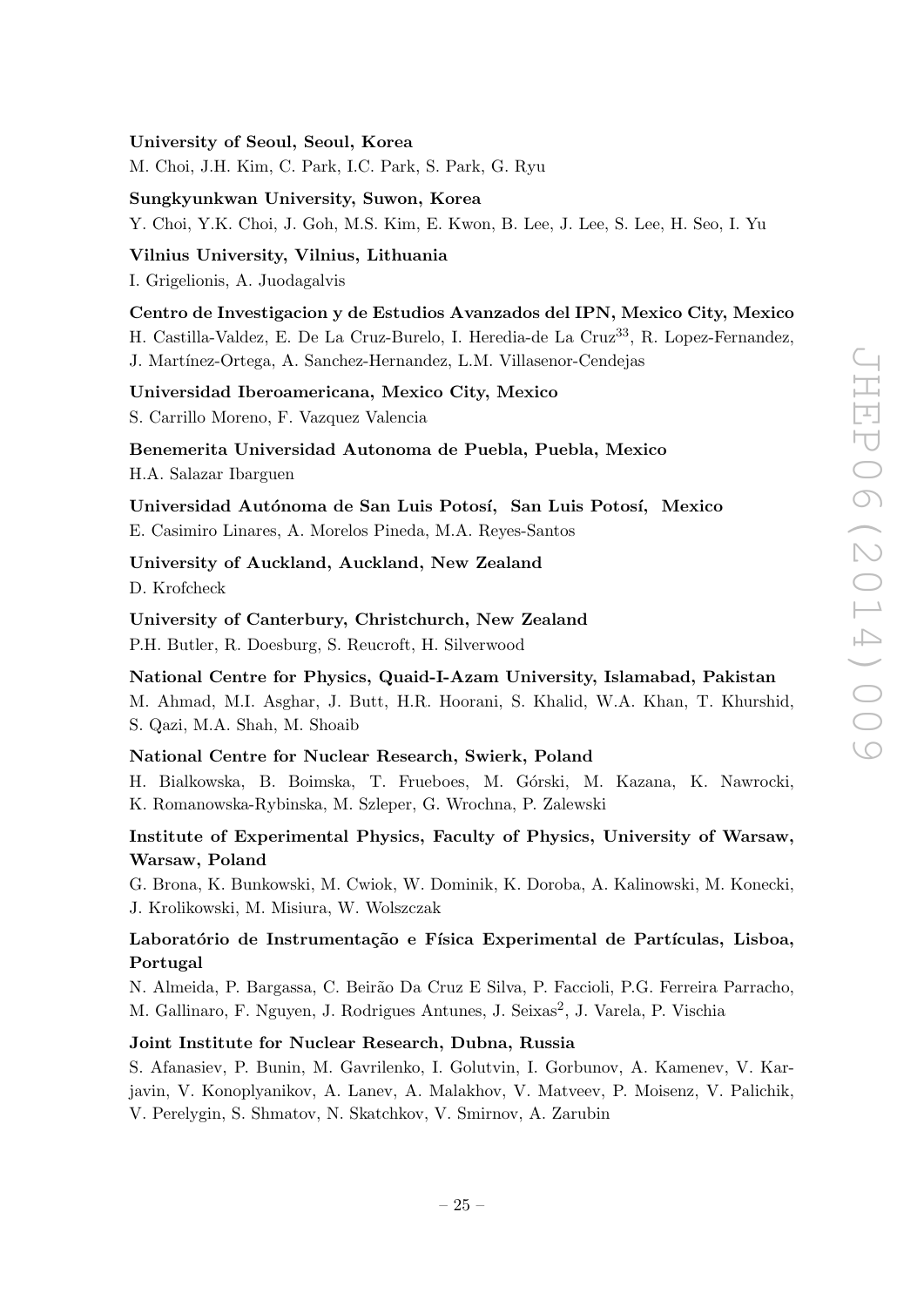### Petersburg Nuclear Physics Institute, Gatchina (St. Petersburg), Russia

S. Evstyukhin, V. Golovtsov, Y. Ivanov, V. Kim, P. Levchenko, V. Murzin, V. Oreshkin, I. Smirnov, V. Sulimov, L. Uvarov, S. Vavilov, A. Vorobyev, An. Vorobyev

#### Institute for Nuclear Research, Moscow, Russia

Yu. Andreev, A. Dermenev, S. Gninenko, N. Golubev, M. Kirsanov, N. Krasnikov, A. Pashenkov, D. Tlisov, A. Toropin

#### Institute for Theoretical and Experimental Physics, Moscow, Russia

V. Epshteyn, M. Erofeeva, V. Gavrilov, N. Lychkovskaya, V. Popov, G. Safronov, S. Semenov, A. Spiridonov, V. Stolin, E. Vlasov, A. Zhokin

#### P.N. Lebedev Physical Institute, Moscow, Russia

V. Andreev, M. Azarkin, I. Dremin, M. Kirakosyan, A. Leonidov, G. Mesyats, S.V. Rusakov, A. Vinogradov

# Skobeltsyn Institute of Nuclear Physics, Lomonosov Moscow State University, Moscow, Russia

A. Belyaev, E. Boos, M. Dubinin<sup>7</sup>, L. Dudko, A. Ershov, A. Gribushin, V. Klyukhin, O. Kodolova, I. Lokhtin, A. Markina, S. Obraztsov, S. Petrushanko, V. Savrin, A. Snigirev

# State Research Center of Russian Federation, Institute for High Energy Physics, Protvino, Russia

I. Azhgirey, I. Bayshev, S. Bitioukov, V. Kachanov, A. Kalinin, D. Konstantinov, V. Krychkine, V. Petrov, R. Ryutin, A. Sobol, L. Tourtchanovitch, S. Troshin, N. Tyurin, A. Uzunian, A. Volkov

# University of Belgrade, Faculty of Physics and Vinca Institute of Nuclear Sciences, Belgrade, Serbia

P. Adzic<sup>34</sup>, M. Djordjevic, M. Ekmedzic, D. Krpic<sup>34</sup>, J. Milosevic

# Centro de Investigaciones Energéticas Medioambientales y Tecnológicas (CIEMAT), Madrid, Spain

M. Aguilar-Benitez, J. Alcaraz Maestre, C. Battilana, E. Calvo, M. Cerrada, M. Chamizo Llatas<sup>2</sup>, N. Colino, B. De La Cruz, A. Delgado Peris, D. Domínguez Vázquez, C. Fernandez Bedoya, J.P. Fernández Ramos, A. Ferrando, J. Flix, M.C. Fouz, P. Garcia-Abia, O. Gonzalez Lopez, S. Goy Lopez, J.M. Hernandez, M.I. Josa, G. Merino, E. Navarro De Martino, J. Puerta Pelayo, A. Quintario Olmeda, I. Redondo, L. Romero, J. Santaolalla, M.S. Soares, C. Willmott

### Universidad Autónoma de Madrid, Madrid, Spain

C. Albajar, J.F. de Trocóniz

# Universidad de Oviedo, Oviedo, Spain

H. Brun, J. Cuevas, J. Fernandez Menendez, S. Folgueras, I. Gonzalez Caballero, L. Lloret Iglesias, J. Piedra Gomez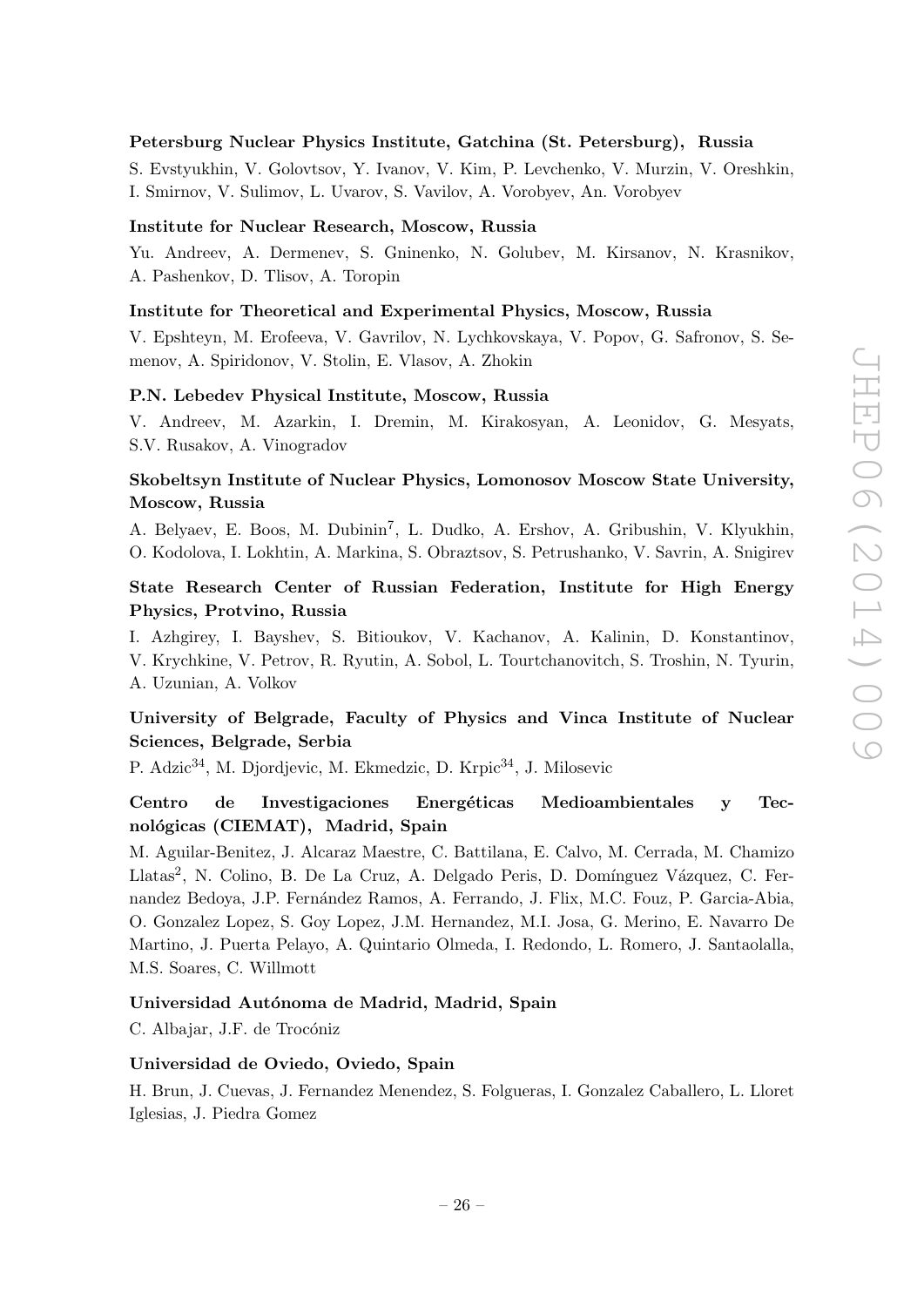# Instituto de Física de Cantabria (IFCA), CSIC-Universidad de Cantabria, Santander, Spain

J.A. Brochero Cifuentes, I.J. Cabrillo, A. Calderon, S.H. Chuang, J. Duarte Campderros, M. Fernandez, G. Gomez, J. Gonzalez Sanchez, A. Graziano, C. Jorda, A. Lopez Virto, J. Marco, R. Marco, C. Martinez Rivero, F. Matorras, F.J. Munoz Sanchez, T. Rodrigo, A.Y. Rodríguez-Marrero, A. Ruiz-Jimeno, L. Scodellaro, I. Vila, R. Vilar Cortabitarte

### CERN, European Organization for Nuclear Research, Geneva, Switzerland

D. Abbaneo, E. Auffray, G. Auzinger, M. Bachtis, P. Baillon, A.H. Ball, D. Barney, J. Bendavid, J.F. Benitez, C. Bernet<sup>8</sup>, G. Bianchi, P. Bloch, A. Bocci, A. Bonato, O. Bondu, C. Botta, H. Breuker, T. Camporesi, G. Cerminara, T. Christiansen, J.A. Coarasa Perez, S. Colafranceschi35, D. d'Enterria, A. Dabrowski, A. David, A. De Roeck, S. De Visscher, S. Di Guida, M. Dobson, N. Dupont-Sagorin, A. Elliott-Peisert, J. Eugster, W. Funk, G. Georgiou, M. Giffels, D. Gigi, K. Gill, D. Giordano, M. Girone, M. Giunta, F. Glege, R. Gomez-Reino Garrido, S. Gowdy, R. Guida, J. Hammer, M. Hansen, P. Harris, C. Hartl, A. Hinzmann, V. Innocente, P. Janot, E. Karavakis, K. Kousouris, K. Krajczar, P. Lecoq, Y.-J. Lee, C. Lourenço, N. Magini, M. Malberti, L. Malgeri, M. Mannelli, L. Masetti, F. Meijers, S. Mersi, E. Meschi, R. Moser, M. Mulders, P. Musella, E. Nesvold, L. Orsini, E. Palencia Cortezon, E. Perez, L. Perrozzi, A. Petrilli, A. Pfeiffer, M. Pierini, M. Pimiä, D. Piparo, M. Plagge, L. Quertenmont, A. Racz, W. Reece, G. Rolandi<sup>36</sup>, M. Rovere, H. Sakulin, F. Santanastasio, C. Schäfer, C. Schwick, I. Segoni, S. Sekmen, A. Sharma, P. Siegrist, P. Silva, M. Simon, P. Sphicas<sup>37</sup>, D. Spiga, M. Stoye, A. Tsirou, G.I. Veres<sup>21</sup>, J.R. Vlimant, H.K. Wöhri, S.D. Worm<sup>38</sup>, W.D. Zeuner

### Paul Scherrer Institut, Villigen, Switzerland

W. Bertl, K. Deiters, W. Erdmann, K. Gabathuler, R. Horisberger, Q. Ingram, H.C. Kaestli, S. König, D. Kotlinski, U. Langenegger, D. Renker, T. Rohe

#### Institute for Particle Physics, ETH Zurich, Zurich, Switzerland

F. Bachmair, L. Bäni, L. Bianchini, P. Bortignon, M.A. Buchmann, B. Casal, N. Chanon, A. Deisher, G. Dissertori, M. Dittmar, M. Donegà, M. Dünser, P. Eller, K. Freudenreich, C. Grab, D. Hits, P. Lecomte, W. Lustermann, B. Mangano, A.C. Marini, P. Martinez Ruiz del Arbol, D. Meister, N. Mohr, F. Moortgat, C. Nägeli<sup>39</sup>, P. Nef, F. Nessi-Tedaldi, F. Pandolfi, L. Pape, F. Pauss, M. Peruzzi, F.J. Ronga, M. Rossini, L. Sala, A.K. Sanchez, A. Starodumov<sup>40</sup>, B. Stieger, M. Takahashi, L. Tauscher<sup>†</sup>, A. Thea, K. Theofilatos, D. Treille, C. Urscheler, R. Wallny, H.A. Weber

### Universität Zürich, Zurich, Switzerland

C. Amsler<sup>41</sup>, V. Chiochia, C. Favaro, M. Ivova Rikova, B. Kilminster, B. Millan Mejias, P. Otiougova, P. Robmann, H. Snoek, S. Taroni, S. Tupputi, M. Verzetti, Y. Yang

### National Central University, Chung-Li, Taiwan

M. Cardaci, K.H. Chen, C. Ferro, C.M. Kuo, S.W. Li, W. Lin, Y.J. Lu, R. Volpe, S.S. Yu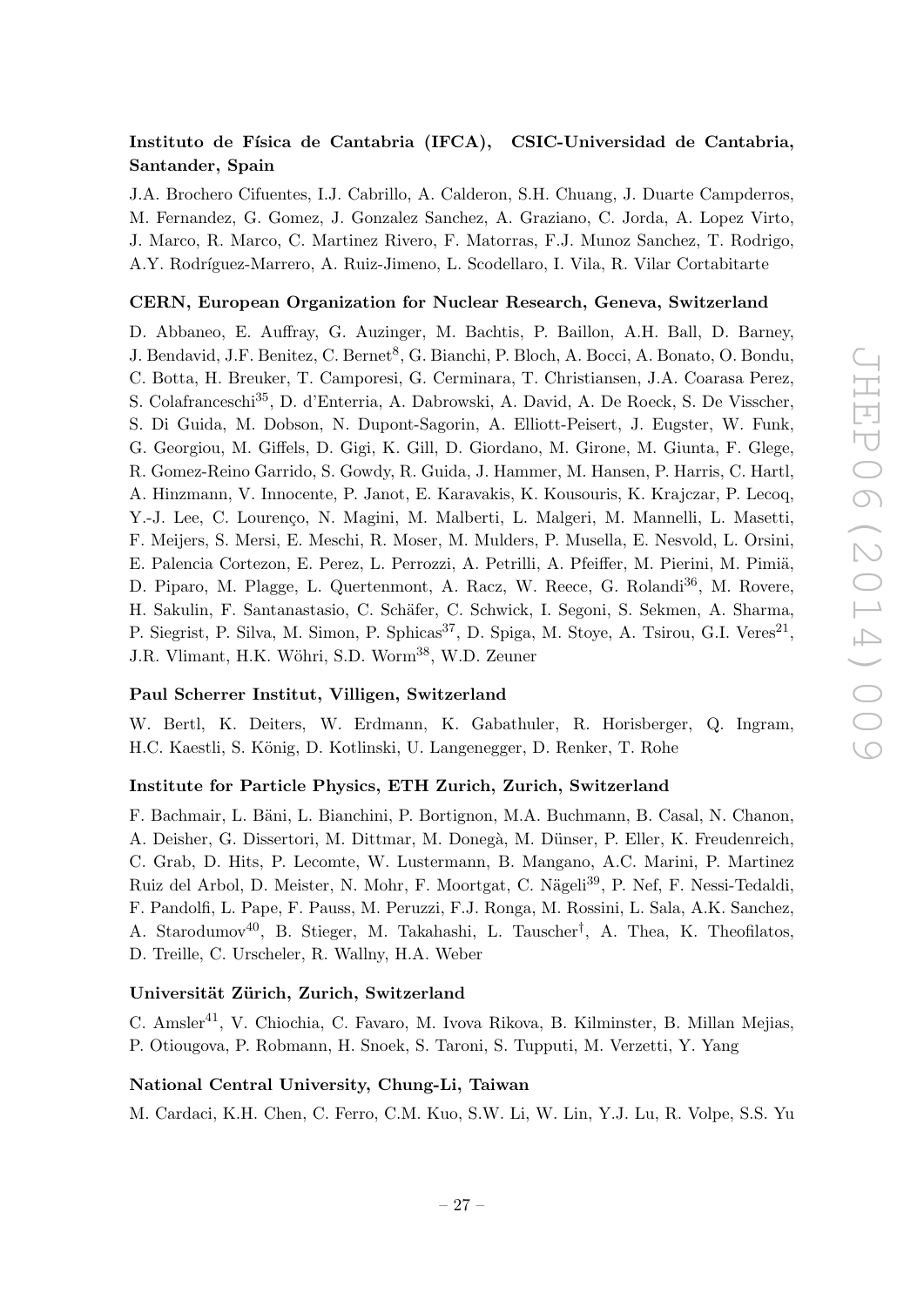### National Taiwan University (NTU), Taipei, Taiwan

P. Bartalini, P. Chang, Y.H. Chang, Y.W. Chang, Y. Chao, K.F. Chen, C. Dietz, U. Grundler, W.-S. Hou, Y. Hsiung, K.Y. Kao, Y.J. Lei, R.-S. Lu, D. Majumder, E. Petrakou, X. Shi, J.G. Shiu, Y.M. Tzeng, M. Wang

### Chulalongkorn University, Bangkok, Thailand

B. Asavapibhop, N. Suwonjandee

# Cukurova University, Adana, Turkey

A. Adiguzel, M.N. Bakirci<sup>42</sup>, S. Cerci<sup>43</sup>, C. Dozen, I. Dumanoglu, E. Eskut, S. Girgis, G. Gokbulut, E. Gurpinar, I. Hos, E.E. Kangal, A. Kayis Topaksu, G. Onengut<sup>44</sup>, K. Ozdemir, S. Ozturk<sup>42</sup>, A. Polatoz, K. Sogut<sup>45</sup>, D. Sunar Cerci<sup>43</sup>, B. Tali<sup>43</sup>, H. Topakli<sup>42</sup>, M. Vergili

## Middle East Technical University, Physics Department, Ankara, Turkey

I.V. Akin, T. Aliev, B. Bilin, S. Bilmis, M. Deniz, H. Gamsizkan, A.M. Guler, G. Karapinar46, K. Ocalan, A. Ozpineci, M. Serin, R. Sever, U.E. Surat, M. Yalvac, M. Zeyrek

# Bogazici University, Istanbul, Turkey

E. Gülmez, B. Isildak<sup>47</sup>, M. Kaya<sup>48</sup>, O. Kaya<sup>48</sup>, S. Ozkorucuklu<sup>49</sup>, N. Sonmez<sup>50</sup>

# Istanbul Technical University, Istanbul, Turkey

H. Bahtiyar<sup>51</sup>, E. Barlas, K. Cankocak, Y.O. Günaydin<sup>52</sup>, F.I. Vardarlı, M. Yücel

# National Scientific Center, Kharkov Institute of Physics and Technology, Kharkov, Ukraine

L. Levchuk, P. Sorokin

### University of Bristol, Bristol, United Kingdom

J.J. Brooke, E. Clement, D. Cussans, H. Flacher, R. Frazier, J. Goldstein, M. Grimes, G.P. Heath, H.F. Heath, L. Kreczko, Z. Meng, S. Metson, D.M. Newbold<sup>38</sup>, K. Nirunpong, A. Poll, S. Senkin, V.J. Smith, T. Williams

# Rutherford Appleton Laboratory, Didcot, United Kingdom

K.W. Bell, A. Belyaev<sup>53</sup>, C. Brew, R.M. Brown, D.J.A. Cockerill, J.A. Coughlan, K. Harder, S. Harper, E. Olaiya, D. Petyt, B.C. Radburn-Smith, C.H. Shepherd-Themistocleous, I.R. Tomalin, W.J. Womersley

# Imperial College, London, United Kingdom

R. Bainbridge, O. Buchmuller, D. Burton, D. Colling, N. Cripps, M. Cutajar, P. Dauncey, G. Davies, M. Della Negra, W. Ferguson, J. Fulcher, D. Futyan, A. Gilbert, A. Guneratne Bryer, G. Hall, Z. Hatherell, J. Hays, G. Iles, M. Jarvis, G. Karapostoli, M. Kenzie, R. Lane, R. Lucas<sup>38</sup>, L. Lyons, A.-M. Magnan, J. Marrouche, B. Mathias, R. Nandi, J. Nash, A. Nikitenko<sup>40</sup>, J. Pela, M. Pesaresi, K. Petridis, M. Pioppi<sup>54</sup>, D.M. Raymond, S. Rogerson, A. Rose, C. Seez, P. Sharp† , A. Sparrow, A. Tapper, M. Vazquez Acosta, T. Virdee, S. Wakefield, N. Wardle, T. Whyntie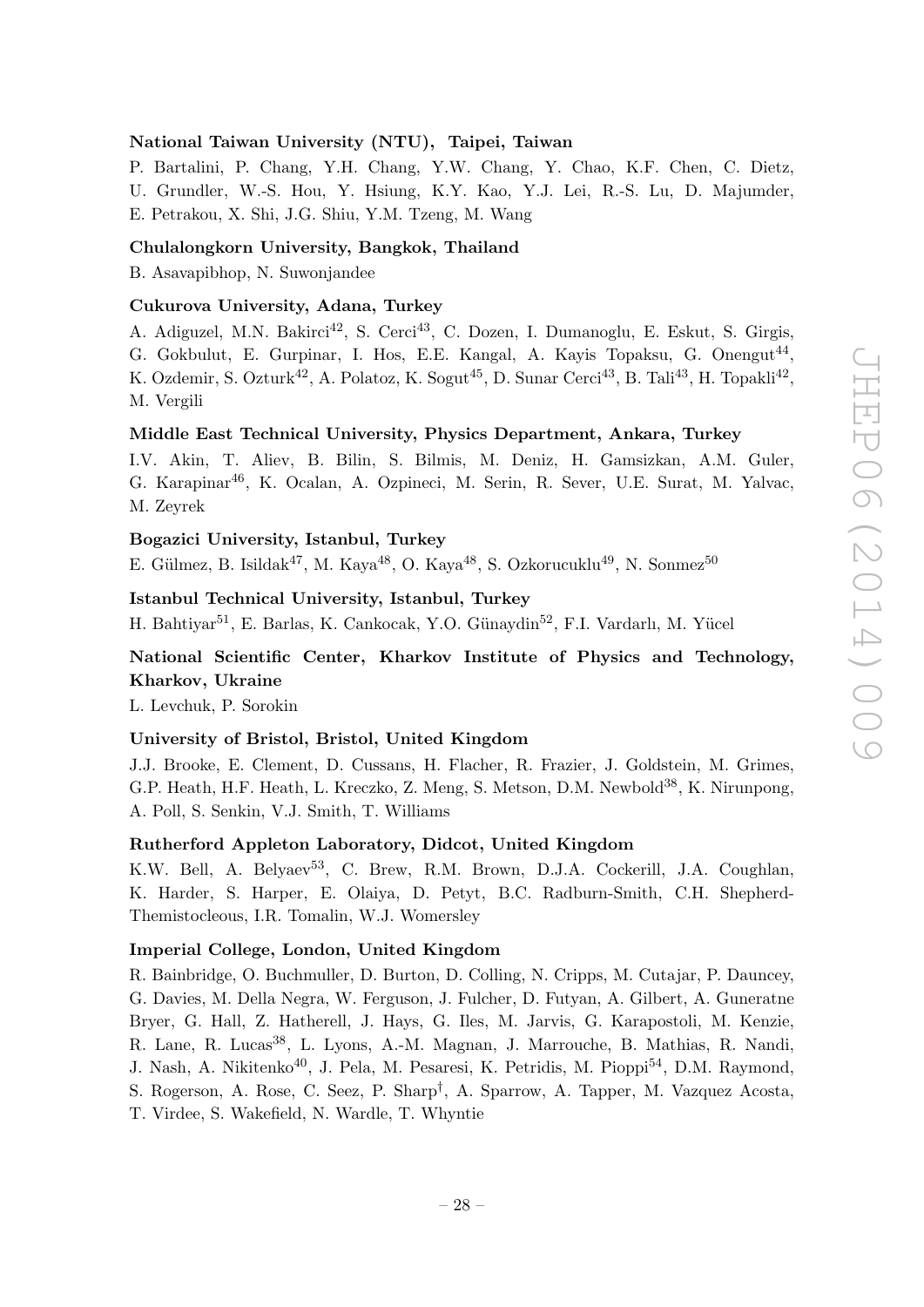### Brunel University, Uxbridge, United Kingdom

M. Chadwick, J.E. Cole, P.R. Hobson, A. Khan, P. Kyberd, D. Leggat, D. Leslie, W. Martin, I.D. Reid, P. Symonds, L. Teodorescu, M. Turner

#### Baylor University, Waco, U.S.A.

J. Dittmann, K. Hatakeyama, A. Kasmi, H. Liu, T. Scarborough

### The University of Alabama, Tuscaloosa, U.S.A.

O. Charaf, S.I. Cooper, C. Henderson, P. Rumerio

#### Boston University, Boston, U.S.A.

A. Avetisyan, T. Bose, C. Fantasia, A. Heister, P. Lawson, D. Lazic, J. Rohlf, D. Sperka, J. St. John, L. Sulak

#### Brown University, Providence, U.S.A.

J. Alimena, S. Bhattacharya, G. Christopher, D. Cutts, Z. Demiragli, A. Ferapontov, A. Garabedian, U. Heintz, S. Jabeen, G. Kukartsev, E. Laird, G. Landsberg, M. Luk, M. Narain, M. Segala, T. Sinthuprasith, T. Speer

# University of California, Davis, Davis, U.S.A.

R. Breedon, G. Breto, M. Calderon De La Barca Sanchez, S. Chauhan, M. Chertok, J. Conway, R. Conway, P.T. Cox, R. Erbacher, M. Gardner, R. Houtz, W. Ko, A. Kopecky, R. Lander, T. Miceli, D. Pellett, J. Pilot, F. Ricci-Tam, B. Rutherford, M. Searle, S. Shalhout, J. Smith, M. Squires, M. Tripathi, S. Wilbur, R. Yohay

# University of California, Los Angeles, U.S.A.

V. Andreev, D. Cline, R. Cousins, S. Erhan, P. Everaerts, C. Farrell, M. Felcini, J. Hauser, M. Ignatenko, C. Jarvis, G. Rakness, P. Schlein† , E. Takasugi, P. Traczyk, V. Valuev, M. Weber

#### University of California, Riverside, Riverside, U.S.A.

J. Babb, R. Clare, J. Ellison, J.W. Gary, G. Hanson, J. Heilman, P. Jandir, H. Liu, O.R. Long, A. Luthra, H. Nguyen, S. Paramesvaran, A. Shrinivas, J. Sturdy, S. Sumowidagdo, R. Wilken, S. Wimpenny

### University of California, San Diego, La Jolla, U.S.A.

W. Andrews, J.G. Branson, G.B. Cerati, S. Cittolin, D. Evans, A. Holzner, R. Kelley, M. Lebourgeois, J. Letts, I. Macneill, S. Padhi, C. Palmer, G. Petrucciani, M. Pieri, M. Sani, V. Sharma, S. Simon, E. Sudano, M. Tadel, Y. Tu, A. Vartak, S. Wasserbaech<sup>55</sup>, F. Würthwein, A. Yagil, J. Yoo

### University of California, Santa Barbara, Santa Barbara, U.S.A.

D. Barge, C. Campagnari, M. D'Alfonso, T. Danielson, K. Flowers, P. Geffert, C. George, F. Golf, J. Incandela, C. Justus, D. Kovalskyi, V. Krutelyov, S. Lowette, R. Magaña Villalba, N. Mccoll, V. Pavlunin, J. Richman, R. Rossin, D. Stuart, W. To, C. West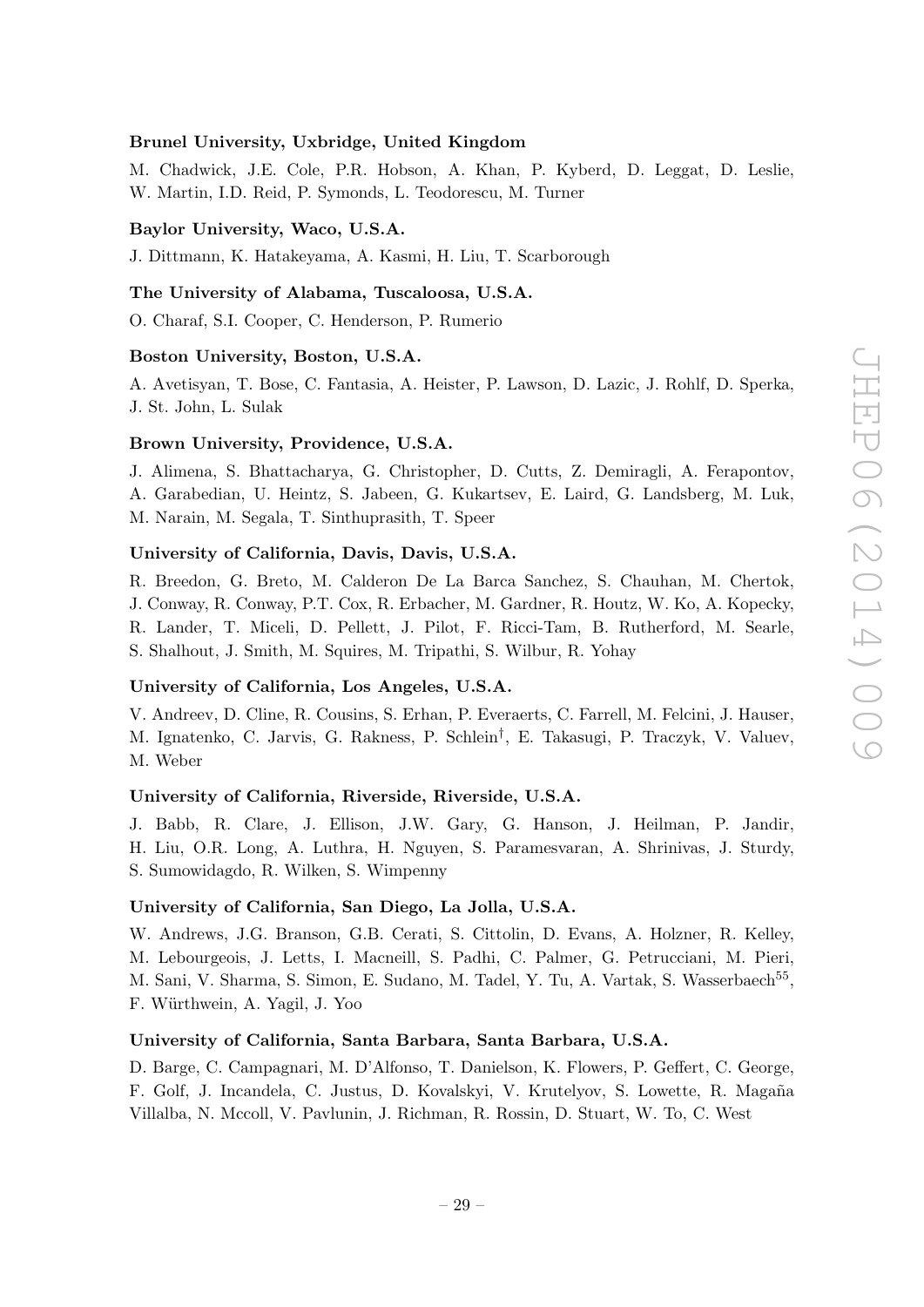# California Institute of Technology, Pasadena, U.S.A.

A. Apresyan, A. Bornheim, J. Bunn, Y. Chen, E. Di Marco, J. Duarte, D. Kcira, Y. Ma, A. Mott, H.B. Newman, C. Rogan, M. Spiropulu, V. Timciuc, J. Veverka, R. Wilkinson, S. Xie, R.Y. Zhu

# Carnegie Mellon University, Pittsburgh, U.S.A.

V. Azzolini, A. Calamba, R. Carroll, T. Ferguson, Y. Iiyama, D.W. Jang, Y.F. Liu, M. Paulini, J. Russ, H. Vogel, I. Vorobiev

# University of Colorado at Boulder, Boulder, U.S.A.

J.P. Cumalat, B.R. Drell, W.T. Ford, A. Gaz, E. Luiggi Lopez, U. Nauenberg, J.G. Smith, K. Stenson, K.A. Ulmer, S.R. Wagner

## Cornell University, Ithaca, U.S.A.

J. Alexander, A. Chatterjee, N. Eggert, L.K. Gibbons, W. Hopkins, A. Khukhunaishvili, B. Kreis, N. Mirman, G. Nicolas Kaufman, J.R. Patterson, A. Ryd, E. Salvati, W. Sun, W.D. Teo, J. Thom, J. Thompson, J. Tucker, Y. Weng, L. Winstrom, P. Wittich

# Fairfield University, Fairfield, U.S.A.

D. Winn

### Fermi National Accelerator Laboratory, Batavia, U.S.A.

S. Abdullin, M. Albrow, J. Anderson, G. Apollinari, L.A.T. Bauerdick, A. Beretvas, J. Berryhill, P.C. Bhat, K. Burkett, J.N. Butler, V. Chetluru, H.W.K. Cheung, F. Chlebana, S. Cihangir, V.D. Elvira, I. Fisk, J. Freeman, Y. Gao, E. Gottschalk, L. Gray, D. Green, O. Gutsche, D. Hare, R.M. Harris, J. Hirschauer, B. Hooberman, S. Jindariani, M. Johnson, U. Joshi, K. Kaadze, B. Klima, S. Kunori, S. Kwan, J. Linacre, D. Lincoln, R. Lipton, J. Lykken, K. Maeshima, J.M. Marraffino, V.I. Martinez Outschoorn, S. Maruyama, D. Mason, P. McBride, K. Mishra, S. Mrenna, Y. Musienko<sup>56</sup>, C. Newman-Holmes, V. O'Dell, O. Prokofyev, N. Ratnikova, E. Sexton-Kennedy, S. Sharma, W.J. Spalding, L. Spiegel, L. Taylor, S. Tkaczyk, N.V. Tran, L. Uplegger, E.W. Vaandering, R. Vidal, J. Whitmore, W. Wu, F. Yang, J.C. Yun

### University of Florida, Gainesville, U.S.A.

D. Acosta, P. Avery, D. Bourilkov, M. Chen, T. Cheng, S. Das, M. De Gruttola, G.P. Di Giovanni, D. Dobur, A. Drozdetskiy, R.D. Field, M. Fisher, Y. Fu, I.K. Furic, J. Hugon, B. Kim, J. Konigsberg, A. Korytov, A. Kropivnitskaya, T. Kypreos, J.F. Low, K. Matchev, P. Milenovic<sup>57</sup>, G. Mitselmakher, L. Muniz, R. Remington, A. Rinkevicius, N. Skhirtladze, M. Snowball, J. Yelton, M. Zakaria

### Florida International University, Miami, U.S.A.

V. Gaultney, S. Hewamanage, S. Linn, P. Markowitz, G. Martinez, J.L. Rodriguez

### Florida State University, Tallahassee, U.S.A.

T. Adams, A. Askew, J. Bochenek, J. Chen, B. Diamond, S.V. Gleyzer, J. Haas, S. Hagopian, V. Hagopian, K.F. Johnson, H. Prosper, V. Veeraraghavan, M. Weinberg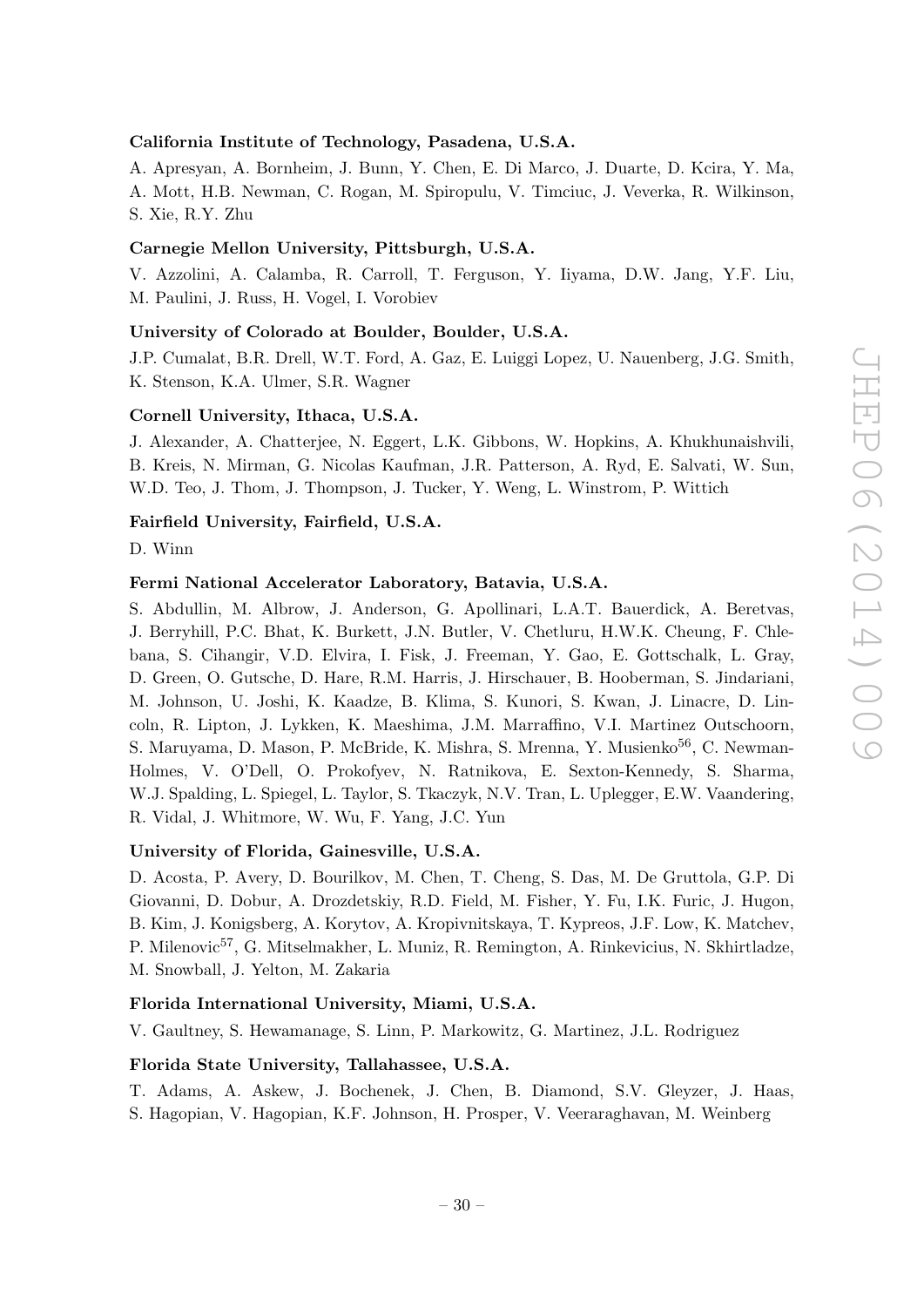### Florida Institute of Technology, Melbourne, U.S.A.

M.M. Baarmand, B. Dorney, M. Hohlmann, H. Kalakhety, F. Yumiceva

### University of Illinois at Chicago (UIC), Chicago, U.S.A.

M.R. Adams, L. Apanasevich, V.E. Bazterra, R.R. Betts, I. Bucinskaite, J. Callner, R. Cavanaugh, O. Evdokimov, L. Gauthier, C.E. Gerber, D.J. Hofman, S. Khalatyan, P. Kurt, F. Lacroix, D.H. Moon, C. O'Brien, C. Silkworth, D. Strom, P. Turner, N. Varelas

### The University of Iowa, Iowa City, U.S.A.

U. Akgun, E.A. Albayrak<sup>51</sup>, B. Bilki<sup>58</sup>, W. Clarida, K. Dilsiz, F. Duru, S. Griffiths, J.-P. Merlo, H. Mermerkaya<sup>59</sup>, A. Mestvirishvili, A. Moeller, J. Nachtman, C.R. Newsom, H. Ogul, Y. Onel, F. Ozok<sup>51</sup>, S. Sen, P. Tan, E. Tiras, J. Wetzel, T. Yetkin<sup>60</sup>, K. Yi

### Johns Hopkins University, Baltimore, U.S.A.

B.A. Barnett, B. Blumenfeld, S. Bolognesi, G. Giurgiu, A.V. Gritsan, G. Hu, P. Maksimovic, C. Martin, M. Swartz, A. Whitbeck

### The University of Kansas, Lawrence, U.S.A.

P. Baringer, A. Bean, G. Benelli, R.P. Kenny III, M. Murray, D. Noonan, S. Sanders, R. Stringer, J.S. Wood

### Kansas State University, Manhattan, U.S.A.

A.F. Barfuss, I. Chakaberia, A. Ivanov, S. Khalil, M. Makouski, Y. Maravin, S. Shrestha, I. Svintradze

### Lawrence Livermore National Laboratory, Livermore, U.S.A.

J. Gronberg, D. Lange, F. Rebassoo, D. Wright

### University of Maryland, College Park, U.S.A.

A. Baden, B. Calvert, S.C. Eno, J.A. Gomez, N.J. Hadley, R.G. Kellogg, T. Kolberg, Y. Lu, M. Marionneau, A.C. Mignerey, K. Pedro, A. Peterman, A. Skuja, J. Temple, M.B. Tonjes, S.C. Tonwar

# Massachusetts Institute of Technology, Cambridge, U.S.A.

A. Apyan, G. Bauer, W. Busza, I.A. Cali, M. Chan, L. Di Matteo, V. Dutta, G. Gomez Ceballos, M. Goncharov, D. Gulhan, Y. Kim, M. Klute, Y.S. Lai, A. Levin, P.D. Luckey, T. Ma, S. Nahn, C. Paus, D. Ralph, C. Roland, G. Roland, G.S.F. Stephans, F. Stöckli, K. Sumorok, D. Velicanu, R. Wolf, B. Wyslouch, M. Yang, Y. Yilmaz, A.S. Yoon, M. Zanetti, V. Zhukova

#### University of Minnesota, Minneapolis, U.S.A.

B. Dahmes, A. De Benedetti, G. Franzoni, A. Gude, J. Haupt, S.C. Kao, K. Klapoetke, Y. Kubota, J. Mans, N. Pastika, R. Rusack, M. Sasseville, A. Singovsky, N. Tambe, J. Turkewitz

# University of Mississippi, Oxford, U.S.A.

J.G. Acosta, L.M. Cremaldi, R. Kroeger, S. Oliveros, L. Perera, R. Rahmat, D.A. Sanders, D. Summers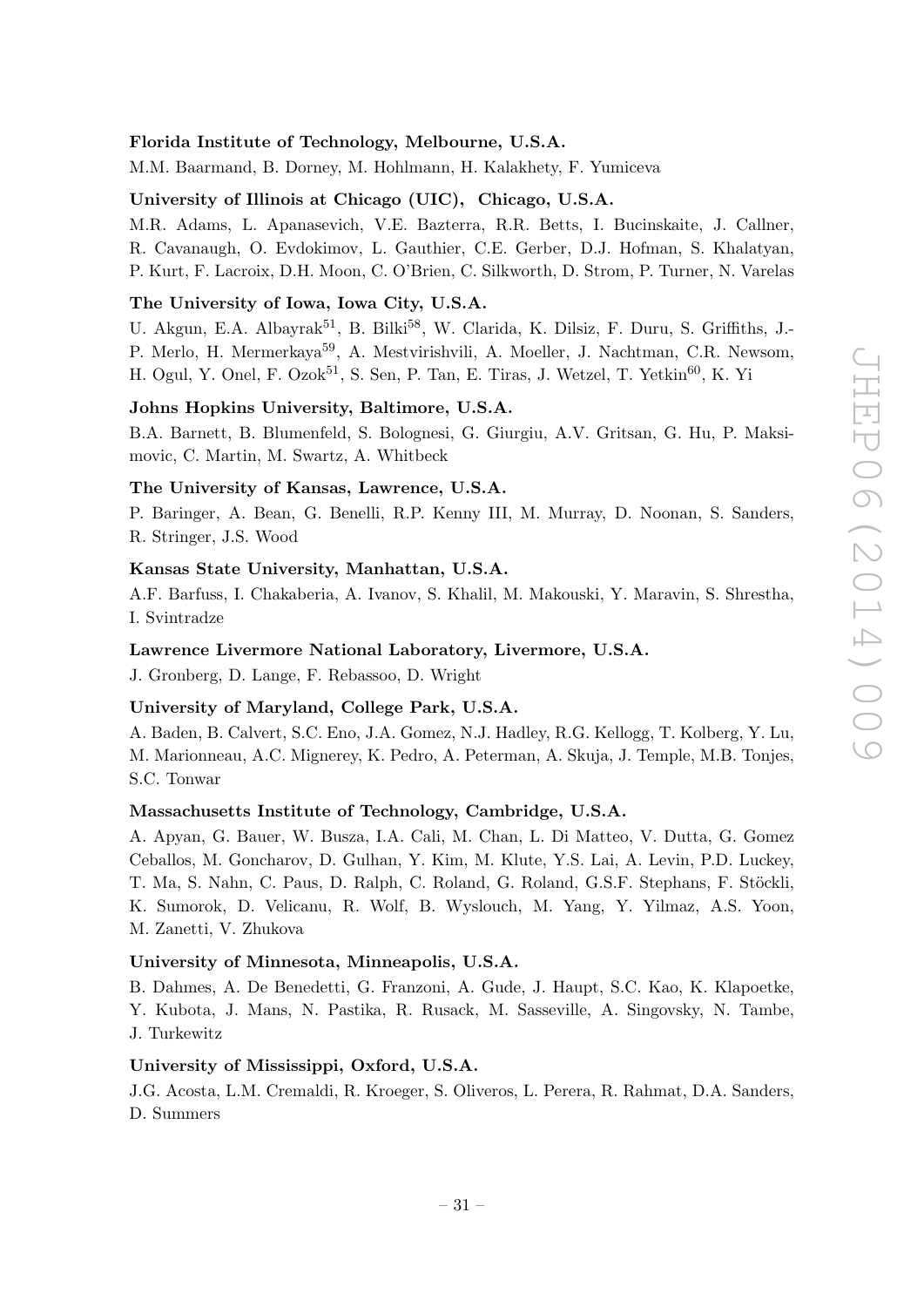### University of Nebraska-Lincoln, Lincoln, U.S.A.

E. Avdeeva, K. Bloom, S. Bose, D.R. Claes, A. Dominguez, M. Eads, R. Gonzalez Suarez, J. Keller, I. Kravchenko, J. Lazo-Flores, S. Malik, F. Meier, G.R. Snow

#### State University of New York at Buffalo, Buffalo, U.S.A.

J. Dolen, A. Godshalk, I. Iashvili, S. Jain, A. Kharchilava, A. Kumar, S. Rappoccio, Z. Wan

### Northeastern University, Boston, U.S.A.

G. Alverson, E. Barberis, D. Baumgartel, M. Chasco, J. Haley, A. Massironi, D. Nash, T. Orimoto, D. Trocino, D. Wood, J. Zhang

#### Northwestern University, Evanston, U.S.A.

A. Anastassov, K.A. Hahn, A. Kubik, L. Lusito, N. Mucia, N. Odell, B. Pollack, A. Pozdnyakov, M. Schmitt, S. Stoynev, K. Sung, M. Velasco, S. Won

### University of Notre Dame, Notre Dame, U.S.A.

D. Berry, A. Brinkerhoff, K.M. Chan, M. Hildreth, C. Jessop, D.J. Karmgard, J. Kolb, K. Lannon, W. Luo, S. Lynch, N. Marinelli, D.M. Morse, T. Pearson, M. Planer, R. Ruchti, J. Slaunwhite, N. Valls, M. Wayne, M. Wolf

### The Ohio State University, Columbus, U.S.A.

L. Antonelli, B. Bylsma, L.S. Durkin, C. Hill, R. Hughes, K. Kotov, T.Y. Ling, D. Puigh, M. Rodenburg, G. Smith, C. Vuosalo, B.L. Winer, H. Wolfe

### Princeton University, Princeton, U.S.A.

E. Berry, P. Elmer, V. Halyo, P. Hebda, J. Hegeman, A. Hunt, P. Jindal, S.A. Koay, P. Lujan, D. Marlow, T. Medvedeva, M. Mooney, J. Olsen, P. Piroué, X. Quan, A. Raval, H. Saka, D. Stickland, C. Tully, J.S. Werner, S.C. Zenz, A. Zuranski

# University of Puerto Rico, Mayaguez, U.S.A.

E. Brownson, A. Lopez, H. Mendez, J.E. Ramirez Vargas

# Purdue University, West Lafayette, U.S.A.

E. Alagoz, D. Benedetti, G. Bolla, D. Bortoletto, M. De Mattia, A. Everett, Z. Hu, M. Jones, K. Jung, O. Koybasi, M. Kress, N. Leonardo, D. Lopes Pegna, V. Maroussov, P. Merkel, D.H. Miller, N. Neumeister, I. Shipsey, D. Silvers, A. Svyatkovskiy, M. Vidal Marono, F. Wang, W. Xie, L. Xu, H.D. Yoo, J. Zablocki, Y. Zheng

### Purdue University Calumet, Hammond, U.S.A.

S. Guragain, N. Parashar

### Rice University, Houston, U.S.A.

A. Adair, B. Akgun, K.M. Ecklund, F.J.M. Geurts, W. Li, B.P. Padley, R. Redjimi, J. Roberts, J. Zabel

# University of Rochester, Rochester, U.S.A.

B. Betchart, A. Bodek, R. Covarelli, P. de Barbaro, R. Demina, Y. Eshaq, T. Ferbel, A. Garcia-Bellido, P. Goldenzweig, J. Han, A. Harel, D.C. Miner, G. Petrillo, D. Vishnevskiy, M. Zielinski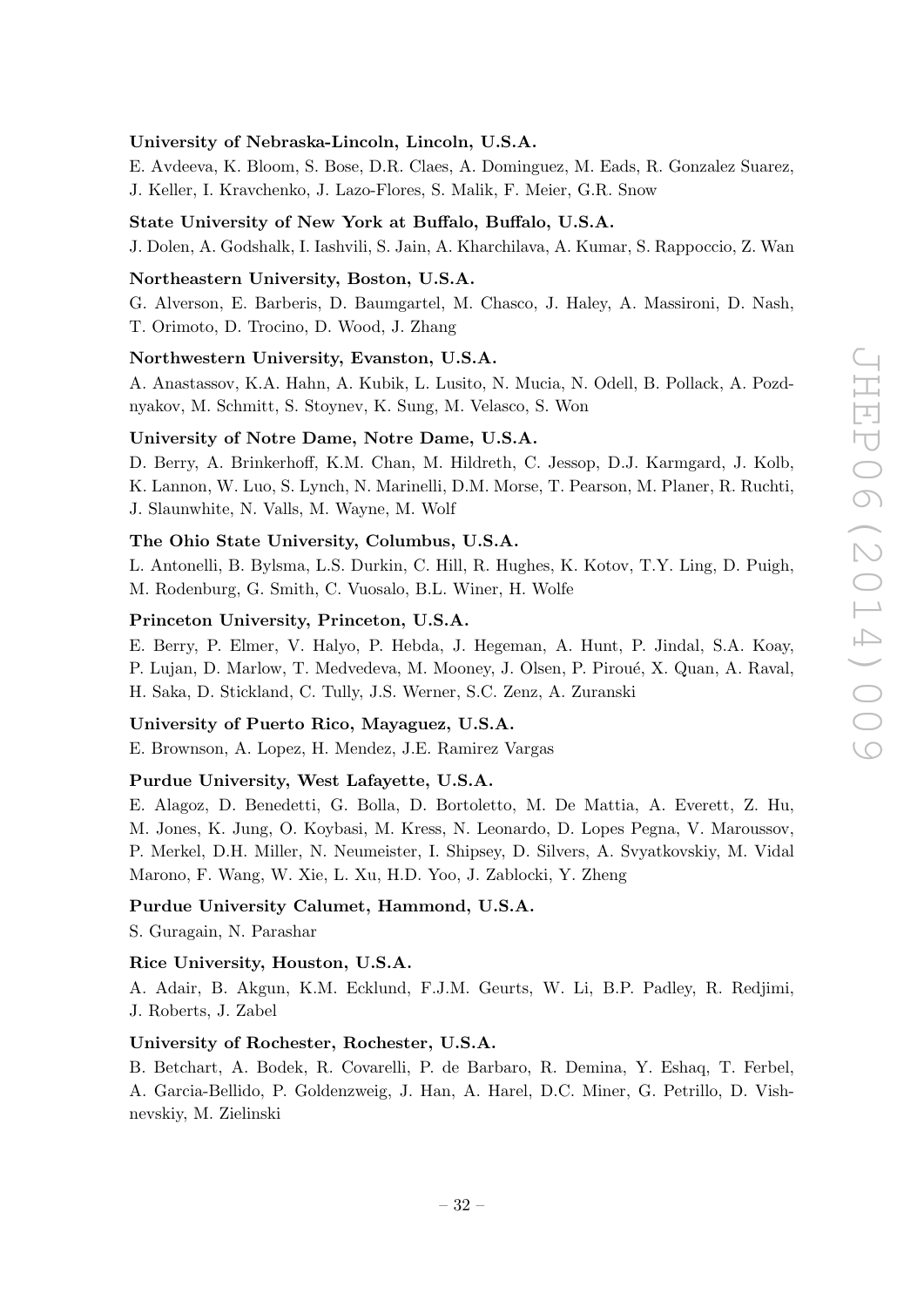### The Rockefeller University, New York, U.S.A.

A. Bhatti, R. Ciesielski, L. Demortier, K. Goulianos, G. Lungu, S. Malik, C. Mesropian

### Rutgers, The State University of New Jersey, Piscataway, U.S.A.

S. Arora, A. Barker, J.P. Chou, C. Contreras-Campana, E. Contreras-Campana, D. Duggan, D. Ferencek, Y. Gershtein, R. Gray, E. Halkiadakis, D. Hidas, A. Lath, S. Panwalkar, M. Park, R. Patel, V. Rekovic, J. Robles, S. Salur, S. Schnetzer, C. Seitz, S. Somalwar, R. Stone, S. Thomas, P. Thomassen, M. Walker

### University of Tennessee, Knoxville, U.S.A.

G. Cerizza, M. Hollingsworth, K. Rose, S. Spanier, Z.C. Yang, A. York

# Texas A&M University, College Station, U.S.A.

O. Bouhali<sup>61</sup>, R. Eusebi, W. Flanagan, J. Gilmore, T. Kamon<sup>62</sup>, V. Khotilovich, R. Montalvo, I. Osipenkov, Y. Pakhotin, A. Perloff, J. Roe, A. Safonov, T. Sakuma, I. Suarez, A. Tatarinov, D. Toback

#### Texas Tech University, Lubbock, U.S.A.

N. Akchurin, C. Cowden, J. Damgov, C. Dragoiu, P.R. Dudero, K. Kovitanggoon, S.W. Lee, T. Libeiro, I. Volobouev

#### Vanderbilt University, Nashville, U.S.A.

E. Appelt, A.G. Delannoy, S. Greene, A. Gurrola, W. Johns, C. Maguire, Y. Mao, A. Melo, M. Sharma, P. Sheldon, B. Snook, S. Tuo, J. Velkovska

# University of Virginia, Charlottesville, U.S.A.

M.W. Arenton, S. Boutle, B. Cox, B. Francis, J. Goodell, R. Hirosky, A. Ledovskoy, C. Lin, C. Neu, J. Wood

### Wayne State University, Detroit, U.S.A.

S. Gollapinni, R. Harr, P.E. Karchin, C. Kottachchi Kankanamge Don, P. Lamichhane, A. Sakharov

## University of Wisconsin, Madison, U.S.A.

D.A. Belknap, L. Borrello, D. Carlsmith, M. Cepeda, S. Dasu, E. Friis, M. Grothe, R. Hall-Wilton, M. Herndon, A. Hervé, P. Klabbers, J. Klukas, A. Lanaro, R. Loveless, A. Mohapatra, M.U. Mozer, I. Ojalvo, T. Perry, G.A. Pierro, G. Polese, I. Ross, A. Savin, W.H. Smith, J. Swanson

- 1: Also at Vienna University of Technology, Vienna, Austria
- 2: Also at CERN, European Organization for Nuclear Research, Geneva, Switzerland
- 3: Also at Institut Pluridisciplinaire Hubert Curien, Université de Strasbourg, Université de Haute Alsace Mulhouse, CNRS/IN2P3, Strasbourg, France
- 4: Also at National Institute of Chemical Physics and Biophysics, Tallinn, Estonia

<sup>†</sup>: Deceased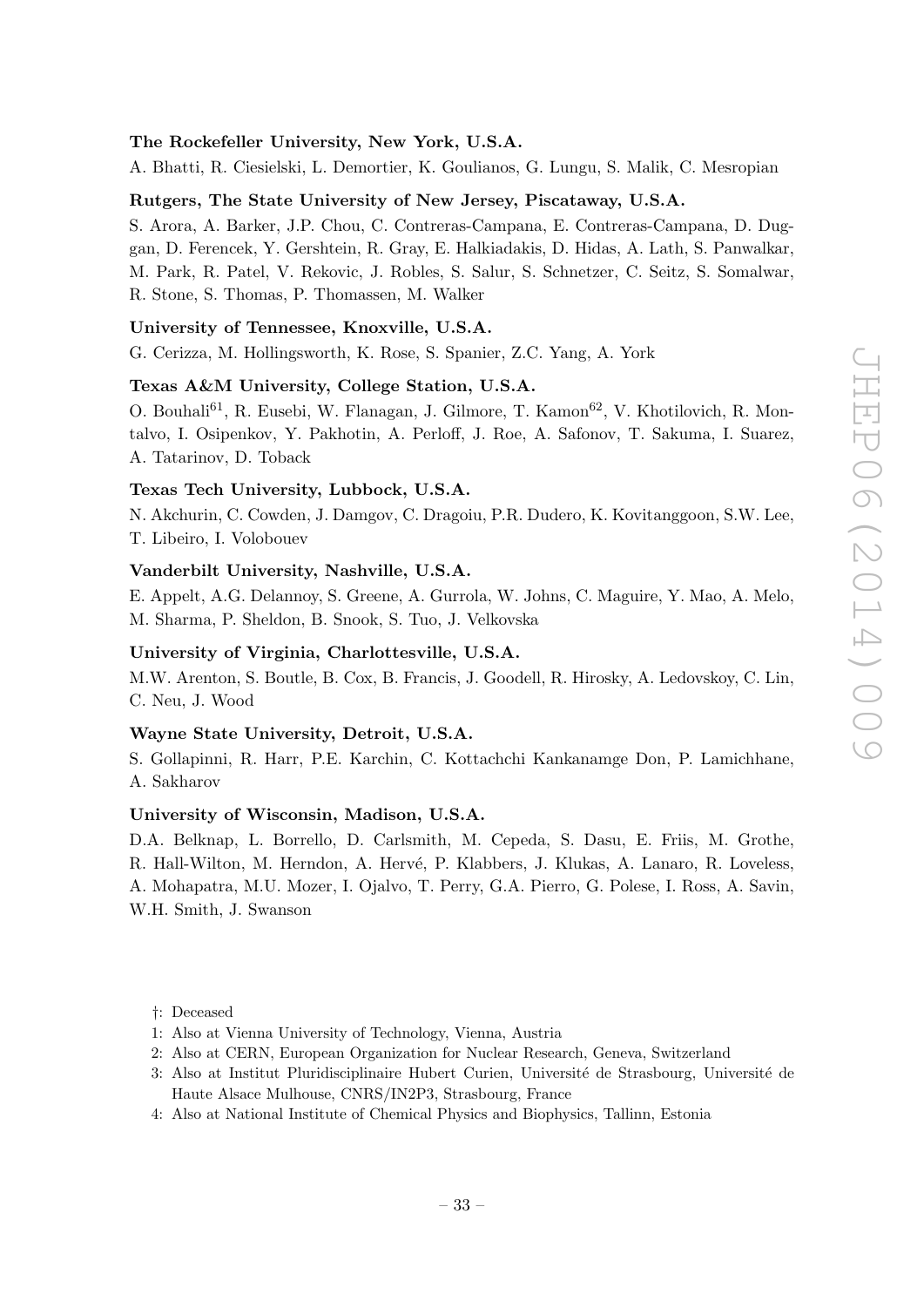- 5: Also at Skobeltsyn Institute of Nuclear Physics, Lomonosov Moscow State University, Moscow, Russia
- 6: Also at Universidade Estadual de Campinas, Campinas, Brazil
- 7: Also at California Institute of Technology, Pasadena, U.S.A.
- 8: Also at Laboratoire Leprince-Ringuet, Ecole Polytechnique, IN2P3-CNRS, Palaiseau, France
- 9: Also at Zewail City of Science and Technology, Zewail, Egypt
- 10: Also at Suez Canal University, Suez, Egypt
- 11: Also at Cairo University, Cairo, Egypt
- 12: Also at Fayoum University, El-Fayoum, Egypt
- 13: Also at British University in Egypt, Cairo, Egypt
- 14: Now at Ain Shams University, Cairo, Egypt
- 15: Also at National Centre for Nuclear Research, Swierk, Poland
- 16: Also at Université de Haute Alsace, Mulhouse, France
- 17: Also at Joint Institute for Nuclear Research, Dubna, Russia
- 18: Also at Brandenburg University of Technology, Cottbus, Germany
- 19: Also at The University of Kansas, Lawrence, U.S.A.
- 20: Also at Institute of Nuclear Research ATOMKI, Debrecen, Hungary
- 21: Also at Eötvös Loránd University, Budapest, Hungary
- 22: Also at Tata Institute of Fundamental Research EHEP, Mumbai, India
- 23: Also at Tata Institute of Fundamental Research HECR, Mumbai, India
- 24: Now at King Abdulaziz University, Jeddah, Saudi Arabia
- 25: Also at University of Visva-Bharati, Santiniketan, India
- 26: Also at University of Ruhuna, Matara, Sri Lanka
- 27: Also at Isfahan University of Technology, Isfahan, Iran
- 28: Also at Sharif University of Technology, Tehran, Iran
- 29: Also at Plasma Physics Research Center, Science and Research Branch, Islamic Azad University, Tehran, Iran
- 30: Also at Laboratori Nazionali di Legnaro dell'INFN, Legnaro, Italy
- 31: Also at Universit`a degli Studi di Siena, Siena, Italy
- 32: Also at Purdue University, West Lafayette, U.S.A.
- 33: Also at Universidad Michoacana de San Nicolas de Hidalgo, Morelia, Mexico
- 34: Also at Faculty of Physics, University of Belgrade, Belgrade, Serbia
- 35: Also at Facoltà Ingegneria, Università di Roma, Roma, Italy
- 36: Also at Scuola Normale e Sezione dell'INFN, Pisa, Italy
- 37: Also at University of Athens, Athens, Greece
- 38: Also at Rutherford Appleton Laboratory, Didcot, United Kingdom
- 39: Also at Paul Scherrer Institut, Villigen, Switzerland
- 40: Also at Institute for Theoretical and Experimental Physics, Moscow, Russia
- 41: Also at Albert Einstein Center for Fundamental Physics, Bern, Switzerland
- 42: Also at Gaziosmanpasa University, Tokat, Turkey
- 43: Also at Adiyaman University, Adiyaman, Turkey
- 44: Also at Cag University, Mersin, Turkey
- 45: Also at Mersin University, Mersin, Turkey
- 46: Also at Izmir Institute of Technology, Izmir, Turkey
- 47: Also at Ozyegin University, Istanbul, Turkey
- 48: Also at Kafkas University, Kars, Turkey
- 49: Also at Suleyman Demirel University, Isparta, Turkey
- 50: Also at Ege University, Izmir, Turkey